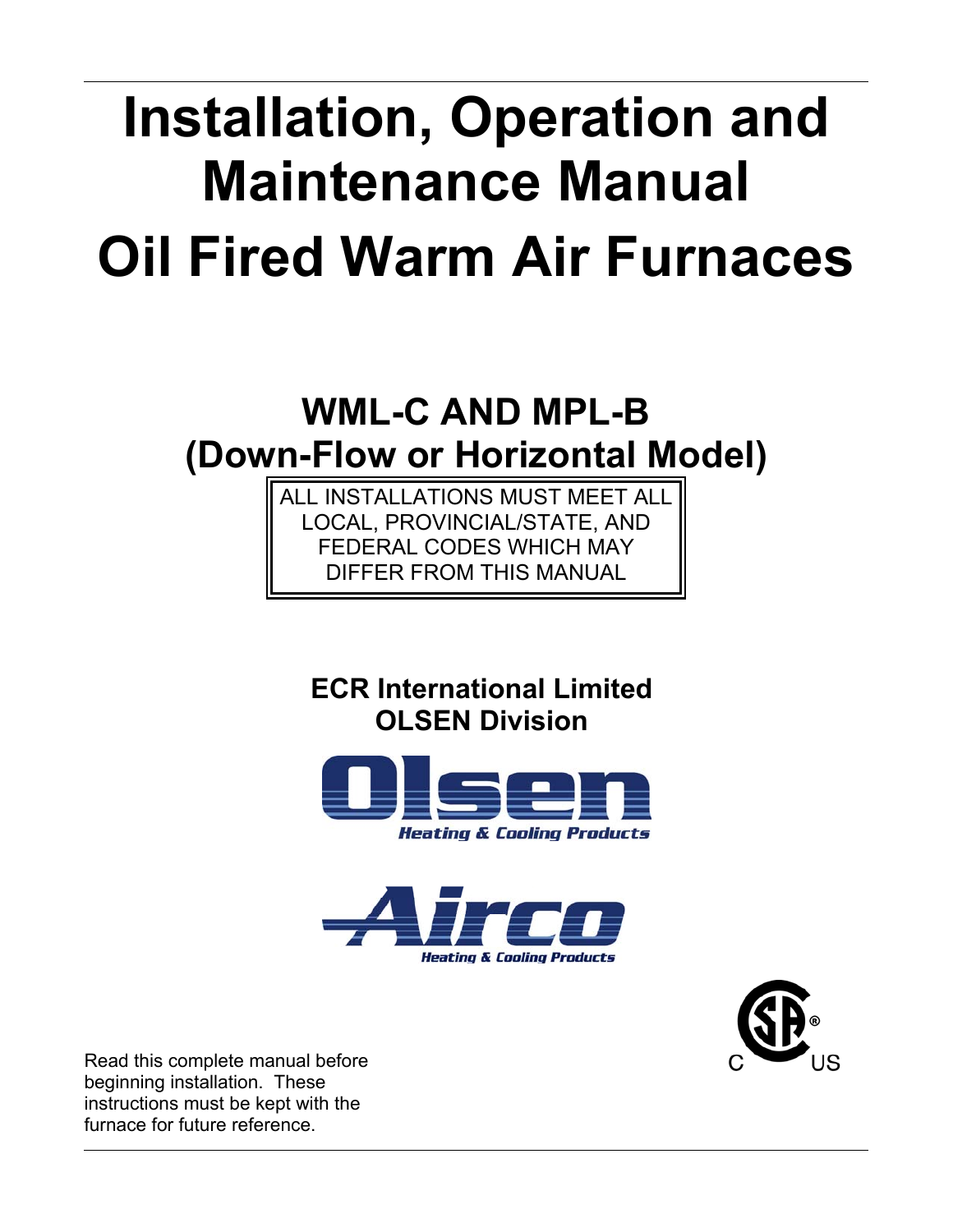#### **TABLE OF CONTENTS**

| TABLE C-1: ELECTRONIC FAN TIMER BOARD (EFT) DETAILED SEQUENCE OF OPERATION 25 |  |
|-------------------------------------------------------------------------------|--|
|                                                                               |  |
|                                                                               |  |
|                                                                               |  |
|                                                                               |  |
|                                                                               |  |
|                                                                               |  |
|                                                                               |  |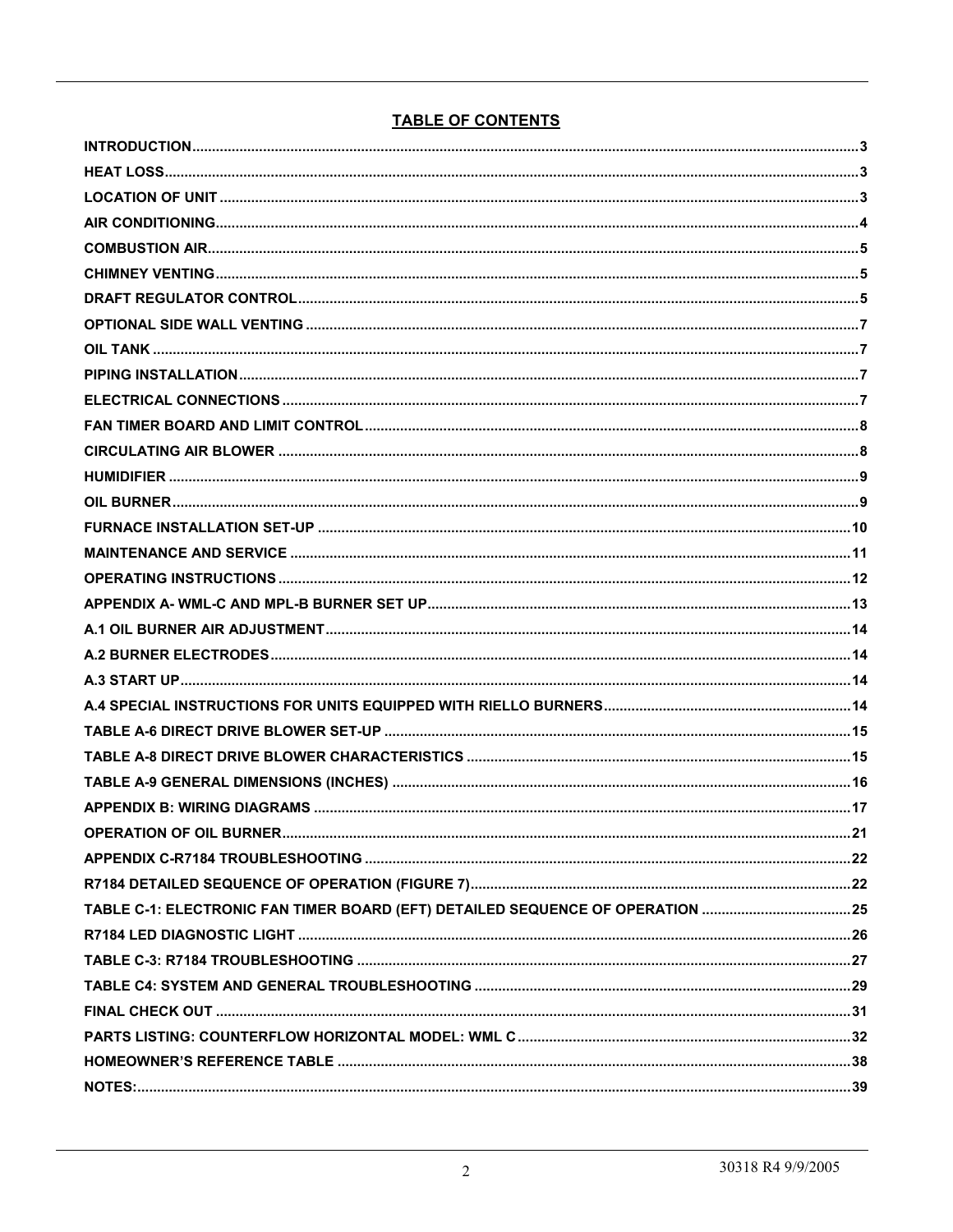# **AWARNING**

IMPROPER INSTALLATION MAY CREATE A CONDITION WHERE THE OPERATION OF THE PRODUCT COULD CAUSE PERSONAL INJURY OR PROPERTY DAMAGE.

IMPROPER INSTALLATION,<br>ADJUSTMENT. ALTERATION. ADJUSTMENT. SERVICE OR MAINTENANCE CAN CAUSE INJURY OR PROPERTY DAMAGE. REFER TO THIS MANUAL FOR ASSISTANCE OR ADDITIONAL<br>INFORMATION. CONSULT A INFORMATION, CONSULT A QUALIFIED INSTALLER, SERVICE AGENCY OR THE FUEL SUPPLIER.

# **ACAUTION**

THIS PRODUCT MUST BE INSTALLED IN STRICT COMPLIANCE WITH THESE INSTALLATION INSTRUCTIONS AND ANY APPLICABLE LOCAL, STATE, AND NATIONAL CODES INCLUDING BUT NOT LIMITED TO: BUILDING, ELECTRICAL AND MECHANICAL CODES.

# **AWARNING**

The furnace area must not be used as a broom closet or for any other storage purposes, as a fire hazard may be created. Never store items such as the following on, near or in contact with the furnace:

- 1. Spray or aerosol cans, rags, brooms, dust mops, vacuum cleaners or other cleaning tools.
- 2. Soap powders, bleaches, waxes or other cleaning compounds; plastic items or containers, gasoline, kerosene, cigarette lighter fluid, dry cleaning fluids, or other volatile fluids.
- 3. Paint thinners or other painting materials and compounds.
- 4. Paper bags, boxes, or other paper or cardboard products.

Never operate the furnace with the blower door removed. To do so could result in serious personal injury and/or equipment damage.

# **AWARNING**

**DO NOT USE GASOLINE, CRANKCASE OIL, OR ANY OTHER OIL CONTAINING GASOLINE AS A FUEL FOR THIS FURNACE.** 

#### **INTRODUCTION**

Please read these instructions completely and carefully before installing and operating the furnace.

The furnace must be installed and set up by a qualified contractor.

Model WML-C is an oil fired forced air multi-positional furnace, with an output capacity range of 58,000 BTU/Hr. to 85,600 BTU/Hr. The MPL-B is also an oil fired forced air multi-positional furnace with an output capacity range of 85,500 BTU/Hr. to 123,000 BTU/Hr. The WML-C AND MPL-B furnace may be installed in the down-flow position, as well as both left and right horizontal positions.

All models are listed with the *Canadian Standards Association*, (CSA), and comply with the standards of both the United States and Canada for use with No. 1 (Stove) and No. 2 (Furnace) Oil.

In the United States, the installation of the furnace and related equipment shall be installed in accordance with the regulations of NFPA No. 31, *Installation of Oil Burning Equipment*, as well as in accordance with local codes.

In Canada, the installation of the furnace and related equipment shall be installed in accordance with the regulations of CAN/CSA - B139, *Installation Code For Oil Burning Equipment*, as well as in accordance with local codes.

When installation or application questions arise, regulations prescribed in the National Codes and Local Regulations take precedence over the general instructions provided with this installation manual. When in doubt, please consult your local authorities.

All models are shipped assembled and pre-wired. The furnace should be carefully inspected for damage when being unpacked.

#### **HEAT LOSS**

To determine the correct furnace and firing rate for an application, it is necessary to calculate the maximum hourly heat loss of the building based on local design conditions. In new construction, the heat loss should be calculated on a room-by-room basis to enable proper sizing of the trunk and branch ductwork. In retrofit applications, a building shell (overall) heat loss calculation may be used.

In the United States, Manual J. titled, "Load Calculation" published by the Air Conditioning Contractors of America, (ACCA), describes a suitable procedure for calculating the maximum hourly heat loss.

In Canada, the maximum hourly heat loss may be calculated in accordance with the procedures described in the manuals of the Heating, Refrigeration and Air Conditioning Institute (HRAI), or by other method prescribed by authorities having jurisdiction that are suitable for local conditions.

#### **LOCATION OF UNIT**

The furnace should be located such that the flue connection to the chimney is short, direct and consists of as few elbows as possible. When possible, the unit should be centralized with respect to the supply and return air ductwork. A central location minimizes the trunk duct sizing. All models may be installed on combustible floors. Do not install the furnace on carpet or tiled floors.

Minimum installation clearances are listed in Table 1.

**NOTE**: The recommended installation clearances do not necessarily take into consideration the clearances necessary to replace the air filter or perform other routine maintenance.

#### **DOWN-FLOW INSTALLATION**

All WML-C AND MPL-B furnace models have been assembled for installation in the down-flow position. Maintain all clearances to combustibles as outlined in Table 1. *Suggestion*; as a measure to prevent fuel oil from accumulating in locations other than the fire pot, as could be the case in the event of nozzle drip, install the furnace with an approximate 2 degree slope from the oil burner casing towards the fire pot. Use shims made of noncombustible material.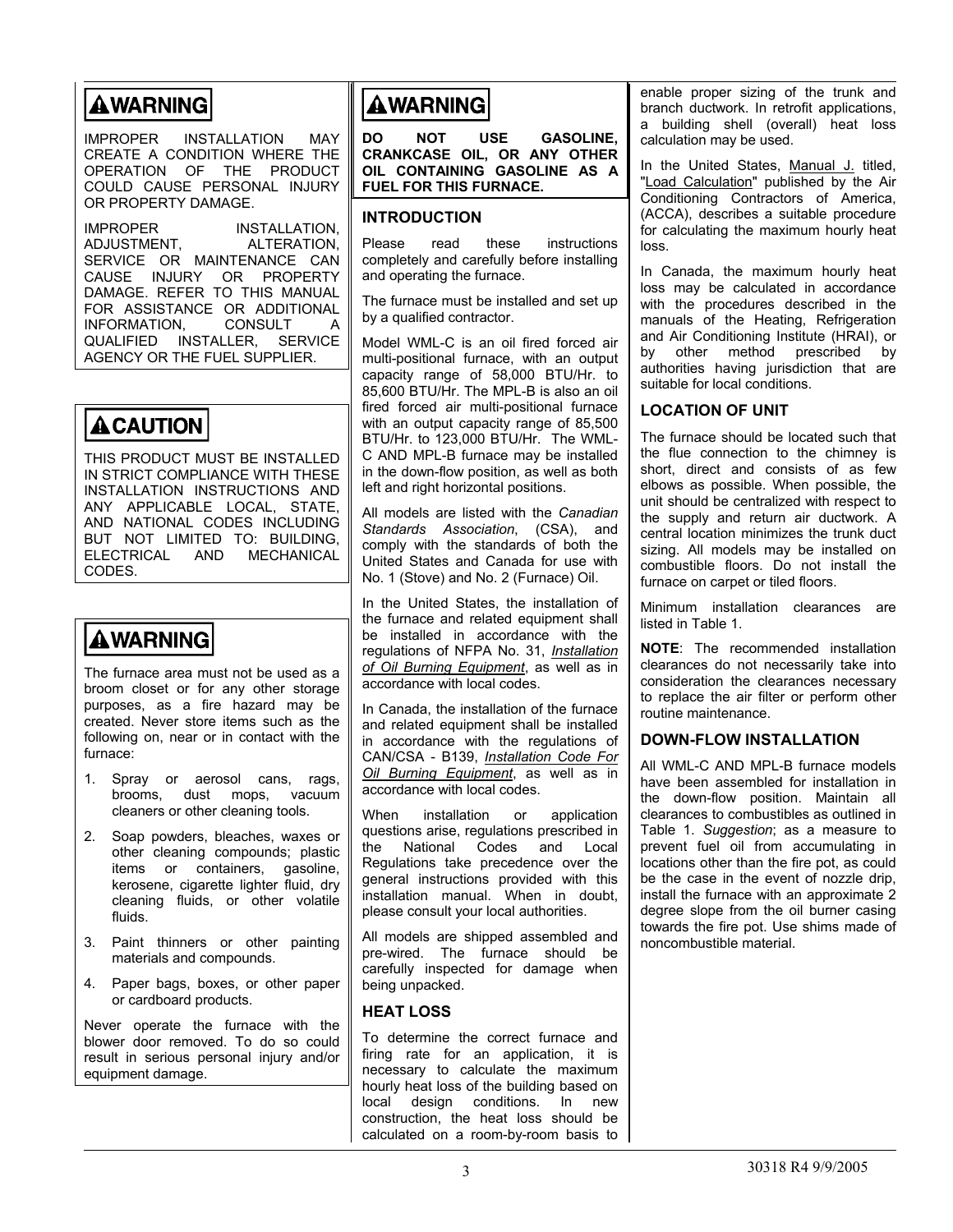#### **HORIZONTAL INSTALLATION**

WML-C AND MPL-B furnaces models are assembled and shipped ready for installation in the down-flow position. The furnace may be installed in either of the horizontal positions; warm air discharging left or warm air-discharging right by following these steps:

- 1. Rotate the furnace 90° to the desired position.
- 2. Remove the three nut and washer sets fastening the oil burner assembly to the furnace. Rotate the oil burner assembly to be in the normal upright position.
- 3. Re-align the oil burner assembly to the combustion chamber (fire-pot), and then secure into place with the three nut and washer sets.

#### **NON-SUSPENDED INSTALLATION**

Maintain clearances to combustibles as outlined in Table 1. Installation on a combustible floor requires a clearance of 1 inch. This can be done by using a noncombustible material such as oneinch thick channel iron or similar material. The furnace must be supported in such a way as to not allow twisting or sagging of the cabinet. Suggestion; as a measure to prevent fuel oil from accumulating in locations other than the fire pot, as could be the case in the event of nozzle drip, install the furnace with an approximate 2-degree slope from the oil burner casing towards the fire pot. Use



| . T. Glearance to Compusitiones |                      |                      |                      |                      |  |  |  |  |
|---------------------------------|----------------------|----------------------|----------------------|----------------------|--|--|--|--|
| Furnace                         | WML-C                |                      | MPL-B                |                      |  |  |  |  |
| Location                        | Down flow            | Horizontal           | Down flow            | Horizontal           |  |  |  |  |
| Top                             | $0$ in.              | $3$ in.              | $0$ in.              | $3$ in.              |  |  |  |  |
| <b>Bottom</b>                   | $1$ in.              | $1$ in.              | $1$ in.              | $1$ in.              |  |  |  |  |
| S/A Plenum                      | $1$ in.              | $1$ in.              | $1$ in.              | $1$ in.              |  |  |  |  |
| Rear                            | $1$ in.              | $1$ in.              | $1$ in.              | $1$ in.              |  |  |  |  |
| Sides                           | $1$ in.              | $1$ in.              | $1$ in.              | $1$ in.              |  |  |  |  |
| Front                           | 10 in. $1$           | 10 in. $1$           | 10 in. $1$           | 10 in. $1$           |  |  |  |  |
| Flue Pipe                       | $9$ in. <sup>2</sup> | $9$ in. <sup>2</sup> | $9$ in. <sup>2</sup> | $9$ in. <sup>2</sup> |  |  |  |  |
| Enclosure                       | Closet               | Closet               | Closet               | Closet               |  |  |  |  |
| $\overline{a}$                  |                      |                      |                      |                      |  |  |  |  |

1 24 inches is required for servicing.

2 18 inches required in the United States.

shims made of noncombustible material.

#### **SUSPENDED INSTALLATION**

Refer to Figure 1. Maintain clearances to combustibles as outlined in Table 1. The furnace may be suspended by field fabricating a cradle of angle iron and threaded rod. Secure the furnace with 2<br>inch minimum slotted angle or inch minimum slotted angle or equivalent, as shown in Figure 1. The furnace must be supported in such a way as to not allow twisting or sagging of the cabinet. Position the supports so as to not interfere with accessing the burner and blower compartments. Suggestion; as a measure to prevent fuel oil from accumulating in locations other than the fire pot, as could be the case in the event of nozzle drip, install the furnace with an approximate 2 degree slope from the oil burner casing towards the fire pot.

#### **AIR CONDITIONING**

If the furnace is used in conjunction with air conditioning, the furnace shall be installed in parallel with or upstream from the evaporator coil to avoid condensation in the heat exchanger. In a parallel installation, the dampers or air controlling means must prevent chilled air from entering the furnace. If the dampers are manually operated, there must be a means of control to prevent the operation of either system unless the dampers are in the full heat or full cool position. The air heated by the furnace shall not pass

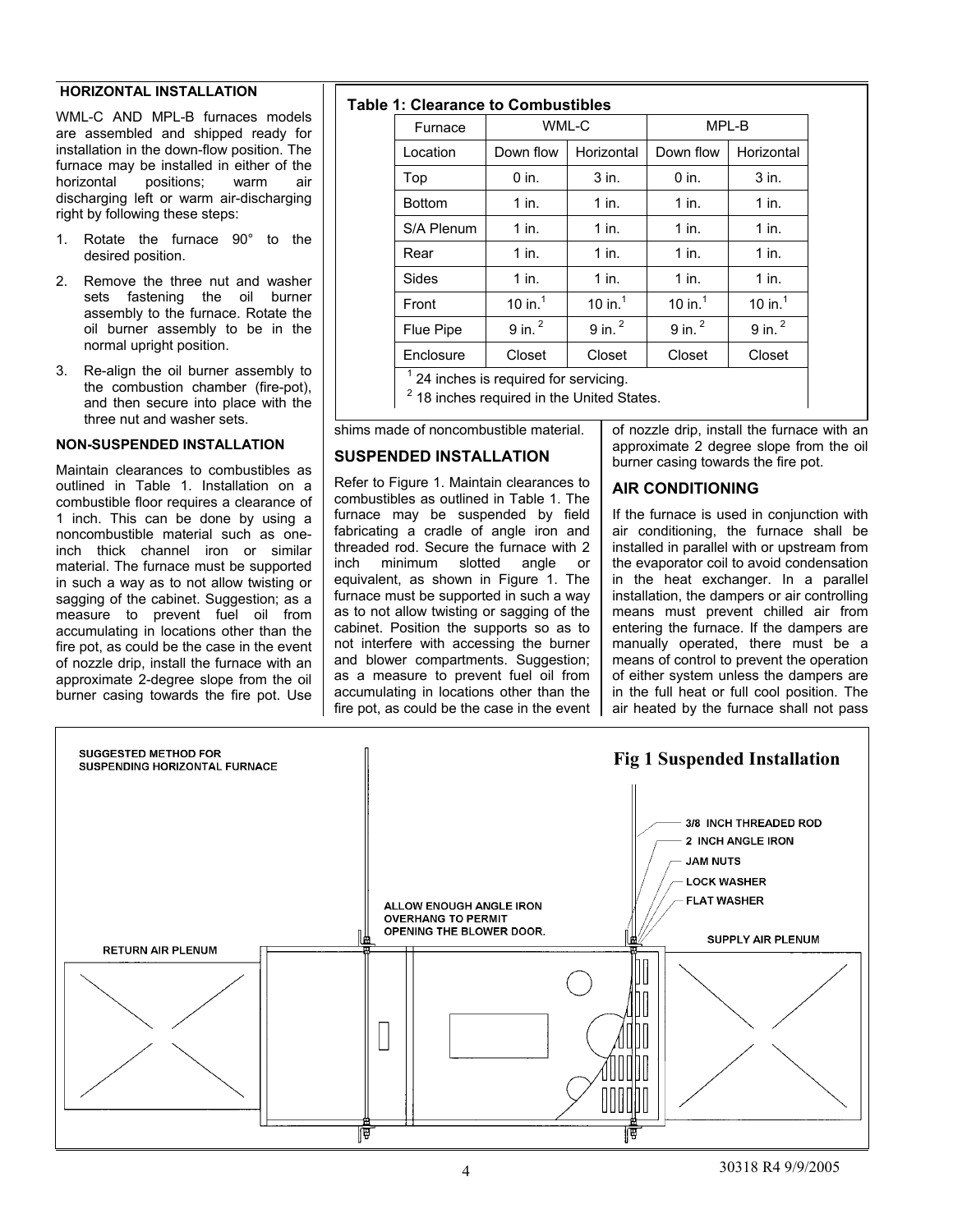through a refrigeration unit unless the unit is specifically approved for such service.

Generally, a six-inch clearance between the air conditioning evaporator coil and the heat exchanger will provide adequate airflow through the evaporator coil.

The blower speed must be checked and adjusted to compensate for the pressure drop caused by the evaporator coil. Refer to Appendix B for recommended wiring and electrical connections of the air conditioning controls.

#### **COMBUSTION AIR**

When a furnace is installed in the full basement of a typical frame or brick house, infiltration is normally adequate to provide air for combustion and draft operation. If the furnace is installed in a closet or utility room, two (2) ventilation openings must be provided connecting to a well ventilated space (full basement, living room or other room opening thereto, but not a bedroom or bathroom). One opening shall be located 6" from the top and bottom of the enclosure at the front of the furnace. For furnaces located in buildings of unusually tight construction, such as those with high quality weather stripping, caulking, windows and doors, or storm sashed windows, or where basement windows are well sealed, a permanent opening communicating with a well ventilated attic or with the outdoors shall be provided, using a duct if necessary. Size all of the openings and associated ductwork by the standards provided in the latest Oil Installation Code editions; NFPA 31 in the United States, CAN/CSA B139 in Canada. Take all fuel burning appliances in the area into consideration when calculating combustion and ventilation air requirements.

The Model CAS-2B-90E Furnace Boot manufactured by Field Controls, Inc. may be used with the furnace to obtain combustion air from outdoors. Use of this device does not alter the need for ventilation air; however, it does provide a good source of combustion air and is connected to the oil burner.

#### **CHIMNEY VENTING**

The chimney must be sized correctly and be in good repair. If the chimney is oversized, there is a high risk of the flue gases condensing resulting in damage to the chimney and other venting parts. This problem may be corrected by the use of an appropriately sized chimney liner.

If the chimney serves the WML-C furnace only, the vent should be sized at 5-inch minimum. The MPL-B should be 6-inch minimum. The data provided in Table 3 is based on dedicated venting. If the furnace is to be co-vented with other appliances, refer to NFPA 211, *Standard for Chimneys, Fireplaces, Vents, and Solid Fuel-Burning Appliances,* NFPA 31, *Standard for the Installation of Oil Burning Equipment* or CAN/CSA B139, *Installation Code For Oil Burning Equipment* for correct sizing information.

**NOTE: This furnace is approved for use with L-Vent.** 

#### **NOTE: Maximum temperature for L-Vent is 575°F (300°C).**

**IMPORTANT**: The chimney must be capable of providing sufficient draft at all times for the safe removal of the products of combustion.

The chimney should be tested under "winter" conditions; doors and windows closed, all other fossil fuel burning appliances on, clothes dryer on, bathroom fans on, etc. If the chimney cannot overcome the competition for air, it will be necessary to access the reason for it, and take corrective action. If the chimney is found to be sized correctly and in good repair, it will probably be necessary to re-evaluate the availability of combustion and ventilation air, and take corrective action.

The flue pipe should be as short as possible with horizontal pipes sloping upward toward the chimney at a rate of one-quarter inch to the foot. The flue pipe should not be smaller in cross sectional area than the flue collar on the furnace. The flue pipe should connect to the chimney such that the flue pipe extends into, and terminates flush with the inside surface of the chimney liner. Seal the joint between the pipe and the lining. The chimney outlet should be at least two feet above the highest point of a peaked roof. All unused chimney openings should be closed. Chimneys must conform to local, provincial or state codes, or in the absence of local regulations, to the requirements of the National Building Code.

See Figure 2 and Table 2 for common chimney problems and their remedies.

# **ACAUTION**

THE FURNACE MUST BE CONNECTED TO A FLUE HAVING SUFFICIENT DRAFT AT ALL TIMES TO ENSURE SAFE AND PROPER OPERATION OF THE APPLIANCE.

The flue pipe must not be routed through concealed space, because it must be<br>visually checked for signs of visually checked for signs of<br>deterioration during the annual deterioration during the annual inspection and servicing. The flue pipe must not pass through any floor or ceiling, but may pass through a wall where suitable fire protection provisions have been installed. In the United States, refer to the latest edition of NFPA 31 for regulations governing the installation of oil burning equipment. In Canada, refer to the latest edition of CAN/CSA B139 for rules governing the installation of oil burning equipment.

**NOTE: THE RECOMMENDED FLUE DRAFT PRESSURE IS -0.02 IN. W.C. (AS MEASURED UPSTREAM OF THE BAROMETRIC DRAFT REGULATOR). SHOWN IN FIGURE 1.** 

#### **DRAFT REGULATOR CONTROL**

This device is used in conjunction with conventional chimney venting. This control (or draft regulator) automatically maintains a constant negative pressure in the furnace to obtain maximum efficiency. It ensures that proper pressures are not exceeded. If the chimney does not develop sufficient draft, the draft control cannot function properly. The draft regulator, must be installed within the same room or enclosure as the furnace, and should not interfere with the combustion air supplied to the burner. The control should be located a minimum of 3 flue pipe diameters from the furnace breeching and installed in accordance to the instructions supplied with the regulator.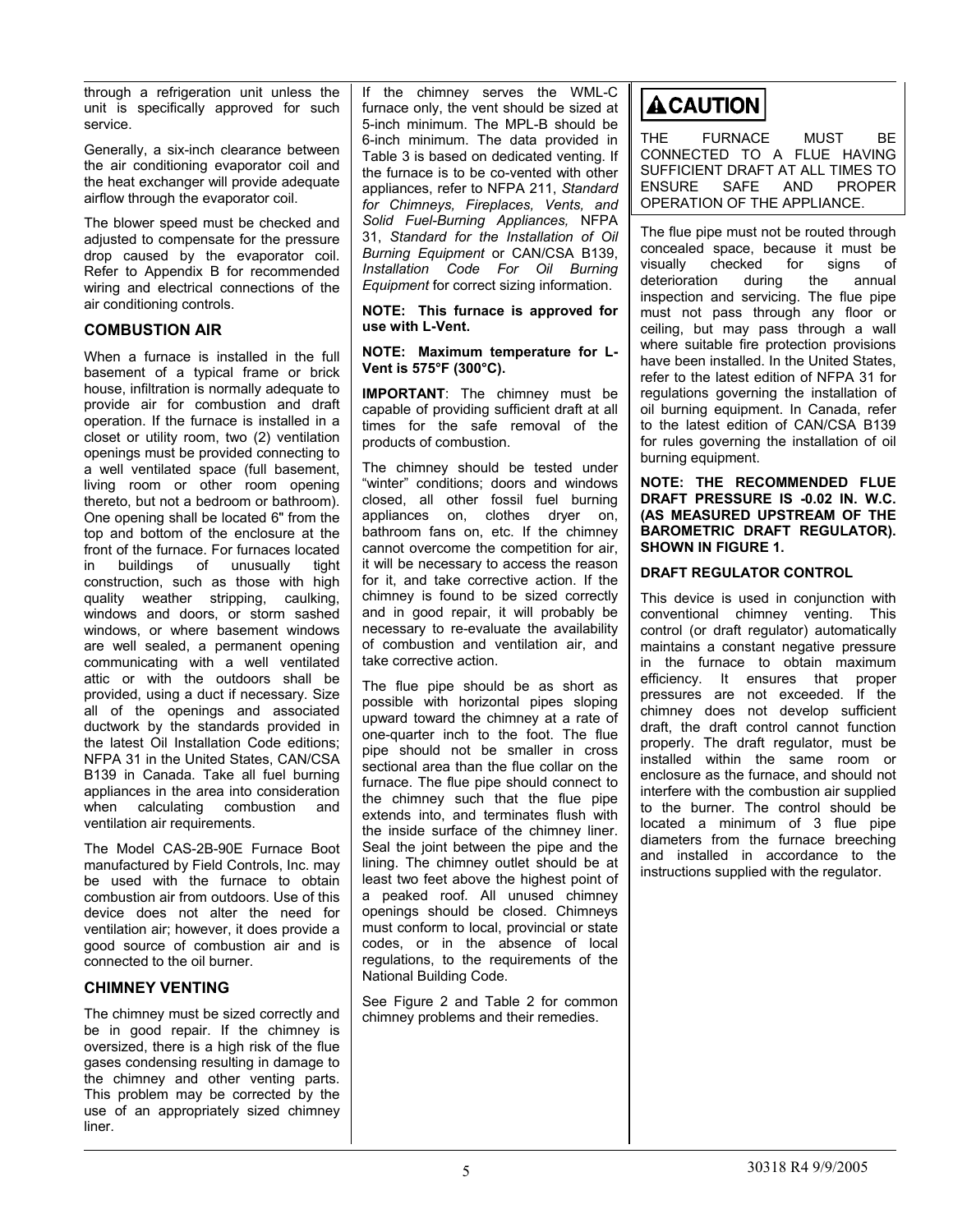

|  | <b>Table 2: Common Chimney Problems</b> |
|--|-----------------------------------------|
|--|-----------------------------------------|

|     | Refer to Figure 2                                      |             |                                                                          |  |  |  |  |
|-----|--------------------------------------------------------|-------------|--------------------------------------------------------------------------|--|--|--|--|
| Key | Trouble                                                | Diagnostic  | Remedy                                                                   |  |  |  |  |
| A   | Top of chimney<br>lower than<br>surrounding<br>objects | Observation | Extend chimney<br>above all<br>surrounding<br>objects within<br>30 feet. |  |  |  |  |
| В   | Chimney Cap<br>or ventilator.                          | Observation | Remove                                                                   |  |  |  |  |
| C   | Coping restricts<br>opening.                           | Observation | Make opening<br>as large as<br>inside of<br>chimney.                     |  |  |  |  |

| D | Obstruction in<br>chimney                                                | Can be found<br>by light and<br>mirror reflecting<br>conditions in<br>chimney.                             | Use weight to<br>break and<br>dislodge.                                                                |
|---|--------------------------------------------------------------------------|------------------------------------------------------------------------------------------------------------|--------------------------------------------------------------------------------------------------------|
| E | Joist protruding<br>into chimney.                                        | Lowering a light<br>on an extension<br>cord.                                                               | Must be<br>handled by<br>competent<br>masonry<br>contractor.                                           |
| F | Break in<br>chimney lining.                                              | Smoke test -<br>build smudge<br>fire blocking off<br>other opening,<br>watching for<br>smoke to<br>escape. | Must be<br>handled by<br>competent<br>masonry<br>contractor.                                           |
| G | Collection of<br>soot at narrow<br>space in flue<br>opening.             | Lower light on<br>extension cord.                                                                          | Clean out with<br>weighted brush<br>or bag of loose<br>gravel on end<br>of line.                       |
| н | Offset                                                                   | Lower light on<br>extension cord.                                                                          | Change to<br>straight or to<br>long offset.                                                            |
| I | Two or more<br>openings to the<br>same chimney.                          | Found by<br>inspection from<br>basement.                                                                   | The least<br>important<br>opening must<br>be closed,<br>using some<br>other chimney<br>flue.           |
| J | Loose-seated<br>pipe in flue<br>opening.                                 | Smoke test.                                                                                                | Leaks should<br>be eliminated<br>by cementing<br>all pipe<br>openings.                                 |
| Κ | Smoke pipe<br>extends into<br>chimney.                                   | Measurement<br>of pipe from<br>within or<br>observation of<br>pipe by means<br>of a lowered<br>light.      | Length of pipe<br>must be<br>reduced to<br>allow end of<br>pipe to be flush<br>with inside of<br>tile. |
| Г | Failure to<br>extend the<br>length of flue<br>partition to the<br>floor. | By inspection or<br>smoke test.                                                                            | <b>Extend partition</b><br>to floor level.                                                             |
| M | Loose-fitted<br>clean-out door.                                          | Smoke test.                                                                                                | Close all leaks<br>with cement.                                                                        |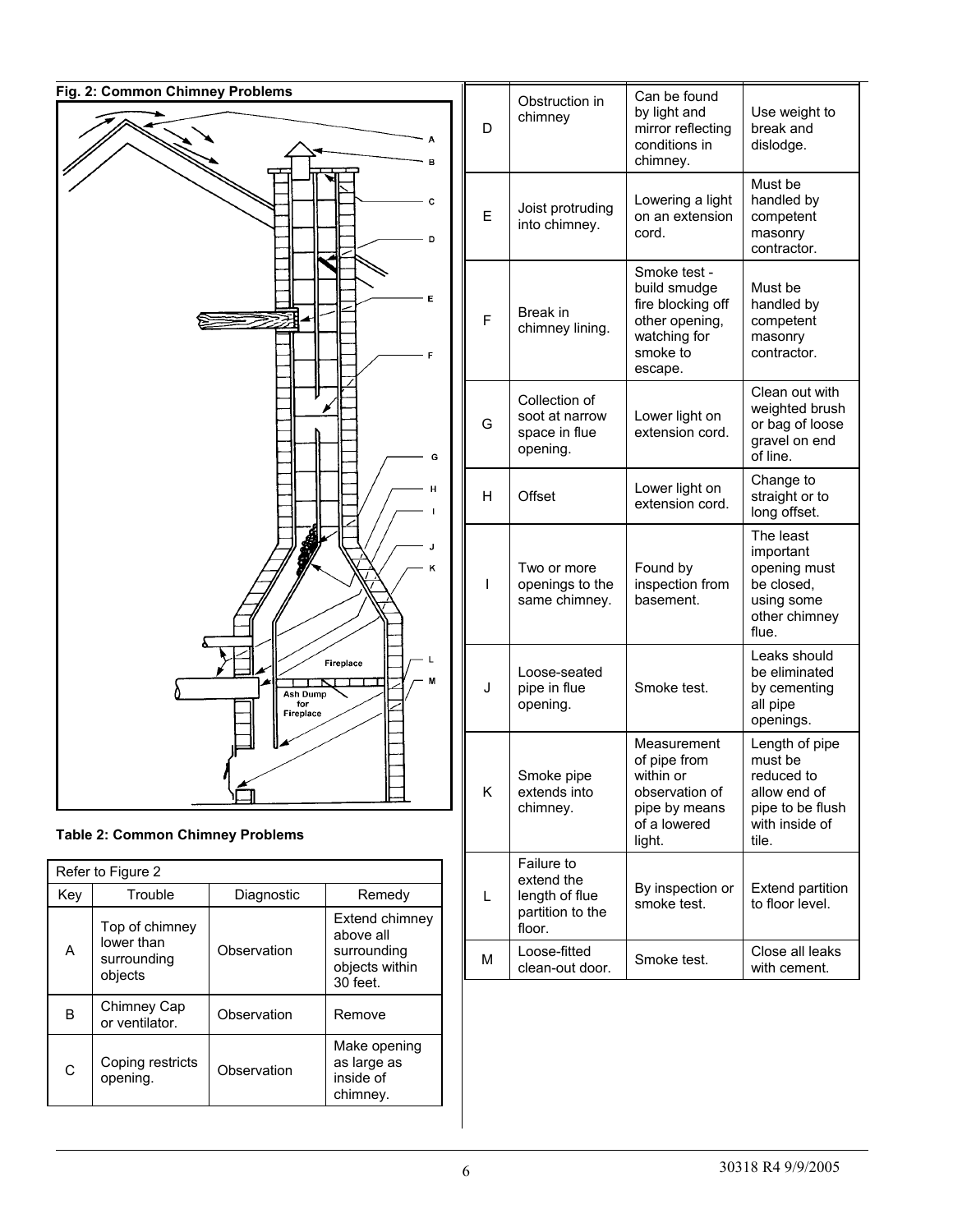#### **OPTIONAL SIDE WALL VENTING**

Certain WML-C AND MPL-B furnace models are manufactured to be installed as sidewall vented units. Please refer to Direct Venting Instructions, P/N 28888 included with the Vent Kit for details. Sidewall Venting (*Direct Venting*) requires the use of specific oil burners; the Beckett AFII, or the Riello 40BF. Please refer to Appendix A, Tables A2, and A4.

Note: Sidewall venting requires special attention to combustion air supply. There is no natural draft in the venting system between furnace cycles; therefore, if the indoor pressure is negative relative to the outdoors, the vent terminal becomes a point of infiltration. This could lead to oil odour control problems. This problem is rectified by the use of ducted outdoor air for combustion (semi-sealed combustion), using the Beckett AFII or Riello 40BF oil burner. See Direct Vent Instructions supplied with the Vent Kits.

**Table 3: Minimum Chimney Base Temperatures (°F)** 

|                                           | Chimney Height (ft.)            |     |     |     |  |  |
|-------------------------------------------|---------------------------------|-----|-----|-----|--|--|
| Nozzle                                    | 11<br>28<br>20                  |     |     | 36  |  |  |
|                                           | Chimney Thermal Resistance < R6 |     |     |     |  |  |
| 0.50                                      | 300                             | 400 | 535 | 725 |  |  |
| 0.65                                      | 275                             | 340 | 430 | 535 |  |  |
| 0.70                                      | 270                             | 330 | 405 | 505 |  |  |
| 0.75                                      | 260                             | 320 | 380 | 475 |  |  |
| 0.85                                      | 250                             | 300 | 355 | 430 |  |  |
| 1.00                                      | 225                             | 300 | 365 | 430 |  |  |
| Nozzle                                    | Chimney Height (ft.)            |     |     |     |  |  |
|                                           | 11                              | 20  | 28  | 36  |  |  |
|                                           | Chimney Thermal Resistance > R6 |     |     |     |  |  |
| 0.50                                      | 185                             | 200 | 220 | 250 |  |  |
| 0.65                                      | 175                             | 185 | 205 | 220 |  |  |
| 0.70                                      | 175                             | 185 | 195 | 215 |  |  |
| 0.75                                      | 175                             | 185 | 195 | 210 |  |  |
| 0.85                                      | 165                             | 185 | 195 | 205 |  |  |
| 1.00                                      | 165                             | 185 | 195 | 205 |  |  |
| $\leq$ - less than, $\geq$ - greater than |                                 |     |     |     |  |  |

#### **OIL TANK**

Oil storage tanks must be selected and installed in compliance with applicable codes; in the United States, NFPA 31, *Standard for the Installation of Oil Burning Equipment*, Chapter 2. and in Canada, CAN/CSA-B139, *Installation Code for Oil Burning Equipment*, Section 6. Observe all local codes and by-laws.

In general, the oil tank must be properly supported and remain stable in both empty and full condition. The oil tank must be fitted with vent and supply pipes to the outdoors. Refer to the abovementioned codes for sizing. The vent pipe must be no less than 1¼ inches I.P.S., and terminate with an appropriate vent cap in a location where it will not be blocked. The fill pipe must be no less than 2 inches I.P.S., and terminate with an appropriate cap in a location where debris will not enter the fill pipe during oil delivery.

If located indoors, the tank should normally be in the lowest level, (cellar, basement, etc.). It must be equipped with a shut-off valve at the tank outlet used for the oil supply. The oil tank must be located as to not block the furnace / room exit pathway. Observe all clearances specified in the abovementioned codes.

#### **PIPING INSTALLATION**

In the United States, NFPA 31, Standard for the Installation of Oil Burning Equipment, Chapter 2.

In Canada, the entire fuel system should be installed in accordance with the requirements of CAN/CSA B139, and local regulations. Use only approved fuel oil tanks piping, fittings and oil filters.

Ensure that all fittings used in a copper oil line system are high quality flare fittings. Do not use compression fittings.

Do not use Teflon tape on any fittings.

Pressurized or gravity feed installations must not exceed 3 PSIG. Pressures greater than 10 PSIG may cause damage to the shaft seal. If the height of the oil stored in a tank above the oil burner exceeds 11½ feet, it may be necessary to use a pressure-regulating device approved for this purpose.

The furnace may be installed with a onepipe system with gravity feed or lift. The maximum allowable lift on a single line system is 8 feet. Lift should be measured from the bottom (outlet) of the tank, to the inlet of the burner. Sizing a single line system is complex because of the difficulty estimating the pressure drop through each fitting, bend and component in the line. In general, keep single line systems short as possible. The following chart shows the allowable line lengths (horizontal + vertical) for single and two-line oil piping systems. All distances are in feet.

#### **Table 4: Oil Lines**

| Copper Tubing Oil Line Length (Feet) |      |                |             |      |  |  |
|--------------------------------------|------|----------------|-------------|------|--|--|
| Lift                                 |      | Single-Pipe OD | Two-Pipe OD |      |  |  |
| (Feet)                               | 3/8" | 1/2"           | 3/8"        | 1/2" |  |  |
| 0                                    | 53   | 100            | 68          | 100  |  |  |
| 1                                    | 49   | 100            | 65          | 100  |  |  |
| $\overline{2}$                       | 45   | 100            | 63          | 100  |  |  |
| 3                                    | 41   | 100            | 60          | 100  |  |  |
| 4                                    | 37   | 100            | 58          | 100  |  |  |
| 5                                    | 33   | 100            | 55          | 100  |  |  |
| 6                                    | 29   | 100            | 53          | 100  |  |  |
| $\overline{7}$                       | 25   | 99             | 50          | 100  |  |  |
| 8                                    | 21   | 83             | 48          | 100  |  |  |
| 9                                    | 17   | 68             | 45          | 100  |  |  |
| 10                                   | 13   | 52             | 42          | 100  |  |  |
| 12                                   |      |                | 37          | 100  |  |  |
| 14                                   |      |                | 32          | 100  |  |  |
| 16                                   |      |                | 27          | 100  |  |  |
| 18                                   |      |                | 22          | 88   |  |  |

In retrofit applications, where an existing oil line system is in place, a vacuum check will help determine the efficacy of the existing oil line system The vacuum in a system should not exceed 6" Hg. for a single pipe system, nor 12" Hg. for a two-pipe system.

**NOTE**: The oil burner requires the use of a bypass plug when converting from single-pipe to two-pipe oil piping systems. See burner manufacturer's instructions.

All fuel systems should include an oil filter between the fuel oil storage tank and the oil burner. For best results, install the oil filter as close to the burner as possible. When using an indoor oil tank, the oil filter may be installed at the tank downstream from the shut-off valve. If firing the furnace under the 0.65 gph rate, a 7 to 10 micron line filter should be installed as close to the oil burner as possible.

#### **ELECTRICAL CONNECTIONS**

The furnace is listed by the Canadian Standards Association (CSA). It is factory wired and requires minimal field wiring. In the United States, the wiring must be in accordance with the National Fire Protection Association NFPA-70, National Electrical Code, and with local codes and regulations. In Canada, all field wiring should conform to CAN/CSA C22.1 Canadian Electrical Code, Part 1, and by local codes, where they prevail.

The furnace should be wired to a separate and dedicated circuit in the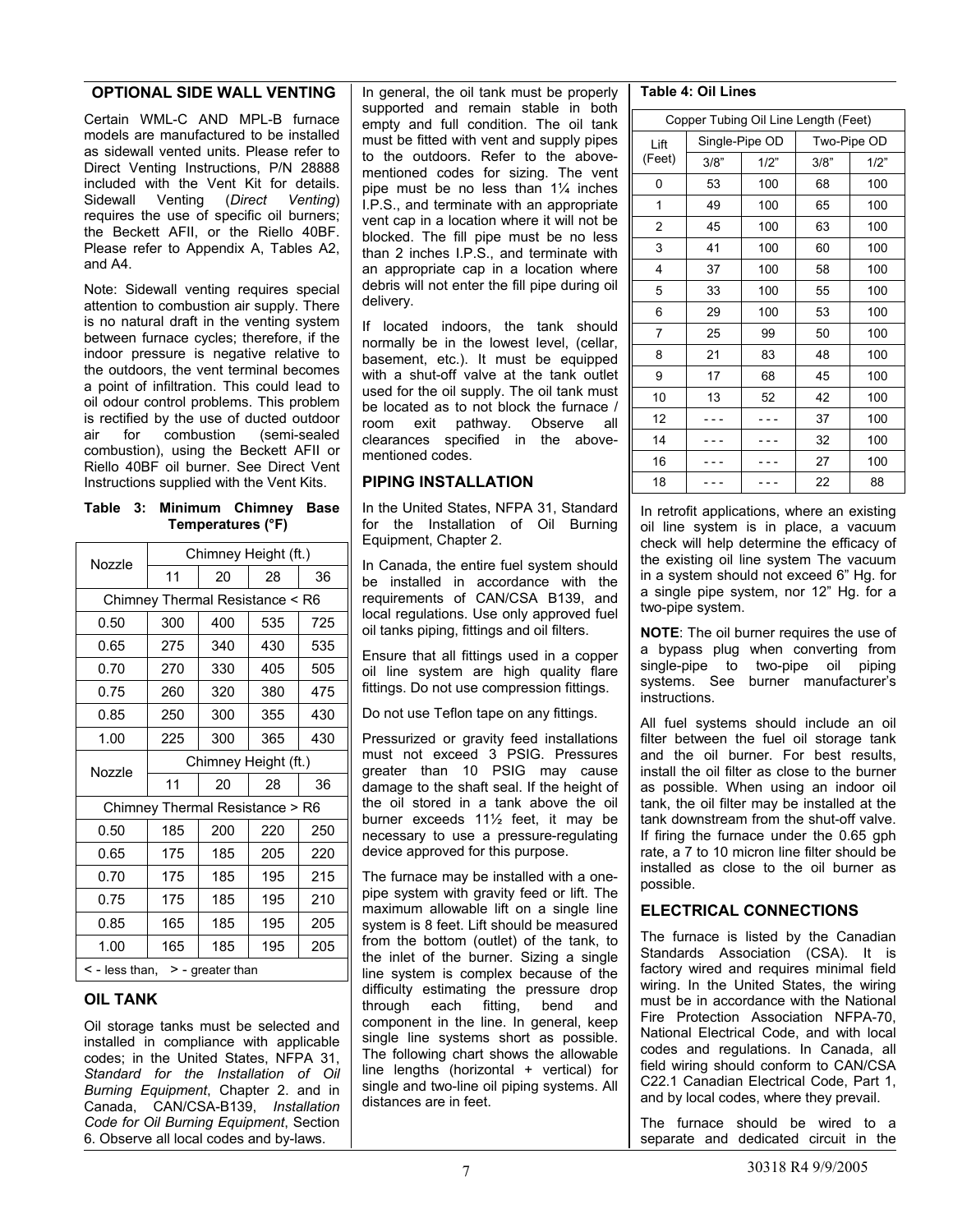main electrical panel; however, accessory equipment such as electronic air cleaners and humidifiers may be included on the furnace circuit. Although a suitably located circuit breaker can be used as a service switch, a separate service switch is advisable. The service switch is necessary if reaching the circuit breaker involves becoming close to the furnace, or if the furnace is located between the circuit breaker and the means of entry to the furnace room. The furnace switch (service switch) should be clearly marked, installed in an easily accessible area between the furnace and furnace room entry, and be located in such a manner to reduce the likelihood that it would be mistaken as a light switch or similar device.

The power requirements for all models: 120 VAC, 1 ∅, 60 Hz., 12A.

Accessories requiring 120 VAC power sources such as electronic air cleaners and humidifier transformers may be powered from the ST9103 EFT. Do not use the direct drive motor connections as a power source, since there is a high risk of damaging the accessories by exposure to high voltage from the autogenerating windings of the direct drive motor.

Thermostat wiring connections and air conditioning contactor low voltage connections are shown in the wiring diagrams. Some micro-electronic thermostats require additional controls and wiring. Refer to the thermostat manufacturer's instructions.

The thermostat should be located approximately 5 feet above the floor, on an inside wall where there is good natural air circulation, and where the thermostat will be exposed to average room temperatures. Avoid locations where the thermostat will be exposed to cold drafts, heat from nearby lamps and appliances, exposure to sunlight, heat from inside wall stacks, etc.

Normal heat anticipator setting: 0.1 A. For more precise adjustment, the heat anticipator may be adjusted to the amperage draw of the heating control circuit as measured between the "R" and "W" terminals of the thermostat. To reduce the risk of damaging the heat anticipator, do not measure circuit without first removing one of the two wires first. To determine the heating circuit amperage draw:

1. Disconnect one of the "R" or "W" wires from the thermostat terminal.

- 2. Connect an ammeter between the wire and the thermostat terminal to which it was attached.
- 3. Note the amperage reading when the heating contacts are closed. (System switch must be on "HEAT" if so equipped.
- 4. Re-connect the thermostat wire. If the thermostat is serving a combination heating and air conditioning system, pay particular attention to polarity.
- 5. When the thermostat is reconnected and re-plumbed, adjust the heat anticipator setting to match the observed amperage reading.

#### **FAN TIMER BOARD AND LIMIT CONTROL**

The Electronic Fan Timer integrates control of all burner and circulator fan operations. This control is the central wiring point for most of the electrical components in the furnace. The **Honeywel**l **ST9103** has a fixed fan delay on time of 30 seconds after the burner ignites. The **United Technologies 1158- 120** has an adjustable fan on time that is set by selecting the dipswitch selecting the dipswitch combination displayed in Table 6. This fan on delay can be set at 30, 60, 90 or 120 seconds. This provides a delay between the burner ignition and blower start-up to eliminate excessive flow of cold air when the blower comes on. The **Honeywell ST9103** has an adjustable fan off time of 60, 90, 120 and 150 seconds that is set by selecting a dipswitch combination on the control board displayed in Table 5. Similarly the **United Technologies 1158-120** have an adjustable fan off time of 2, 3, 4 or 6 minutes displayed in Table 6. The fan off delay time starts when the burner motor is de-energized at the end of a call for heat. Blower shutdown is delayed to remove any residual heat from the heat exchanger and improve the annual efficiency of the furnace.

The electronic fan timer board works in conjunction with snap disc limit controls, which perform a safety function, and breaks power to the oil burner primary control, which shuts off the burner if the furnace over-heats. The limit control is thermally operated and automatically resets. The limit control is factory installed, pre-set and is not adjustable.

If a limit control opens, the **Honeywell ST9103** will energize the circulating fan. When the limit control closes the burner is re-energized and the heating cycle begins again.

If the limit control opens with the **United Technologies 1158-120** electronic fan control**,** the circulating fan will be energized as well. When the limit closes, the control initiates a two minute delay. When this delay is finished, the fan off timer will begin. At the end of the fan off time cycle the burner will be energized, initiating a normal burner cycle.

#### **TABLE 5**

#### **Honeywel**l **ST9103**

|     | <b>Dip Switch</b><br><b>Position</b> | <b>Blower Off Delay</b><br><b>Time</b> |
|-----|--------------------------------------|----------------------------------------|
| 2   |                                      |                                        |
| On  | On                                   | 60 seconds                             |
| On  | Off                                  | 90 seconds                             |
| Off | On                                   | 120 seconds                            |
| Off | ∩ff                                  | 150 seconds                            |

#### **TABLE 6**

#### **United Technologies 1158-120**

|     | Dip Switch   | <b>Position</b> |     | <b>Blower Delay</b><br><b>Times</b> |                       |
|-----|--------------|-----------------|-----|-------------------------------------|-----------------------|
| 1   | $\mathbf{2}$ | 3               | 4   | On<br><b>Seconds</b>                | Off<br><b>Minutes</b> |
| Off | Off          |                 |     | 30                                  |                       |
| On  | Off          |                 |     | 60                                  |                       |
| Off | On           |                 |     | 90                                  |                       |
| On  | On           |                 |     | 120                                 |                       |
|     |              | Off             | Off |                                     | $\overline{2}$        |
|     |              | On              | Off |                                     | 3                     |
|     |              | Off             | On  |                                     | 4                     |
|     |              | On              | On  |                                     | 6                     |

**Note: It is advisable not to set the fan on delay time for a time period longer than 90 seconds at highest input. Longer fan on delay times may result in nuisance limit trips.** 

#### **CIRCULATING AIR BLOWER**

All WML-C AND MPL-B furnace models are equipped with a direct drive blower system. Direct drive blower speed adiustments are not normally required in properly sized extended plenum duct systems. The motor RPM and air CFM delivery will vary automatically to accommodate conditions within the usual range of external static pressures typical of residential duct systems. Under-sized duct systems may require a higher blower speed to obtain a reasonable system temperature rise. Some older duct systems were not designed to provide static pressure. They typically feature special reducing fittings at each branch run and lack block ends on the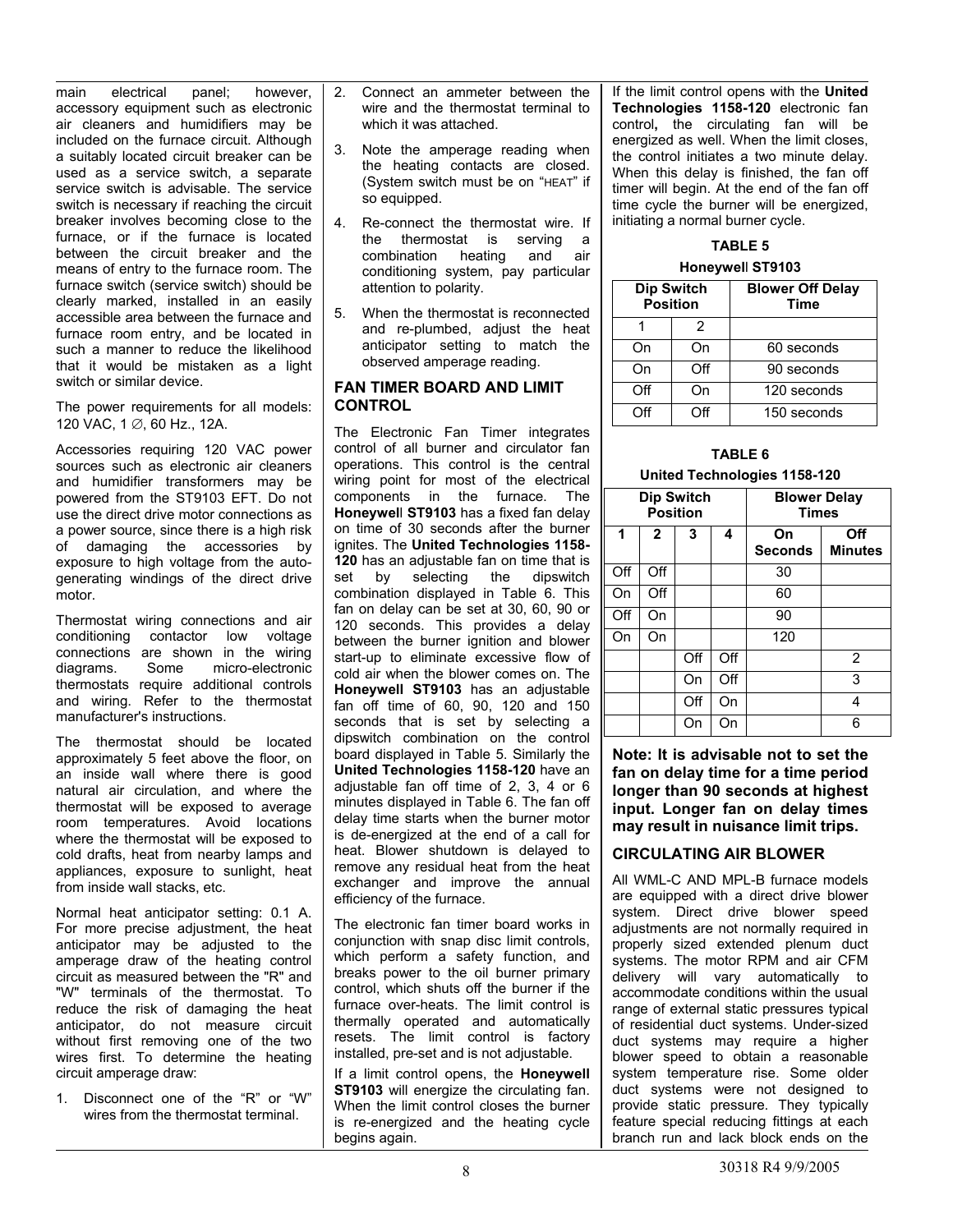trunk ducts. These systems may require modification to provide some resistance to the airflow to prevent over-amping of the direct drive blower motor. Selecting a lower blower speed may correct this problem.

Direct drive blower speeds are adjusted by changing the "hot" wires to the motor winding connections. Please refer to wiring diagram in Appendix B or the wiring diagram label affixed to the furnace. **THE NEUTRAL WIRE (normally the white wire) IS NEVER MOVED TO ADJUST THE BLOWER SPEED**.

# **ACAUTION**

**DO NOT CONNECT POWER LEADS BETWEEN MOTOR SPEEDS. THE NEUTRAL WIRE MUST ALWAYS BE CONNECTED TO THE MOTOR'S DESIGNATED NEUTRAL TERMINAL.** 

It is possible and acceptable to use a single blower speed for both heating and cooling modes. The simplest method to connect the wiring from both modes is to use a "piggy-back connector" accommodating both wires on a single motor tap. It is also acceptable to connect the selected motor speed with a pigtail joined to both heating and cooling speed wires with a wire nut. As a safety precaution against accidental disconnection of the wires by vibration, it is advisable to secure the wire nut and wires with a few wraps of electricians tape.

If the joining of the blower speed wiring is done in the furnace junction



box, tape off both ends of the unused wire.

# **ACAUTION**

**DISCONNECT THE POWER SUPPLY TO THE FURNACE BEFORE OPENING THE BLOWER ACCESS DOOR TO SERVICE THE AIR FILTER, FAN AND MOTOR. FAILURE TO SHUT OFF POWER COULD ALLOW THE BLOWER TO START UNEXPECTEDLY, CREATING A RISK OF DEATH OR PERSONAL INJURY.** 

**Do not use the blower speed wires as a source of power to accessories as electronic air cleaners and humidifier transformers. The unused motor taps auto-generate sufficiently high voltages to damage accessory equipment. Use the terminals provided on the electronic fan timer.** 

# **ALCAUTION**

**Do not start the burner or blower fan unless the blower access door is securely in place.** 

Additional ST9103 Fan Timer Control information is in Appendix A, Tables, and in Appendix B, Wiring Diagrams.

#### **HUMIDIFIER**

A humidifier is an optional accessory available through most heating supplies outlets. Installation should be carried out in accordance with the humidifier manufacturer's installation instructions. Water or water droplets from the humidifier should not be allowed to come

into contact with the furnace heat exchanger. Do not use direct drive motor connections as a source of power for 120 VAC humidifiers and humidifier transformers.

#### **OIL BURNER**

The oil burner must align properly with the cerafelt fiber chamber (firepot). The cerafelt fiber chamber is initially quite soft, but hardens and becomes quite brittle after the first firing. The firepot is held in place by a retaining bracket; however, it is possible for the firepot to shift if subjected to rough handling during transit.

# **ACAUTION**

**BEFORE OPERATING THE FURNACE CHECK BURNER ALIGNMENT WITH COMBUSTION CHAMBER. THE END CONE OF THE AIR TUBE MUST BE CENTRED TO THE ACCOMODATING RING PROVIDED IN THE DESIGN OF THE COMBUSTION CHAMBER. ADJUST ALIGNMENT AS NECESSARY BEFORE THE FIRST FIRING.** 

#### **OIL BURNER NOZZLES**

WML-C AND MPL-B furnaces are certified for multiple firing rates, ranging from approximately 58,000 to 85,600 BTU/hr. on the WML-C and 85,500 to 123,000 BTU/Hr. on the MPL-B By changing the oil burner nozzle within the specific model range, and temperature rise, the furnace may be fired at an ideal rate for a wide range of structures.

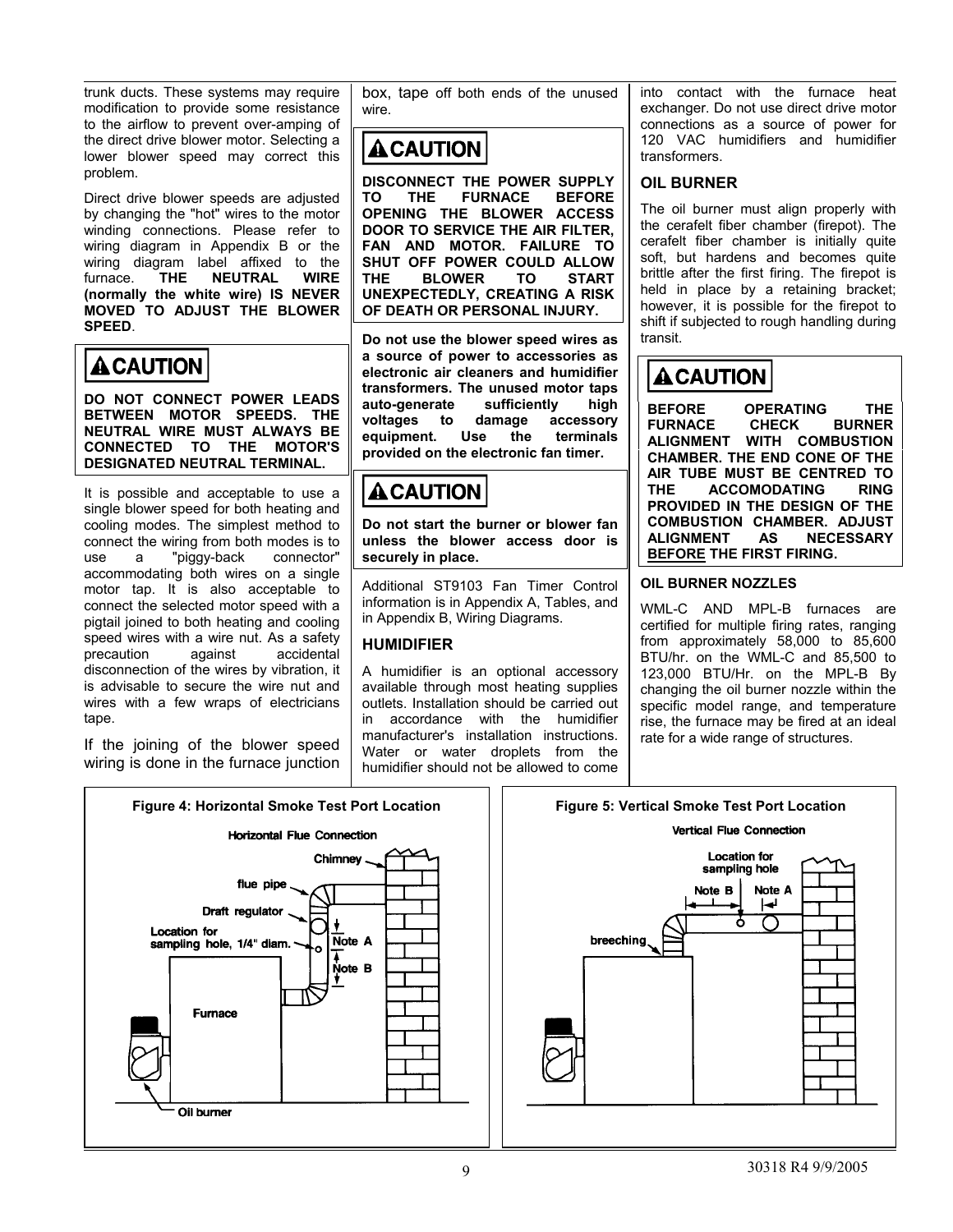#### **BURNER ELECTRODES**

Correct positioning of the electrode tips with respect to each other, to the fuel oil nozzle, and to the rest of the burners is essential for smooth light ups and proper operation. The electrode tips should be adjusted to a gap of 5/32", 1/16" ahead of the nozzle, 5/16" above the centerline of the nozzle. The "Z" dimension (front edge of the burner head to the front face of the nozzle is 1-1/8 inches.

Electrode positioning should be checked before the first firing of the furnace.

The electrode porcelains should be free of cracks, the electrode tips should be tapered and free of burrs, and the contact rods must be clean and be in firm contact with the ignition transformer contact springs. The electrodes must not come into contact with the burner head.

#### **OIL BURNER SET-UP**

The burner air supply is adjusted to maintain the *fuel to air ratio* to obtain ideal combustion conditions. A lack of air causes "soft" and "sooty" flames, resulting in soot build-up throughout the heat exchanger passages. Excess combustion air causes a bright roaring fire and high stack temperatures resulting in poor fuel efficiency.

#### **PREPARATIONS:**

Drill a  $\frac{1}{4}$ " test port in the venting, ideally at least 2 flue pipe diameters away from the furnace breeching, if venting horizontally from the furnace, or from the flue pipe elbow if venting vertically before reaching the furnace. (See Figures 4 and 5).

The test port will allow flue gas samples to be taken and stack temperatures to be measured.

Before starting the burner, check the burner alignment with the combustion chamber (fire pot), check that the correct nozzle is tightened into place, and that the burner electrodes are properly positioned.

The Beckett burner bulk air band is should be closed, and the air shutter initial setting should be approximately 7.00.

**Note A**: Locate hole at least 6 inches on the furnace side of the draft control.

**Note B**: Ideally, hole should be at least 12 inches from breeching or elbow.

#### **PROCEDURE:**

Start the burner and allow it to run at least ten minutes. Set the air shutter to give a good flame visually. The combustion air supply to the burner is controlled by manipulating the air shutter on the left side of the burner, and, if necessary, the bulk air band. To adjust, loosen the bolt on the movable shutter. Move the shutter gradually until a good flame (visually) has been achieved. Resnug the bolt.

Check the initial draft setting as the furnace warms up. The draft may be measured at the test port. The breech draft should be approximately - 0.05" w.c. to obtain an over fire draft reading of - 0.02 inches w.c.

Check the oil pump pressure. Standard operating pressure is 100 PSIG.

After reaching steady state, take a smoke test. If not indicating a trace, set the combustion air controls to provide a trace.

Typically, the  $CO<sub>2</sub>$  reading will range from 11.5% to 13.5%.

After the air adjustments have been completed, and the air shutter or air adjustment plate has been secured, recheck the over fire draft and take another smoke test to ensure that the values have not changed.



**Figure 6: Checking Over-Fire Draft.** 

#### **SMOKE TEST NOTE**:

If oily or yellow smoke spots are found on the smoke test filter paper, it is usually a sign of unburned fuel. This indicates poor combustion. This type of problem may be caused by excess draft, excess air, or contaminated fuel. Do not ignore this indicator.

#### **STACK TEMPERATURE:**

Stack temperature will vary depending on fuel input, circulating air blower speed, and burner set up, etc. In general, stack temperature should typically range between 380°F to 550°F, assuming that the combustion air is approximately room temperature (65°F - 70°F). In general, lower stack temperature indicates greater efficiency; however, excessively low stack temperature can lead to condensation forming in the chimney and / or venting. Sulphur and similar contaminants in the fuel oil will mix with condensation to form acids. Acids and resultant chemical salts will cause rapid deterioration of the chimney and venting components, and may attack the furnace.

If the flue gases are below the range, it may be necessary to slow down the blower fan. If the flue gases are above the range, the blower fan may require speeding up. Stack temperature varies directly with the system temperature rise. System temperature rise is the difference between the furnace outlet temperature and furnace inlet temperature as measured in the vicinity of the connection between the plenum take-offs and the trunk ducts.

If the venting from the furnace to the chimney is long, or exposed to cold ambient temperatures, it may be necessary to use L-Vent as the vent connector to reduce stack temperature loss to prevent condensation. The venting should be inspected annually to ensure that it is intact.

#### **FURNACE INSTALLATION SET-UP**

The furnace must be set up as the final step in the installation.

A) The oil burner must be set up following the procedures outlined above.

B) The WML-C models should operate within a temperature rise of 45°F to 75°F. The MPL-B temperature rise range should be 50°F to 80°F. To determine the temperature rise, measure the supply air and return air temperatures when the furnace has reached steady state conditions. This is the point at which the supply air temperature stops increasing relative to the return air temperature. The furnace may have to run 10 to 15 minutes to reach steady state conditions. The measurements may be made with duct thermometers or thermocouples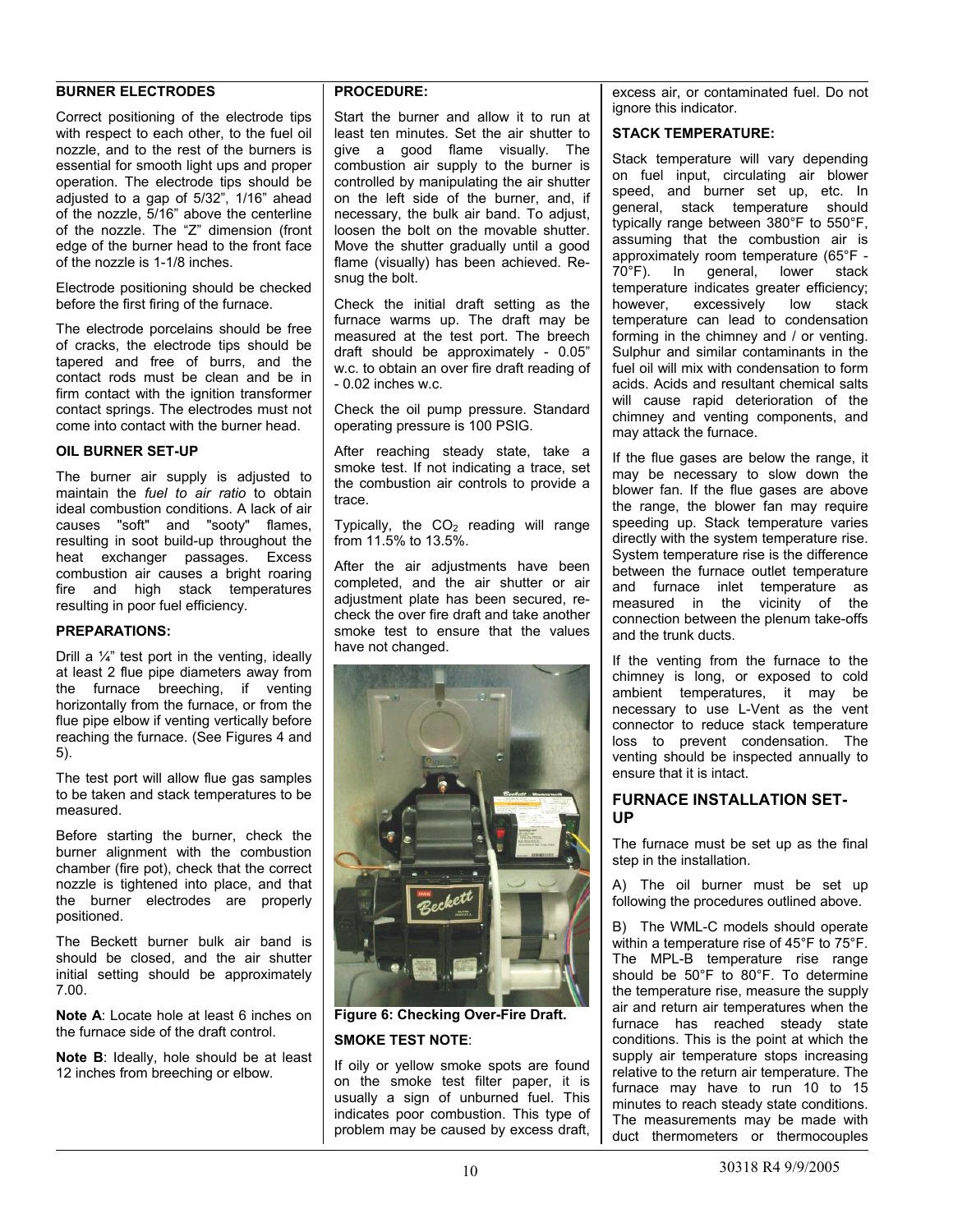used in conjunction with multi-meters with temperature measurement capabilities.

The return air should be measured at a point where the thermometer will be well within the air stream near the furnace return air inlet. Actual location is not particularly critical; however, avoid locations where the temperature readings could be affected by humidifier bypass ducts, the inside radius of elbows, etc.

The supply air temperature should be measured at a point where the thermometer will be well within the air stream near the furnace supply air outlet. Usually, the side mid-point of the supply air plenum take-off is ideal, providing it is out of the line of sight to the heat exchanger. If the thermometer is within the line of sight of the heat exchanger, the supply air readings may be skewed by radiant heat from the heat exchanger. If the plenum take-off is unsuitable, the supply air temperature may be measured within the first 18 inches of the first segment of supply air trunk duct.

If the temperature rise is outside the recommended range, it may be adjusted on direct drive equipped units by selecting alternate circulation fan motor speeds. If the temperature rise is too high, speed the fan up. If the temperature rise is too low, slow the fan down.

C) Keep in mind that the stack temperature varies directly with the temperature rise. The higher the temperature rise, the higher the stack temperature will be, resulting in lower efficiency. The lower the temperature rise, the lower the stack temperature will be, which, in some cases, may allow condensation to form in the chimney and other vent parts.

D) Test the high limit control to ensure that it is operating correctly. This may be done by temporarily removing the circulator fan heating wire or neutral wire. Turn of electrical power to the furnace before working with the motor wires. Be sure to protect any removed wires from shorting out on metal furnace parts. If the high limit test is successful, shut off the electrical power to the furnace, restore the proper motor wiring. Finally, restore power to the furnace.

E) Operate the furnace through a minimum of three full heating cycles. During this time, check for fuel oil leaks, gross air leakage from the supply air ductwork, unusual noises originating anywhere within the heating system which may cause some concern or annoyance to the home owner, etc.

F) Be sure that the homeowner is familiar with the furnace. The homeowner should be aware of the location of electrical circuit breaker or fuse, the location of any electrical switches controlling the furnace, the location of the oil tank shut-off valve and how to operate the valve. The homeowner should be informed where the oil tank gauge is located and how to read it.

It would be beneficial to review safety issues with the home owner, such as the danger of storing combustibles too close to the furnace, hanging anything on the furnace vent pipe, and especially the dangers of indiscriminately pressing the burner reset button.

**IMPORTANT**: Be sure that the home owner knows where the burner reset switch is located, and is aware that the reset switch is not to be activated more than once without a thorough look for the cause of the problem, (lack of fuel, etc.). Be sure that the homeowner knows when to quit trying to start the furnace during these conditions and who to call for emergency service.

#### **MAINTENANCE AND SERVICE**

#### **A: Routine Maintenance By Home Owner**

Other than remembering to arrange for the annual professional servicing of the furnace by the service or installation contractor, the most important routine service performed by the homeowner is to maintain the air filter or filters. A dirty filter can cause the furnace to over-heat, fail to maintain indoor temperature during cold weather, increase fuel consumption and cause component failure.

The furnace filter(s) should be inspected, cleaned or replaced monthly. The furnace is factory equipped with a semipermanent type filter. If the filter is damaged, replace with filters of the same size and type.

During the routine service, inspect the general condition of the furnace watching for signs of oil leaks in the vicinity of the oil burner, soot forming on any external part of the furnace, soot forming around the joints in the vent pipe, etc. If any of these conditions are present, please advice your service or installation contractor.

**B: Annual Service By Contractor** 

### **ACAUTION**

**THE COMBUSTION CHAMBER (FIREPOT) IS FRAGILE. USE CARE WHEN INSPECTING AND CLEANING THIS AREA**.

The heat exchanger should be inspected periodically and cleaned if necessary. If cleaning is necessary, **SHUT OFF POWER TO THE FURNACE** and remove the burner. Using a stiff brush with a wire handle, brush off scale and soot from inside the drum and flue pipe. To clean the radiator, remove the round cover or covers on the inner radiator access pipes located on the front panel between the oil burner and the flue pipe. Rear breech models have a single front cleanout and front breech models have two front cleanouts.

A wire brush can be used to loosen dirt and debris on the inside surfaces of the radiator. Clean out all accumulated dirt, soot and debris with a wire handled brush and an industrial vacuum cleaner. Replace the clean-out covers.

Most circulating fan motors are permanently lubricated by the motor manufacturer. These motors will have no oil ports. If the blower motor does contain oil ports, under normal operating conditions it will not require oiling for the first two years. Oil sparingly; a few drops in each oil port with SAE 20 nondetergent oil. Oiling is most easily done with a "tele-spout" oiler. This oiler has a long flexible plastic spout. DO NOT OVER-LUBRICATE. Excess oil may result in premature electric motor failure.

Inspect the blower fan. Clean it if necessary.

Oil Burner Maintenance: Follow the instructions of the oil burner<br>manufacturer. (See oil burner manufacturer. (See oil burner manufacturer's instructions supplied with furnace). The oil burner nozzle should be replaced annually. We recommend that the oil filter be changed on an annual basis.

The venting system should be cleaned and inspected for signs of deterioration. Replace pitted or perforated vent pipe and fittings. The barometric draft regulator should open and close freely.

All electrical connections should be checked to ensure tight connections. Safety controls such as the high limit controls should be tested for functionality. The fan control functions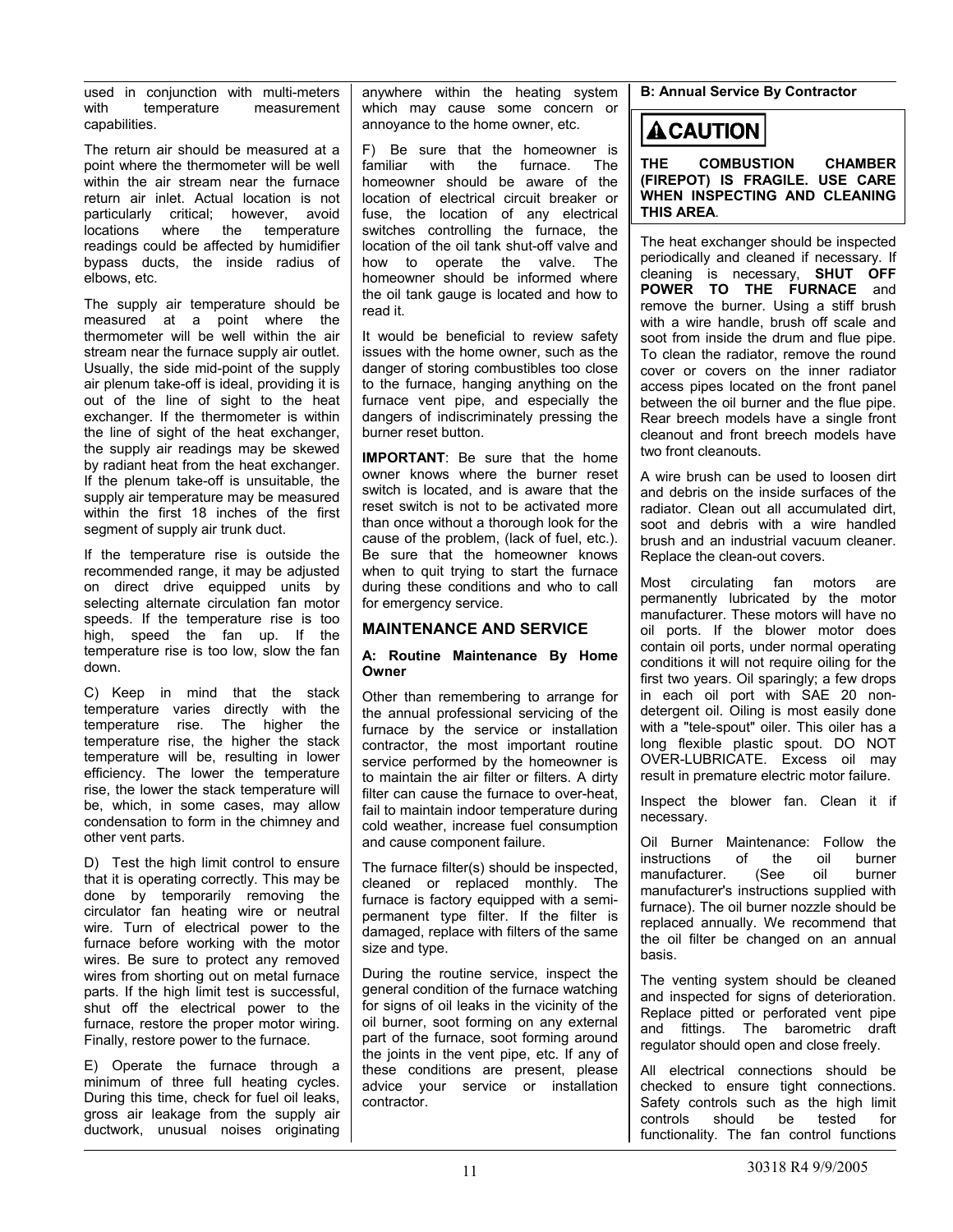should be checked to ensure that all fan speeds are operating properly.

#### **OPERATING INSTRUCTIONS**

#### **Before Lighting**

Open all supply and return air registers and grilles.

Open all valves in oil pipes.

Turn on electric power supply

#### **To Light Unit**

Set the thermostat above room temperature to call for heat. The burner should start. NOTE: It may be necessary to press the RESET button on the primary combustion control relay.

There will be a fan on time delay before the circulating fan is energized. The **Honeywel**l **ST9103** has a fixed fan delay on time of 30 seconds after the burner ignites. The **United Technologies 1158- 120** has an adjustable fan on time that is set by selecting the dipswitch combination displayed in Chart 1. This fan on delay can be set at 30, 60, 90 or 120 seconds.

Set the thermostat below room temperature. The oil burner should stop.

The air circulation blower will continue to run until the time off setting selected on the electronic fan timer control times out. The **Honeywell ST9103** has an adjustable fan off time of 60, 90, 120 and 150 seconds that is set by selecting a dipswitch combination on the control board. Similarly the **United Technologies 1158-120** has an adjustable fan off time of 2, 3, 4 or 6 minutes The fan timer control adjustments may be altered if the air at the room registers is uncomfortably high upon blower start up or shutdown.

The necessary adjustments to the fan control settings should be determined by measuring the temperature of the air in the supply air take-off, or within the first few inches of the supply air trunk. The side mid point of the transition is usually ideal, providing that the thermometer probe is beyond the "line of sight" wherein false readings from radiant heat could be observed. The system temperature rise, *the difference in temperature between the supply air and return air*, should be within the indicated range on the appliance rating plate.

To check the operation of the limit switch, shut off power to the furnace. Temporarily remove the neutral wire from the direct drive blower motor. Restore the electrical power to the

furnace and set the thermostat above room temperature. After three or four minutes of burner operation, the limit control should turn the burner off. When the limit function test is complete, shut off electrical power to the furnace, replace the neutral wire to the blower fan motor, and then restore power. The blower fan will start up immediately. Once the temperature has dropped and the limit control has reset, the fan will operate until the fan off time is achieved. The oil burner will then resume operation and continue until the thermostat is satisfied. Restore the thermostat setting to a comfortable temperature.

#### **To Shut Down Unit**

Set the thermostat to the lowest possible setting.

Set the manual switch (if installed) in the Electrical Power Supply Line to "OFF".

**NOTE**: If the furnace is to be shut down for an extended period of time, close the oil supply valve to the oil burner.

# **AWARNING**

**DO NOT ATTEMPT TO START THE BURNER WHEN EXCESS OIL HAS ACCUMULATED, WHEN THE FURNACE IS FULL OF VAPOUR, OR WHEN THE COMBUSTION CHAMBER IS VERY HOT. NEVER BURN GARBAGE OR PAPER IN THE FURNACE, AND NEVER LEAVE PAPER OR RAGS AROUND THE UNIT**.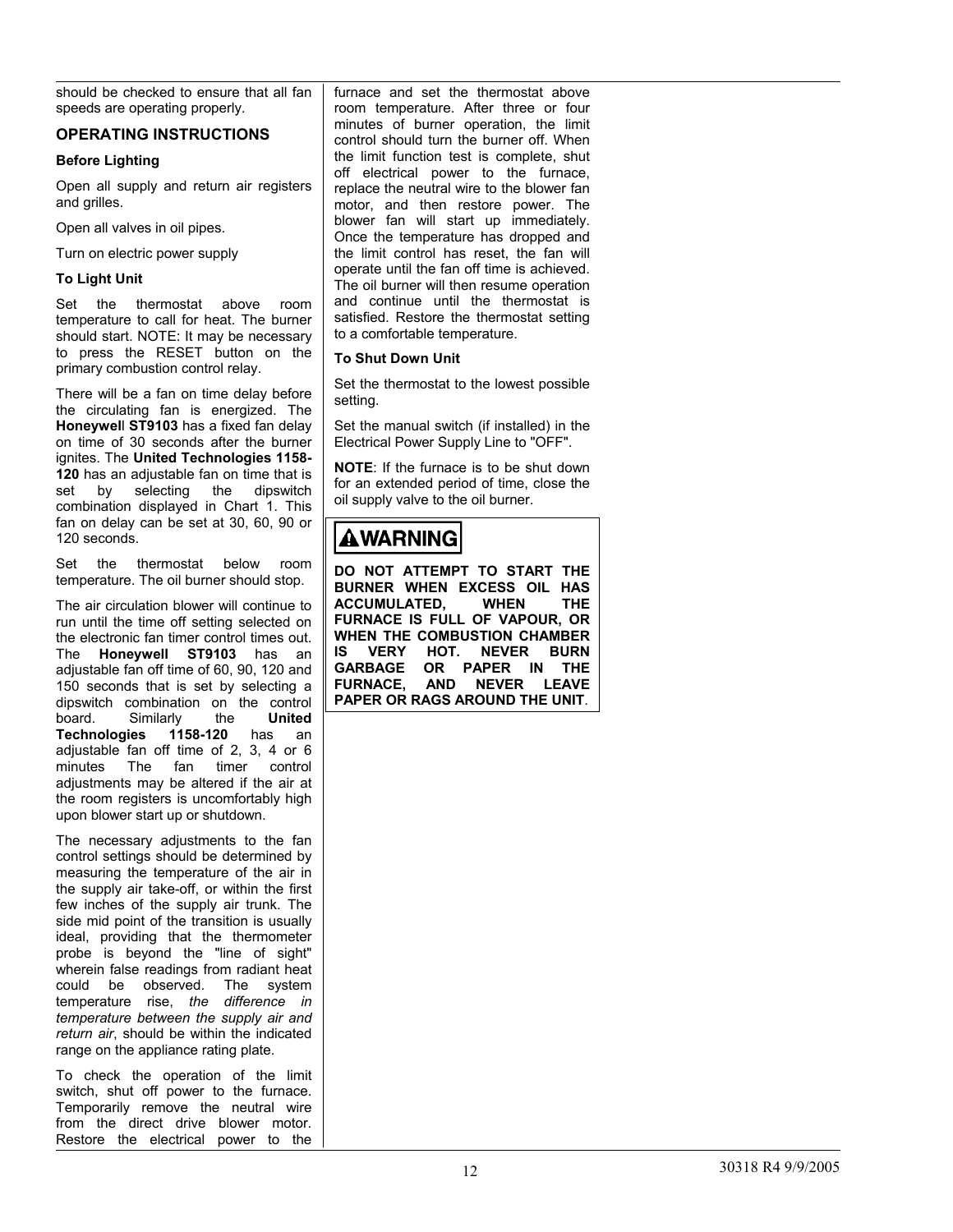#### **APPENDIX A- WML-C AND MPL-B BURNER SET UP**

WML-C AND MPL-B furnaces may be used with the following oil burners.

Please note: The Beckett AF, and Riello 40F oil burners are for applications using indoor air for combustion only. For sidewall venting applications utilizing outdoor air for combustion, use the Beckett AFII or the Riello 40BF (Balanced Flue) oil burners only.

| <b>Beckett AF Series Oil Burners</b><br>(For use with chimney vented units only)                                                                    |                                        |          |                       |          |                                                                               |                |                               |  |  |
|-----------------------------------------------------------------------------------------------------------------------------------------------------|----------------------------------------|----------|-----------------------|----------|-------------------------------------------------------------------------------|----------------|-------------------------------|--|--|
| Output<br><b>Furnace</b><br><b>Burner</b><br><b>Pump</b><br><b>Nozzle</b><br><b>Flow Rate</b><br>Model<br><b>BTU/Hr</b><br>Model<br><b>Pressure</b> |                                        |          |                       |          |                                                                               | Head $1$       | <b>Static</b><br><b>Plate</b> |  |  |
| WML-60C <sup>2</sup>                                                                                                                                | 58.000                                 | AF76BNHS | $0.50 / 80^{\circ}$ A | 100 PSIG | 0.50 USGPH                                                                    | F <sub>3</sub> | $3 - \frac{3}{8}$ in.         |  |  |
| WML-80C                                                                                                                                             | 75.000                                 | AF76BNHS | $0.65 / 80^{\circ}$ A | 100 PSIG | $0.65$ USGPH                                                                  | F <sub>3</sub> | $3 - \frac{3}{8}$ in.         |  |  |
| WML-90C                                                                                                                                             | 85.600                                 | AF76BNHS | $0.75/80^{\circ}$ A   | 100 PSIG | 0.75 USGPH                                                                    | F <sub>3</sub> | $3 - \frac{3}{8}$ in.         |  |  |
| MPL-90B                                                                                                                                             | 85.500                                 | AF76XN   | $0.75/80^{\circ}$ A   | 100 PSIG | $0.75$ USGPH                                                                  | F <sub>3</sub> | $2 - \frac{3}{4}$ in.         |  |  |
| <b>MPL-100B</b>                                                                                                                                     | 96.000                                 | AF76XN   | $0.85 / 80^{\circ}$ A | 100 PSIG | 0.85 USGPH                                                                    | F <sub>3</sub> | $2 - \frac{3}{4}$ in.         |  |  |
| <b>MPL-120B</b>                                                                                                                                     | 112,000                                | AF76XN   | $1.00 / 60^{\circ}$ A | 100 PSIG | $1.00$ USGPH                                                                  | F <sub>3</sub> | $2 - \frac{3}{4}$ in.         |  |  |
| <b>MPL-130B</b>                                                                                                                                     | 123.000                                | AF76YB   | $1.10 / 70^{\circ}$ A | 100 PSIG | $1.10$ USGPH                                                                  | F6             | $2 - \frac{3}{4}$ in.         |  |  |
|                                                                                                                                                     | Head is shielded by ceramic insulator. |          |                       |          | <sup>2</sup> Low Firing Rate Baffle required when using a 0.50-gallon nozzle. |                |                               |  |  |

#### **Table A-1 Beckett AF Oil Burner Set-Up**

#### **Table A-2 Beckett AFII Oil Burner Set-Up**

| <b>Beckett AFII Series Oil Burners</b><br>(For use with sidewall vented units using outdoor combustion air)                                  |         |                 |                       |            |              |                 |  |  |
|----------------------------------------------------------------------------------------------------------------------------------------------|---------|-----------------|-----------------------|------------|--------------|-----------------|--|--|
| Output<br><b>Furnace</b><br><b>Burner</b><br>Pump<br><b>Nozzle</b><br><b>Flow Rate</b><br>Model<br>Model<br><b>BTU/Hr</b><br><b>Pressure</b> |         |                 |                       |            |              |                 |  |  |
| WML-60CB2                                                                                                                                    | 63,500  | <b>AFII-85</b>  | $0.50 / 60^{\circ}$ A | 145 PSIG   | $0.55$ USGPH | FB <sub>0</sub> |  |  |
| WML-80CB2                                                                                                                                    | 75.000  | AFII-85         | $0.60 / 60^{\circ}$ A | 145 PSIG   | $0.65$ USGPH | FB <sub>3</sub> |  |  |
| WML-90CB2                                                                                                                                    | 85,600  | AFII-85         | $0.70/60^{\circ}$ A   | 145 PSIG   | $0.75$ USGPH | FB <sub>3</sub> |  |  |
| MPL-90BB2                                                                                                                                    | 85.500  | <b>AFII-150</b> | $0.70/60^{\circ}$ A   | 145 PSIG   | $0.75$ USGPH | FB <sub>0</sub> |  |  |
| MPL-100BB2                                                                                                                                   | 96,000  | <b>AFII-150</b> | $0.80 / 60^{\circ}$ A | $145$ PSIG | $0.85$ USGPH | FB <sub>3</sub> |  |  |
| MPL-120BB2                                                                                                                                   | 112,000 | <b>AFII-150</b> | $0.85 / 70^{\circ}$ A | $145$ PSIG | $1.00$ USGPH | FB <sub>3</sub> |  |  |

#### **Table A-3 Riello 40F Series Oil Burner Set-Up**

| <b>Riello 40F Series Oil Burners</b><br>(For use with chimney vented units)                                                                                            |         |      |                       |            |              |      |                                     |  |
|------------------------------------------------------------------------------------------------------------------------------------------------------------------------|---------|------|-----------------------|------------|--------------|------|-------------------------------------|--|
| Output<br><b>Furnace</b><br><b>Burner</b><br><b>Pump</b><br><b>Air Gate</b><br><b>Nozzle</b><br><b>Flow Rate</b><br><b>BTU/Hr</b><br>Model<br>Model<br><b>Pressure</b> |         |      |                       |            |              |      | <b>Turbulator</b><br><b>Setting</b> |  |
| WML-60CRF                                                                                                                                                              | 59.500  | 40F3 | $0.50 / 60^{\circ}$ W | $105$ PSIG | 0.51 USGPH   | 2.6  | 1.0                                 |  |
| WML-80CRF                                                                                                                                                              | 75.000  | 40F3 | $0.60 / 60^{\circ}$ W | $115$ PSIG | 0.65 USGPH   | 2.6  | 1.5                                 |  |
| WML-90CRF                                                                                                                                                              | 85.600  | 40F3 | $0.65 / 60^{\circ}$ W | $135$ PSIG | $0.75$ USGPH | 3.6  | 2.0                                 |  |
| MPL-90BRF                                                                                                                                                              | 85.500  | 40F5 | $0.60 / 60^{\circ}$ W | 145 PSIG   | $0.75$ USGPH | 2.25 | 0.0                                 |  |
| MPL-100BRF                                                                                                                                                             | 96.000  | 40F5 | $0.65 / 60^{\circ}$ W | 145 PSIG   | $0.85$ USGPH | 2.5  | 0.5                                 |  |
| MPL-120BRF                                                                                                                                                             | 112,000 | 40F5 | $0.85/60^{\circ}$ W   | 145 PSIG   | 1.00 USGPH   | 2.75 | 1.0                                 |  |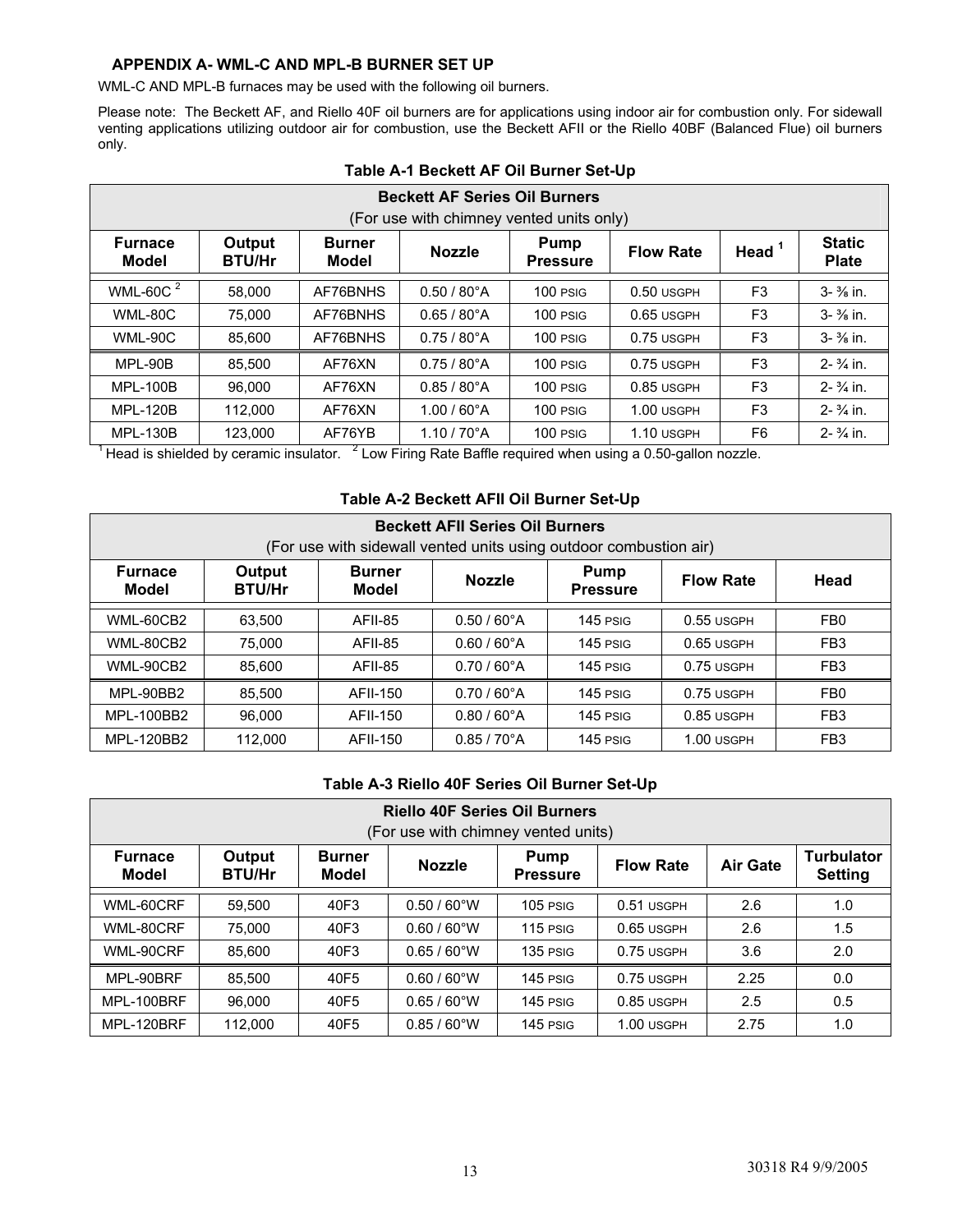| <b>Riello Balanced Flue Series Oil Burners</b><br>(For use with sidewall vented units using outdoor combustion air)                                                                        |        |       |                       |            |              |     |
|--------------------------------------------------------------------------------------------------------------------------------------------------------------------------------------------|--------|-------|-----------------------|------------|--------------|-----|
| <b>Turbulator</b><br><b>Output</b><br><b>Furnace</b><br><b>Burner</b><br>Pump<br><b>Nozzle</b><br><b>Flow Rate</b><br><b>BTU/Hr</b><br>Model<br>Model<br><b>Pressure</b><br><b>Setting</b> |        |       |                       |            |              |     |
| WML-60CRB                                                                                                                                                                                  | 59.500 | 40BF3 | $0.50 / 60^{\circ}$ W | $105$ PSIG | 0.51 USGPH   | 1.0 |
| WML-80CRB                                                                                                                                                                                  | 75.000 | 40BF3 | $0.60 / 60^{\circ}$ W | $115$ PSIG | $0.65$ USGPH | 1.5 |
| WML-90CRB                                                                                                                                                                                  | 85.600 | 40BF3 | $0.65 / 60^{\circ}$ W | $135$ PSIG | 0.75 USGPH   | 2.0 |

#### **Table A-4 Riello Balanced Flue (BF) Burner Set-Up**

NOTE: Air gate setting may vary for sidewall vented units where air gate must be adjusted to achieve zero smoke.

#### **A.1 OIL BURNER AIR ADJUSTMENT**

For complete details, consult the oil burner instruction manual provided in the furnace documents envelope.

#### **Beckett AF Burner**

Adjust the air shutter by loosening the locking screws and moving the air shutter, and if necessary, the bulk air band.

#### **Beckett AFII Burner**

Adjust the burner air supply by first loosening the locking screw located on the black dial to the right of the burner. Turn the black dial clockwise to increase the combustion air and counter-clockwise to decrease the combustion air. Re-tighten the locking screw after obtaining the proper setting.

#### **Riello 40 Series (Chimney Vented)**

Riello burners are factory set with respect to nozzle size; pump pressure, air gate and turbulator adjustments for each model and firing rate. By removing the burner cover and loosening the screws that secure the air adjustment plate, the combustion air can be adjusted. Move the adjusting plate to either increase or decrease combustion air. When the proper air setting is achieved, retighten the fixing screws.

#### **Riello Balanced Flue (BF) Series**

Riello burners are factory set with respect to nozzle size; pump pressure, and turbulator adjustments for each model and firing rate. The combustion air can be adjusted with the burner cover on by first removing the plastic cover on the top right hand side of the burner cover. With a Philips head screw driver, turn the adjustment screw clockwise to increase combustion air or counter-clockwise to decrease combustion air. When the combustion air is set, re-insert the plastic cover.

#### **A.2 BURNER ELECTRODES**

Adjustment of the electrode tips with respect to each other, the nozzle, and to the rest of the burner is very important to ensure smooth start-ups and to permit efficient combustion.

#### **Beckett AF Burner**

Electrode gap: 5/32 inch.

Distance above horizontal centerline: 5/16 inch. Older instruction sheets specify 7/16 inch. The current specification is 5/16 inch.

Distance ahead of nozzle: 1/16 inch.

"Z" dimension, the distance from the front of the end cone (head) to the face of the nozzle should be 1-1/8 inches. If a ceramic head is used, the distance from the end cone to the nozzle face is increased to 1-3/8 inches.

#### **Riello 40F, & BF Burners**

Electrode gap: 5/32 inch.

Distance above horizontal centerline: 13/64 inch.

Distance ahead of nozzle: 5/64 to 7/64 inch.

#### **A.3 START UP**

The furnace should be operated for a minimum of 15 minutes to reach steady state conditions before fine tuning combustion. The warm up time is ideal for testing the oil pump pressure.

Drill a 1/4-inch test port in the venting between the furnace flue outlet and draft regulator (barometric damper). Insert a stack thermometer and note the flue gas temperature. The flue gases should be within a range of 350°F to 450°F. If the flue gases are below the range, it may be necessary to slow down the blower fan. If the flue gases are above the range, the blower fan may require speeding up. Stack temperature varies directly with the system temperature rise. System temperature rise is the difference between the furnace outlet temperature and furnace inlet temperature as measured in the vicinity of the connection between the plenum takeoffs and the trunk ducts

Perform a smoke spot test. The smoke spot should not exceed No. 1 on the Bacharach Scale.

After the air adjustments have been completed, re-check the draft pressure at the test port on the burner mounting plate as shown in Figure #6. The draft should be adjusted to 0.02 inches w.c.

In the United States, the Beckett AF Burner may be equipped with Beckett's "*Inlet Air Shut-Off*" to increase efficiency. (Beckett Part No. AF/A 5861).

#### **NOTE: USE OF THE INLET AIR SHUT-OFF COULD CAUSE POST COMBUSTION NOZZLE DRIP.**

#### A.4 SPECIAL INSTRUCTIONS FOR UNITS EQUIPPED WITH RIELLO BURNERS

Riello burners are factory set with respect to nozzle size, pump pressure, air gate and turbulator adjustments for each model and firing rate; therefore, do not use the above listed set up procedures.

Riello specifications are listed in Tables A-3 and A-4. Consult the Riello Installation Instructions supplied with the Burner for specific information concerning burner adjustments, operation, and trouble-shooting.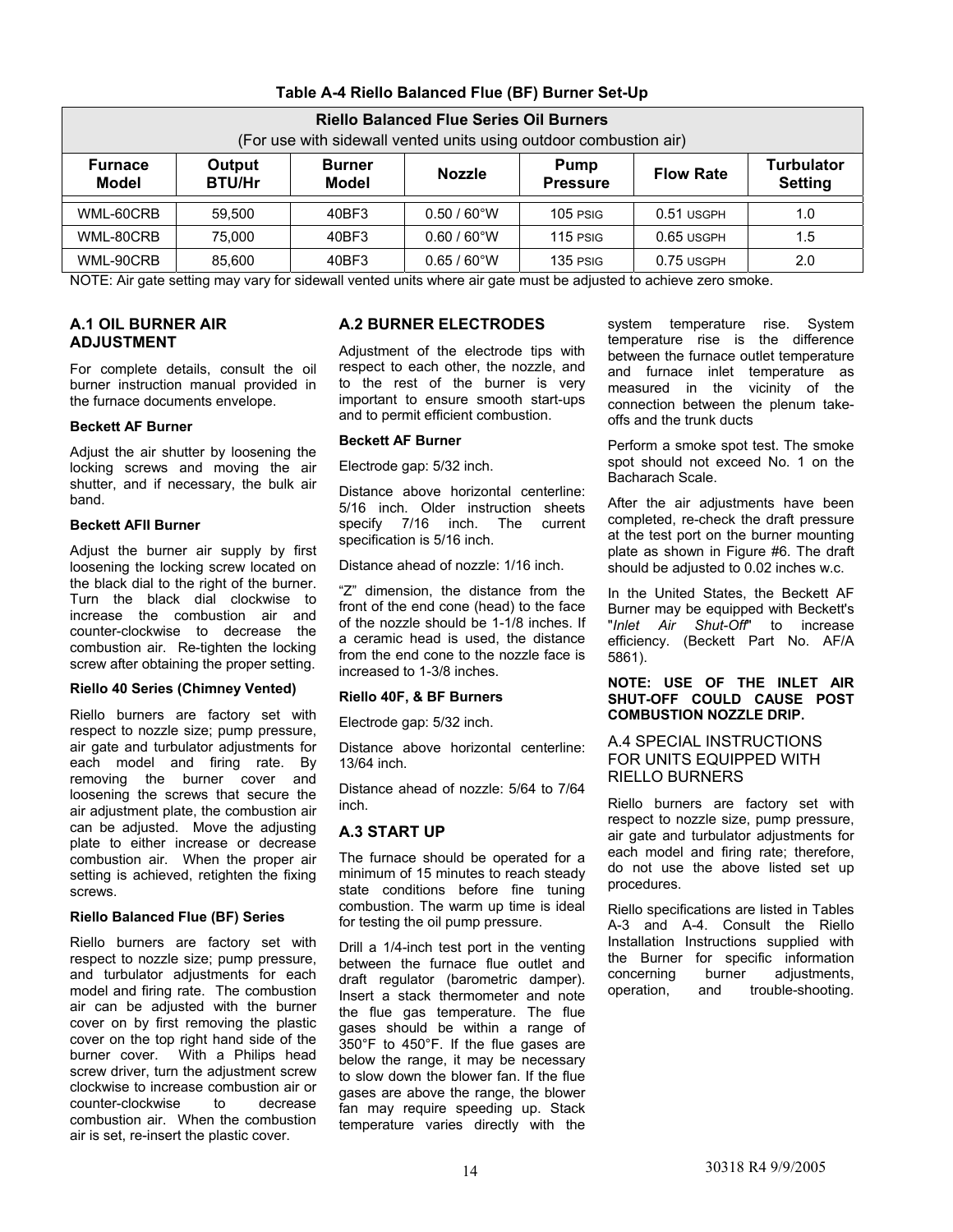|                                |                     | <b>Blower Set-Up</b> |                  |               |                  | <b>Cooling Capacity</b> |                  |                  |
|--------------------------------|---------------------|----------------------|------------------|---------------|------------------|-------------------------|------------------|------------------|
| <b>Furnace</b><br><b>Model</b> | <b>Blower</b>       |                      | 0.20 in. w.c.    | 0.50 in. w.c. |                  | <b>Tons</b>             | <b>Power</b>     | <b>CFM Range</b> |
|                                |                     | <b>Speed</b>         | <b>Motor</b>     | <b>Speed</b>  | <b>Motor</b>     |                         |                  |                  |
| WML-60C                        | GT <sub>10</sub> DD | Low                  | $\frac{1}{2}$ HP | Med-Low       | $\frac{1}{2}$ HP | 3                       | $\frac{1}{2}$ HP | $763 - 1505$     |
| WML-80C                        | GT <sub>10</sub> DD | Med-Low              | $\frac{1}{2}$ HP | Med-High      | $\frac{1}{2}$ HP | 3                       | $\frac{1}{2}$ HP | $763 - 1505$     |
| WML-90C                        | GT <sub>10</sub> DD | Med-High             | $\frac{1}{2}$ HP | High          | $\frac{1}{2}$ HP | 3                       | $\frac{1}{2}$ HP | $763 - 1505$     |
| MPL-90B                        | GT12-10DD           | Low                  | $\frac{3}{4}$ HP | Med-High      | $\frac{3}{4}$ HP |                         | $\frac{3}{4}$ HP | $1185 - 1553$    |
| <b>MPL-100B</b>                | GT12-10DD           | Med-High             | $\frac{3}{4}$ HP | High          | $\frac{3}{4}$ HP |                         | $\frac{3}{4}$ HP | $1185 - 1553$    |
| <b>MPL-120B</b>                | GT12-10DD           | High                 | $\frac{3}{4}$ HP | High          | $\frac{3}{4}$ HP |                         | $\frac{3}{4}$ HP | $1185 - 1553$    |
| <b>MPL-130B</b>                | GT12-10DD           | High                 | $\frac{3}{4}$ HP | High          | $\frac{3}{4}$ HP |                         | $\frac{3}{4}$ HP | $1185 - 1553$    |

#### **Table A-6 Direct Drive Blower Set-Up**

#### **Table A-8 Direct Drive Blower Characteristics**

|                                |               |                  | <b>Motor FLA</b> | $\Delta T$      | <b>Speed</b>    | <b>CFM</b><br>External Static Pressure - Inches w.c. |      |      |      |
|--------------------------------|---------------|------------------|------------------|-----------------|-----------------|------------------------------------------------------|------|------|------|
| <b>Furnace</b><br><b>Model</b> | <b>Blower</b> | <b>Motor HP</b>  |                  |                 |                 |                                                      |      |      |      |
|                                |               |                  |                  |                 |                 | 0.20                                                 | 0.40 | 0.50 |      |
| WML-C                          | GT10          | $\frac{1}{2}$ HP | 7.0              |                 | LOW             | 813                                                  | 813  | 797  | 763  |
|                                |               |                  |                  | 45-75°F         | MED-LOW         | 1170                                                 | 1144 | 1118 | 1063 |
| $60 - 90$                      |               |                  |                  |                 | <b>MED-HIGH</b> | 1423                                                 | 1381 | 1291 | 1220 |
|                                |               |                  |                  |                 | <b>HIGH</b>     | 1505                                                 | 1444 | 1359 | 1291 |
|                                | GT12-10DD     | $\frac{3}{4}$ HP | 12.5             | $50-80^\circ F$ | LOW             | 1334                                                 | 1286 | 1239 | 1185 |
| MPL-B<br>90-130                |               |                  |                  |                 | MED-LOW         | 1389                                                 | 1332 | 1287 | 1236 |
|                                |               |                  |                  |                 | <b>MED-HIGH</b> | 1423                                                 | 1373 | 1326 | 1289 |
|                                |               |                  |                  |                 | <b>HIGH</b>     | 1553                                                 | 1491 | 1449 | 1331 |

*TIP:*

These Formulae will assist with the design of the ductwork and the determination of airflow delivery:

 $CFM = \frac{Bonnet\ Output}{(1.085x\ SystemTemperature\ Rise)}$  System Temperature Rise =  $\frac{Bonnet\ Output}{(1.085x\ CFM)}$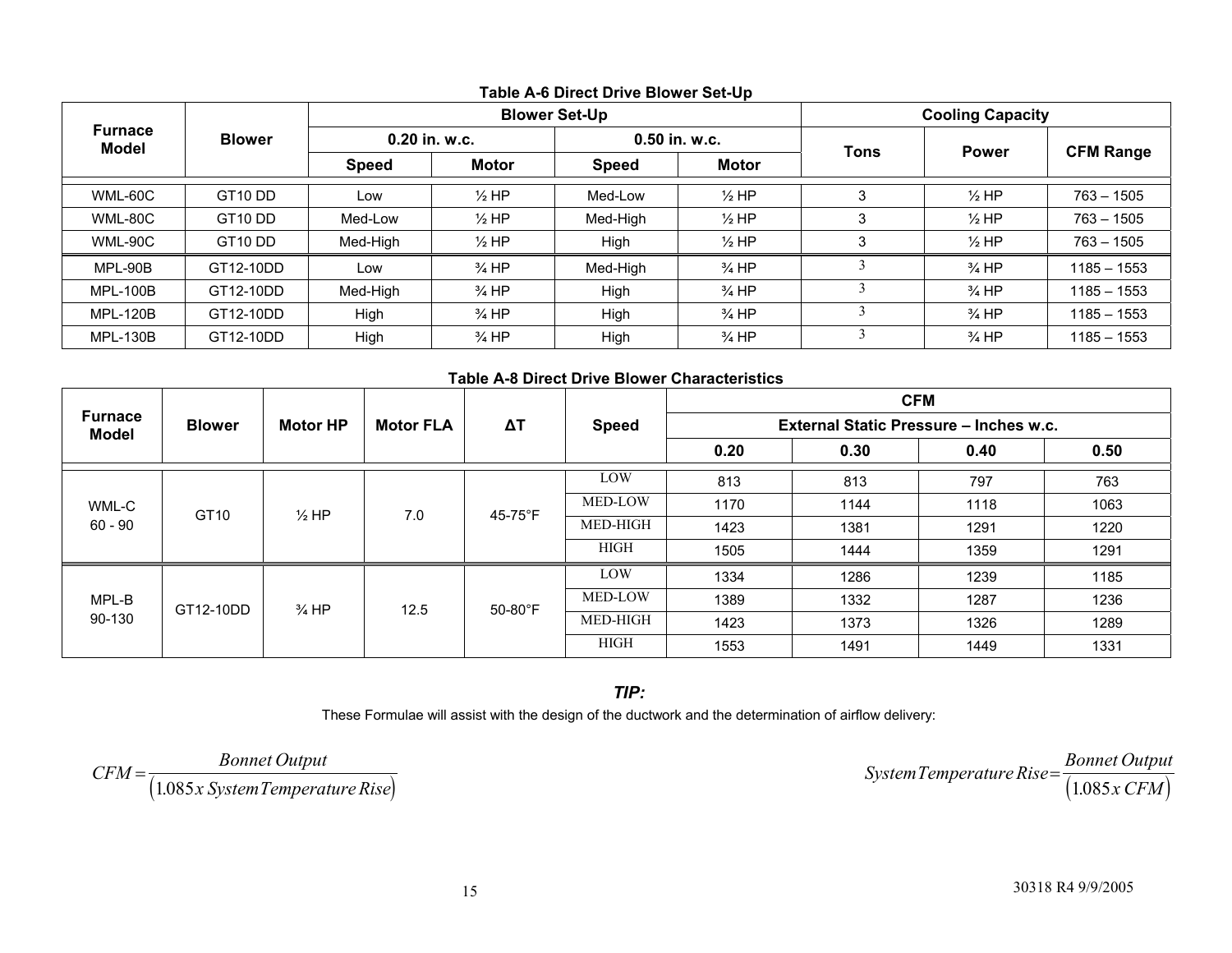|                         | Cabinet    |              | <b>Plenum Openings</b> |                             |                | <b>Flue</b>    | <b>Filter</b>   |             |                         |                           |
|-------------------------|------------|--------------|------------------------|-----------------------------|----------------|----------------|-----------------|-------------|-------------------------|---------------------------|
| Furnace<br><b>Model</b> | Width      | <b>Depth</b> | <b>Height</b>          | <b>Supply</b>               |                | Return         | <b>Diameter</b> |             | <b>Size</b>             | <b>Shipping</b><br>Weight |
|                         | A          |              | C.                     | $D \times E$                | Side           | <b>Bottom</b>  |                 | <b>Type</b> |                         |                           |
| WML-C                   | 22         | $22 - 1/8$   | $55 - 1/4$             | $19 \times 19$              | $18 \times 18$ | $18 \times 18$ |                 | Permanent   | $20 \times 20 \times 1$ | 265                       |
| MPL-B                   | $22 - 1/4$ | $22 - 1/4$   | 62                     | $20 - 1/2 \times 20$<br>1/2 | $18 \times 18$ | $18 \times 18$ |                 | Permanent   | $20 \times 20 \times 1$ | 292                       |

**Table A-9 General Dimensions (Inches)** 



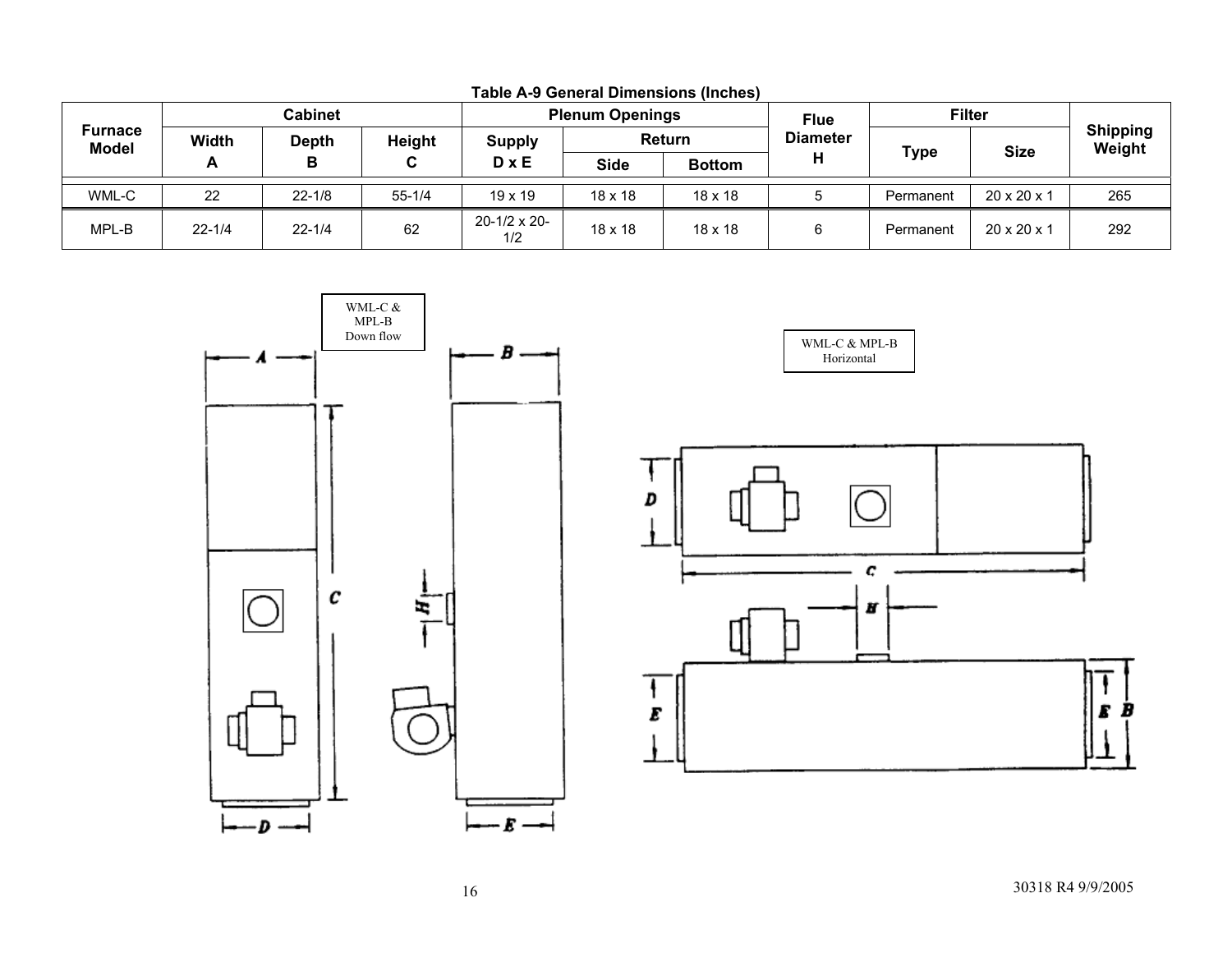#### **APPENDIX B: WIRING DIAGRAMS**

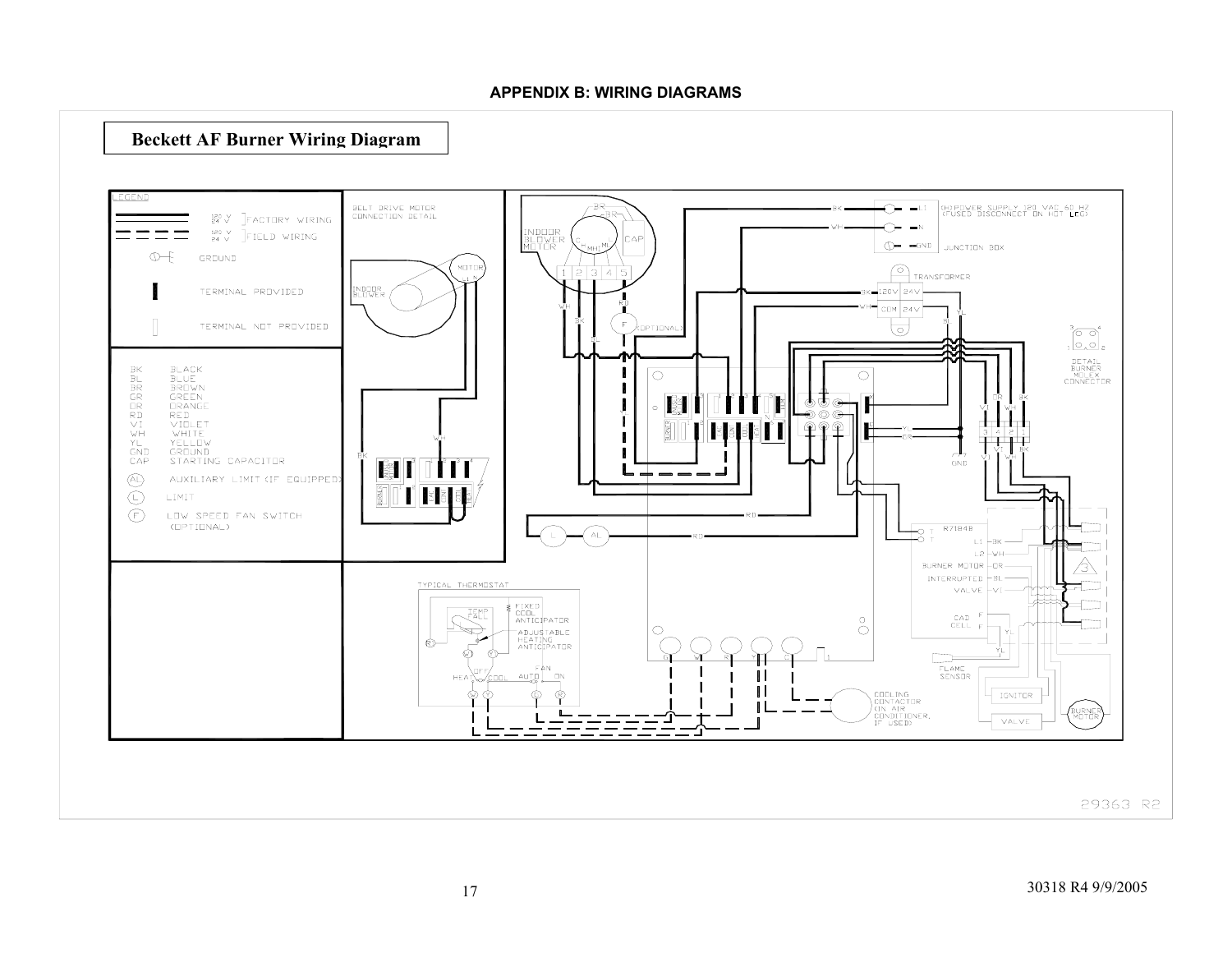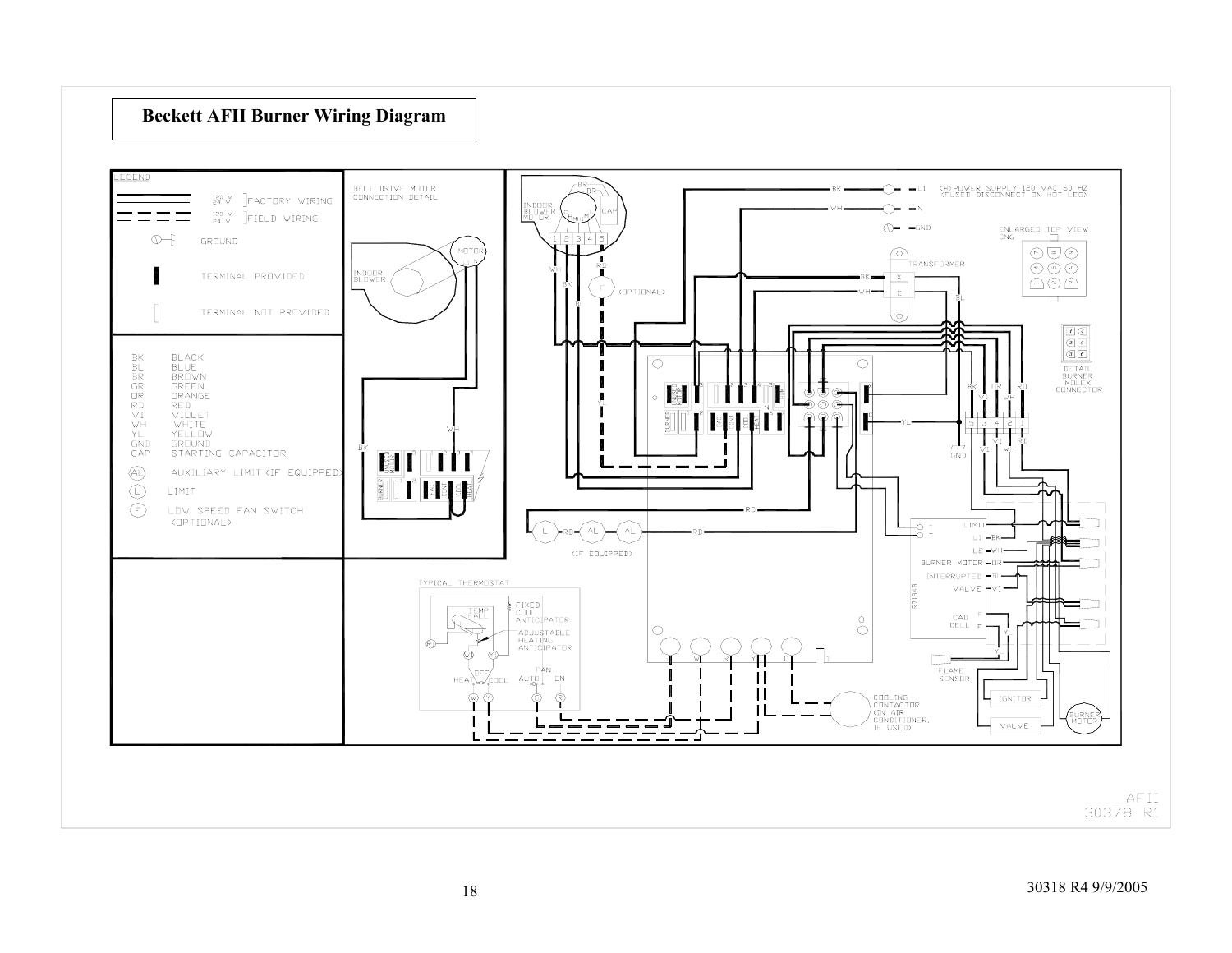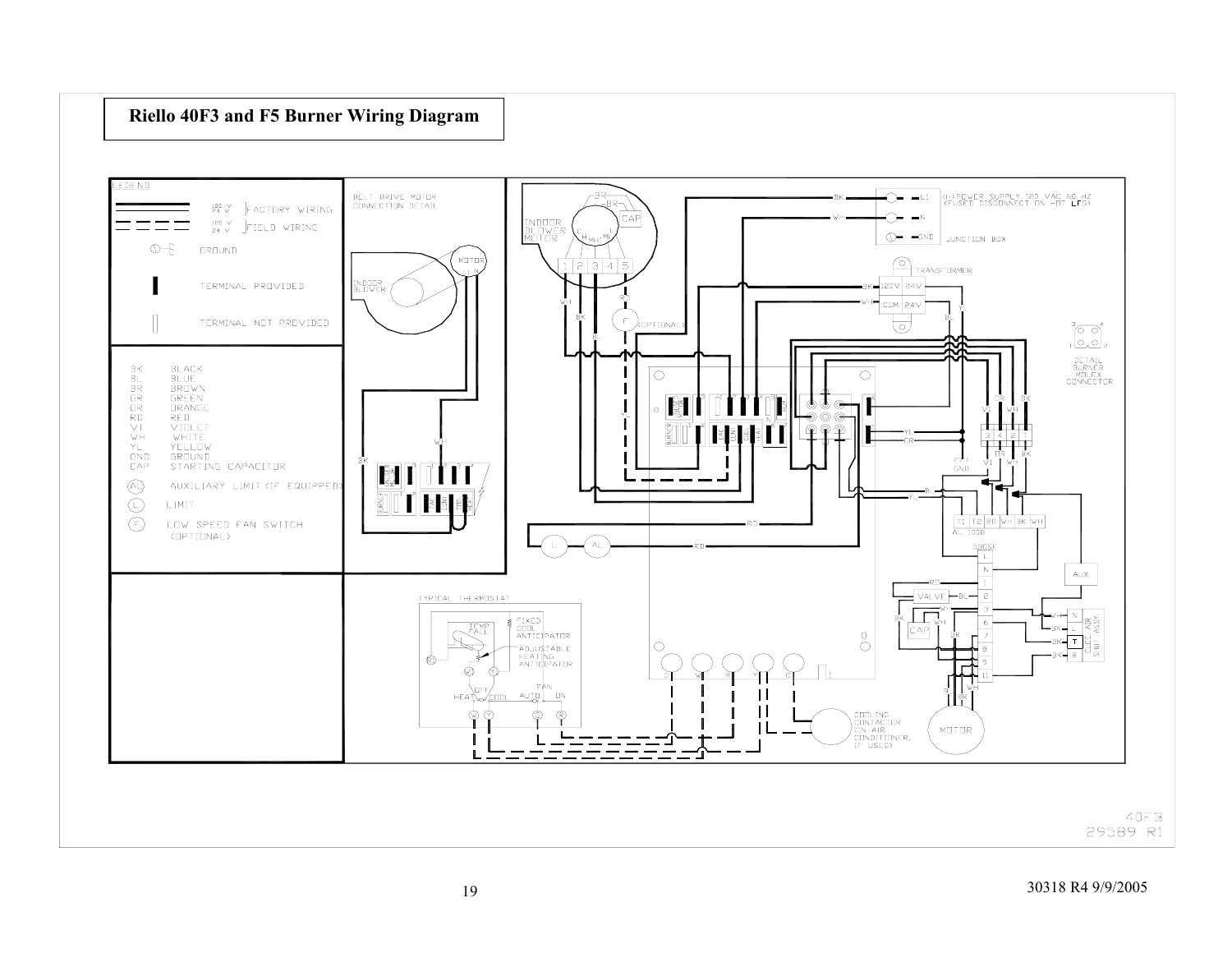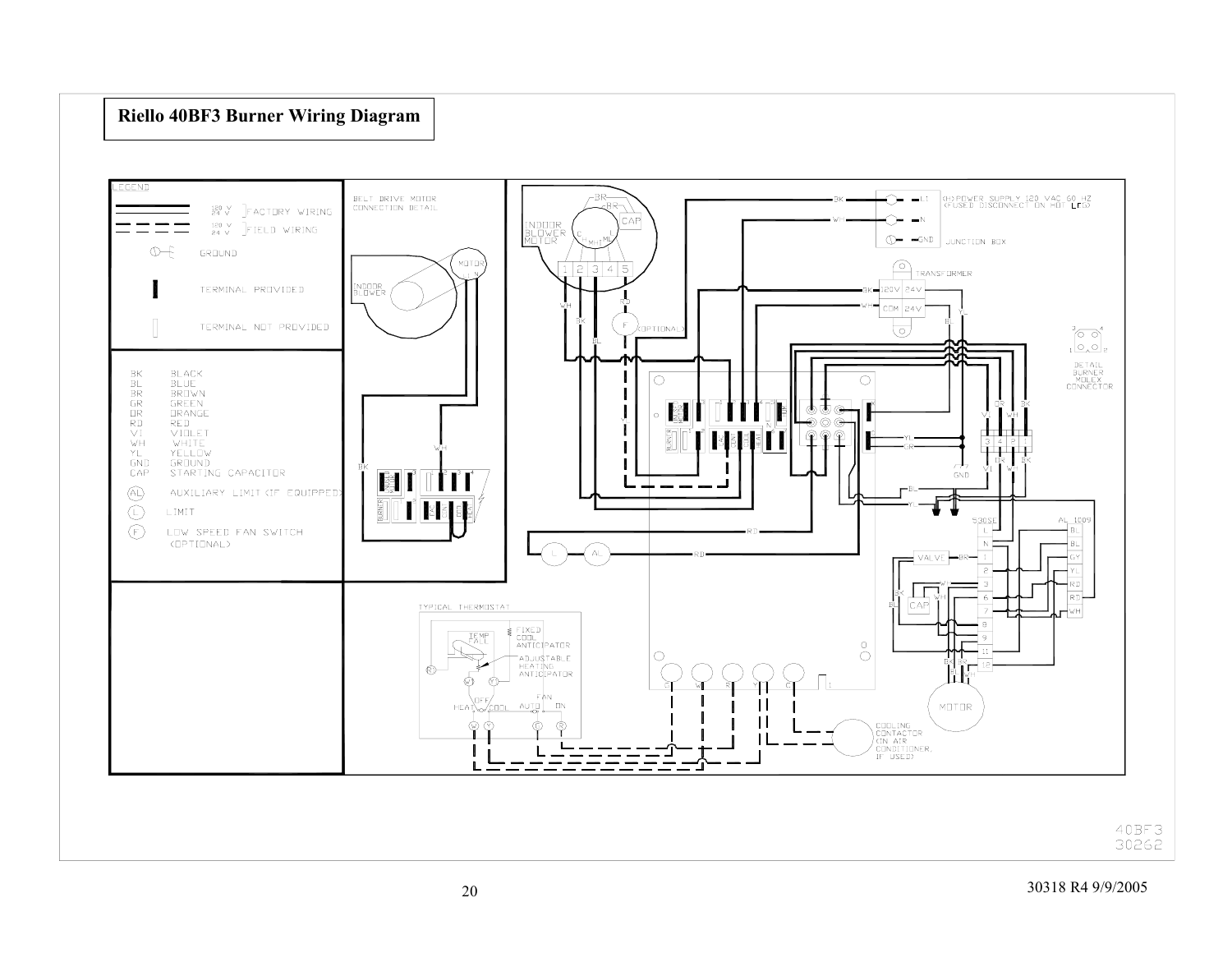#### **OPERATION OF OIL BURNER**

Once the furnace flue pipe, electrical and oil line connections have been made, use the following instructions to set the burner:

Shut off the electrical power to the furnace.

Install an oil pressure gauge to the pressure port on the oil pump. (Refer to the oil pump specification sheet included with the burner instructions).

Restore electrical power to the furnace.

Start the furnace and bleed all air from the fuel oil lines.

Close the purge valve and fire the unit.

Allow the furnace to warm up to normal operating temperatures. During this time, set the pump pressure in accordance with the data provided in Appendix A, Table A-2, and A-5.

When the furnace has reached "*steady state*" (after approximately 15 minutes). Set combustion air damper to get a TRACE of smoke.

Check the system temperature rise. *The temperature rise is the difference between the return air temperature measured at a point near the return air inlet, and the supply air temperature measured near the furnace outlet*. If the temperature rise is too high, the airflow must be increased. If the temperature rise is too low, the fan should be slowed down.

Turn off the burner. Observing the duct thermometer in the supply air stream, note the temperature at which the blower fan stops. The fan adjustments can be made by moving the dipswitch settings on the timer control board for fan off delay.

To check the operation of the limit switch, shut off power to the furnace. Temporarily remove the neutral wire from the direct drive blower motor. Restore the electrical power to the furnace and set the thermostat above room temperature. After three or four minutes of burner operation, the limit control should turn the burner off. When the limit function test is complete, shut off electrical power to the furnace, replace the neutral wire to the blower fan motor, and then restore power. The blower fan will start up immediately. Once the temperature has dropped and the limit control has reset, the fan will operate until the fan off time is achieved. The oil burner will then

resume operation and continue until the thermostat is satisfied. Restore the thermostat setting to a comfortable temperature.

Set the heat anticipator adjustment in the thermostat (if so equipped), by removing the "R" or "W" wire to the thermostat, then reading the amperage draw between the two wires. Failure to remove one of the wires from the thermostat while performing this test could burn out the heat anticipator. Set the heat anticipator to the amperage measured.

**NOTE: THE FURNACE SHOULD BE RUN THROUGH AT LEAST THREE FULL CYCLES BEFORE LEAVING THE INSTALLATION, TO ENSURE THAT ALL CONTROLS ARE OPERATING PROPERLY AND AS EXPECTED.** 

**NOTE: ALL JOINTS IN ANY POSITIVE PRESSURE VENTING SYSTEM MUST BE CHECKED FOR LEAKS BEFORE LEAVING THE INSTALLATION SITE.**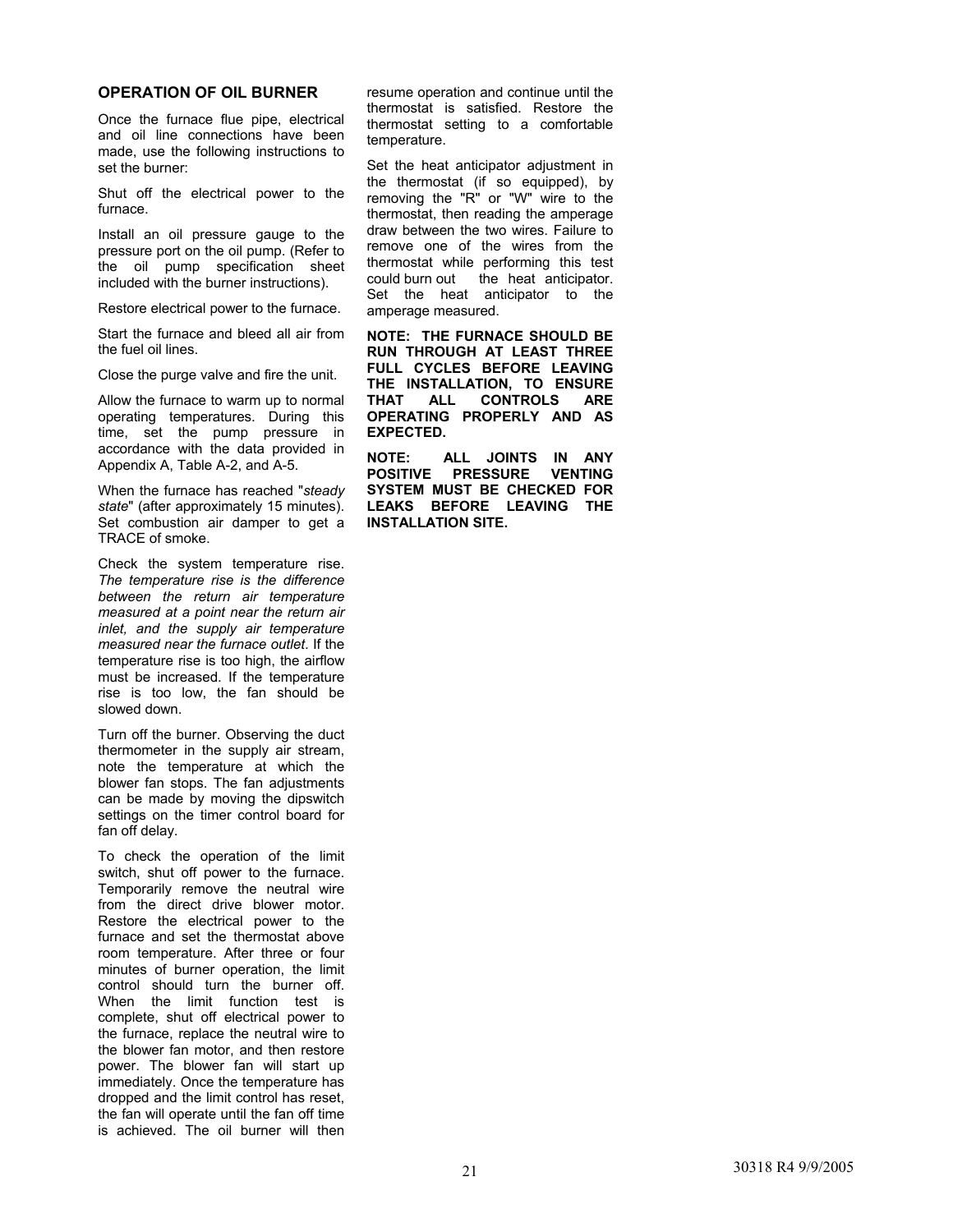#### **APPENDIX C-R7184 TROUBLESHOOTING**

#### **R7184 DETAILED SEQUENCE OF OPERATION (FIGURE 7)**

Power is applied to unit. The R7184 completes a self-diagnostic procedure. If no light or flame is present, and unit passes its self-diagnostic procedure, the control enters into the idle mode.

*Thermostat calls for heat*:

- A) Safety check is made for flame (4 second delay).
	- 1) If flame is not present, the R7184 will apply power to the burner motor and igniter.
	- 2) If flame is present, the control remains in the idle state.
- B) Unit enters a pre-purge period of 15 seconds.
- C) After 10 seconds, control checks for flame presence.
	- 1) If flame is not present, the R7184 enters the trial for ignition state.
	- 2) When flame is present, the control enters lock out mode.
- D) Control monitors the burner flame.
	- 1) When flame is present, the control enters ignition carryover state. (Continues to spark for 10 sec.).
		- a) Provides continuous spark after flame is sensed to assure that burner remains lit.
		- b) Turns on LED diagnostic light.
		- c) Starts carryover timer.
			- (i) Flame and call for heat are monitored.
				- If flame is lost and lockout timer has not expired, R7184 will return to trial for ignition state.
				- If flame is lost and lockout timer has expired, R7184 will enter the recycle state.
					- ♦ Recycle timer starts.
					- ♦ Burner motor and igniter and solenoid valve are turned off.
					- ♦ LED diagnostic light flashes slowly.
- E) Carryover timer expires.
	- 1) Enters run state.
		- a) Igniter turns off.

*Combustion continues until thermostat is satisfied, or R7184 detects a loss of flame and enters into Recycle Mode.* 

- F) Thermostat is satisfied call for heat is terminated:
	- a) R7184 shuts off burner motor and solenoid valve.
		- (i) If control utilizes a blower motor off delay, after 30 seconds, flame presence is checked.
			- If flame is not present, the R7184 LED diagnostic light is off and returns to idle state.
			- If flame is presence is detected, the control enters lock out mode.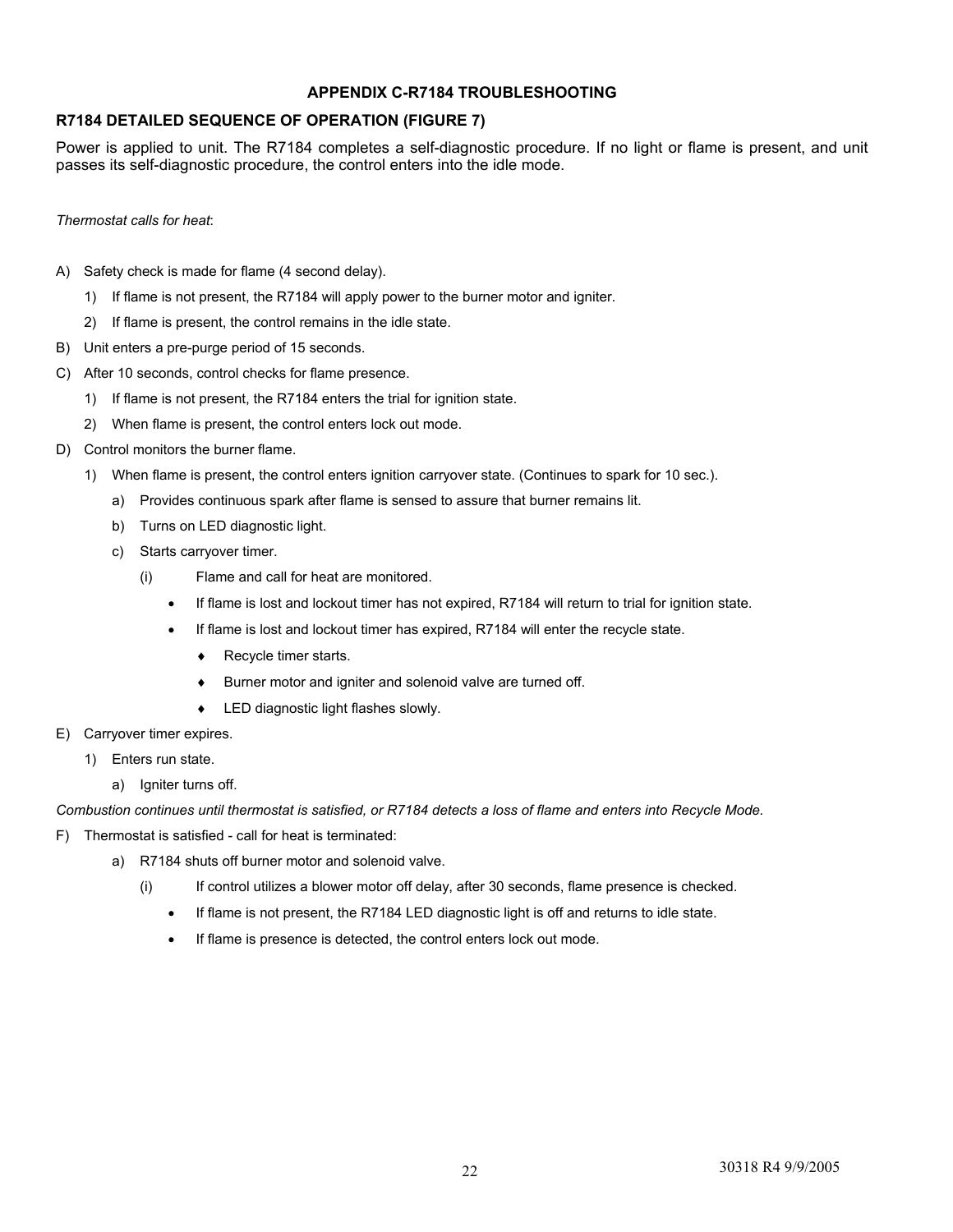#### **R7184 INTERRUPTED ELECTRONIC OIL PRIMARY CONTROL**

**FIGURE 7** 



 **ELECTRONIC FAN TIMER BOARD ON CONTROL PANEL FIGURE 8** 

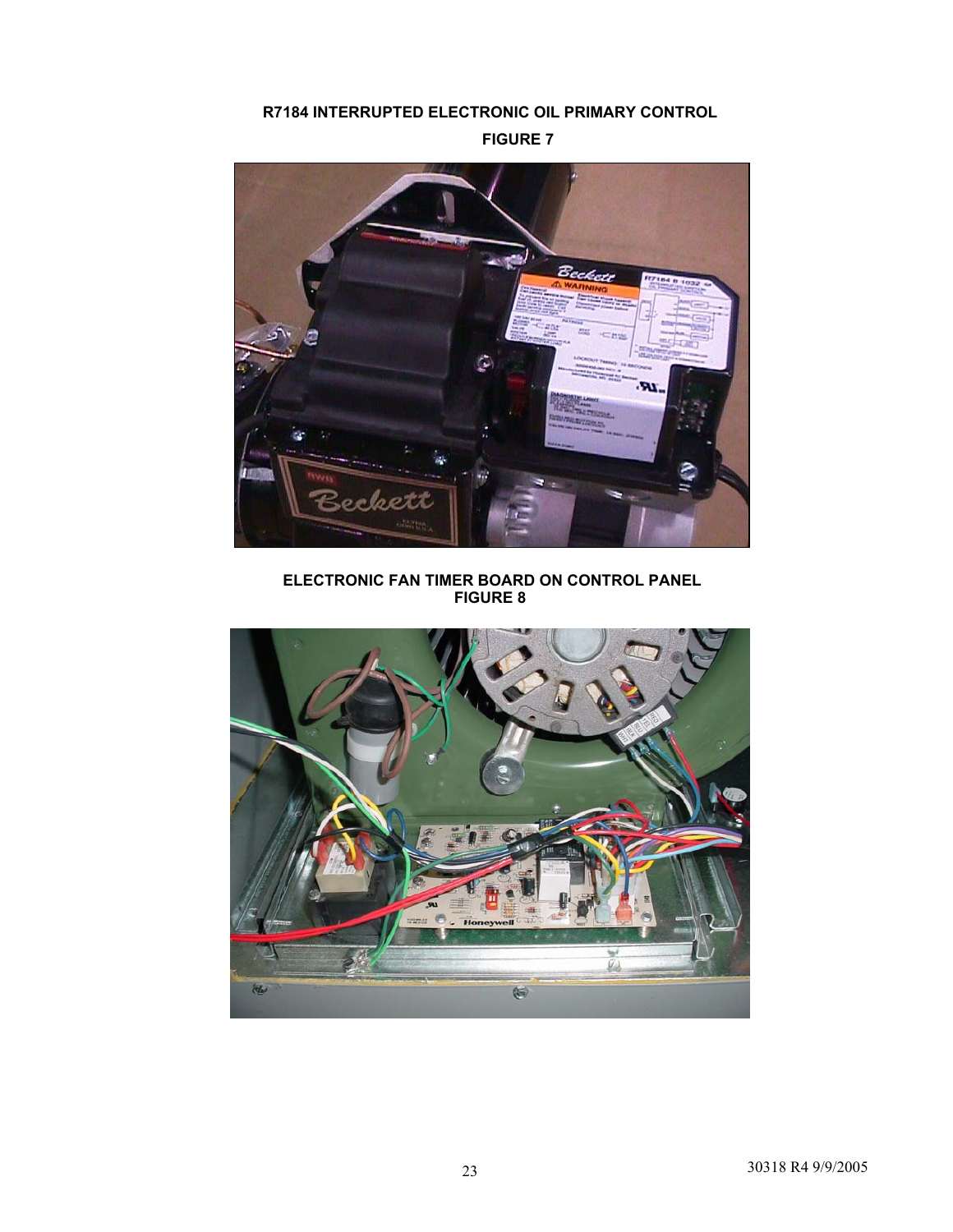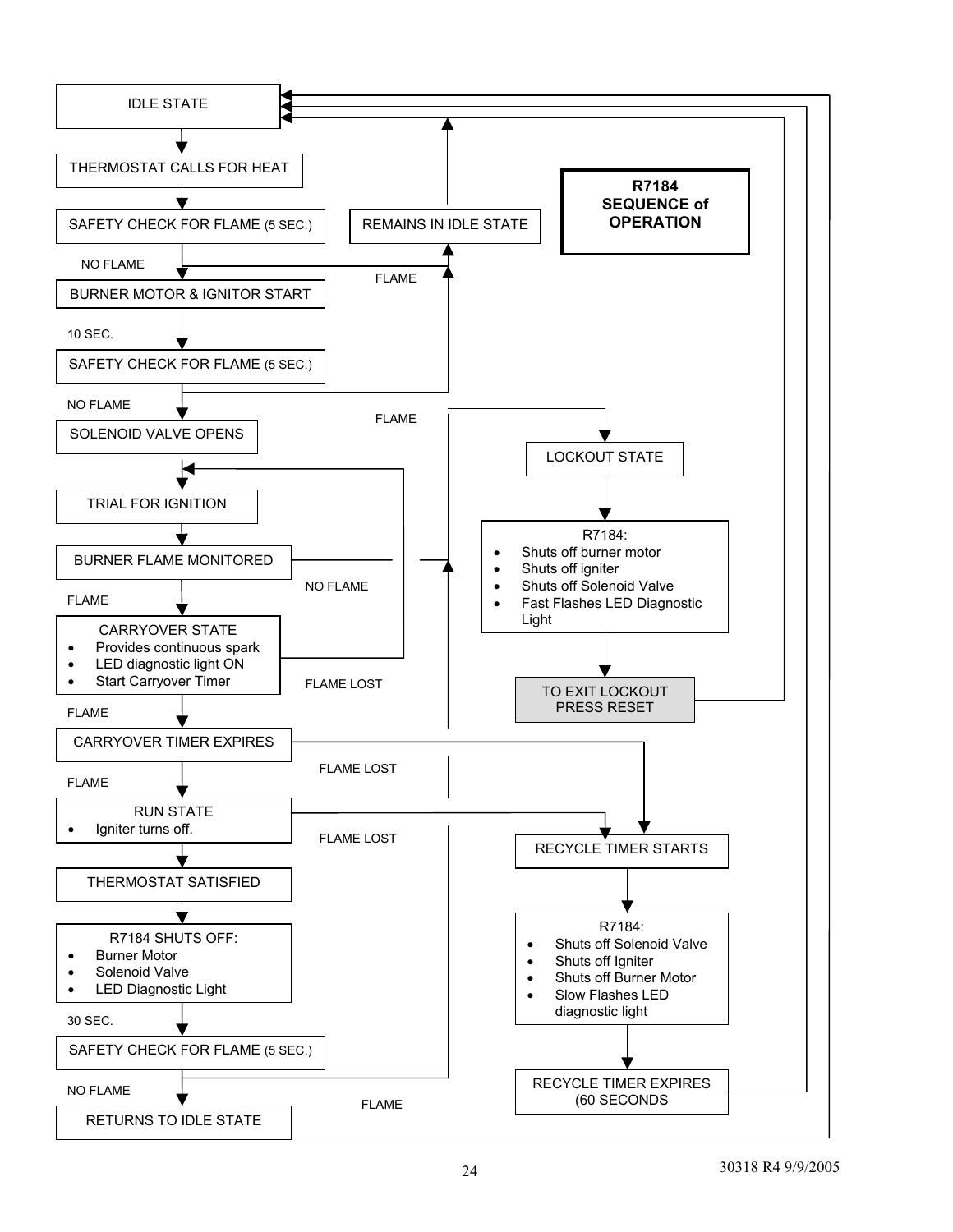#### **Table C-1: ELECTRONIC FAN TIMER BOARD (EFT) DETAILED SEQUENCE OF OPERATION**

| <b>Mode</b>  | <b>Action</b>                                                               | <b>System Response</b>                                                                                                                                                                                                                                                                                                                                                                                   |  |  |
|--------------|-----------------------------------------------------------------------------|----------------------------------------------------------------------------------------------------------------------------------------------------------------------------------------------------------------------------------------------------------------------------------------------------------------------------------------------------------------------------------------------------------|--|--|
|              | Thermostat calls for heat. ("W"<br>terminal is energized).                  | a. EFT closes oil primary control T - T connections).<br>Ignition system and R7184 oil primary control start the furnace. Oil flows as long as<br>b.<br>the oil primary control senses flame.<br>c. Burner motor is energized and heat "fan on" delay timing begins. When timing is<br>complete, the circulator fan is energized at heat speed.                                                          |  |  |
| <b>HEAT</b>  | Thermostat ends call for heat.<br>("W" terminal is de-energized).           | R7184 oil primary control is de-energized, terminating the burner cycle.<br>а.<br>Heat "fan off" delay timing begins. Length of delay depends on EFT dipswitch<br>b.<br>settings. When timing is complete, the circulator fan is de-energized.<br>EFT returns to standby mode, (Oil primary control and circulator fan are off, unless<br>C.<br>continuous fan operation is selected at the thermostat). |  |  |
|              | Burner fails to light.                                                      | Oil primary control locks out within lockout timing, (30 seconds).<br>a.<br>Burner motor is de-energized. (Even though thermostat is still calling for heat).<br>b.<br>If circulator fan has started, it continues through the selected heat "fan off" delay<br>c.<br>period.                                                                                                                            |  |  |
|              | Established flame fails.                                                    | Burner motor is de-energized and oil primary control goes into recycle mode.<br>a.<br>If the selected heat "fan off" delay timing is longer than the recycle delay<br>b.<br>timing, the circulator fan continues to run through the next trial for ignition.                                                                                                                                             |  |  |
| COOL         | Thermostat begins call for<br>cool. (G and Y terminals are<br>energized).   | a. Cooling contactor is energized immediately.<br>b. Circulator fan is energized at cool speed.                                                                                                                                                                                                                                                                                                          |  |  |
|              | Thermostat ends call for cool.<br>(G and Y terminals are de-<br>energized). | Cooling contactor is de-energized immediately.<br>a.<br>Circulator fan turns off immediately.<br>b.                                                                                                                                                                                                                                                                                                      |  |  |
|              | Thermostat begins call for fan.<br>(G terminal is energized).               | a. Circulator fan is energized immediately at cooling speed.                                                                                                                                                                                                                                                                                                                                             |  |  |
| <b>FAN</b>   | Thermostat ends call for fan.<br>(G terminal is de-energized).              | a. Circulator fan is de-energized immediately.                                                                                                                                                                                                                                                                                                                                                           |  |  |
|              | Limit switch string opens.                                                  | Oil primary control shuts off burner.<br>a.<br>Circulator fan is energized immediately at heat speed.<br>b.<br>EFT opens oil primary control T - T connections. Circulating fan runs as long as<br>C.<br>limit string stays open.<br>d. If there is a call for cooling or fan, the circulating fan switches from heating to<br>cooling speed.                                                            |  |  |
| <b>LIMIT</b> | Limit switch string closes<br>(with existing call for heat).                | a. EFT begins heat "fan off" delay sequence.<br>b. Circulating fan turns off after the selected heat "fan off" timing.<br>c. EFT re-closes oil primary control T - T connections.<br>d. Oil primary control is energized, initiating burner light off.                                                                                                                                                   |  |  |
|              | Limit switch<br>closes<br>string<br>(without existing call for heat).       | Circulator fan turns off when heat "fan off" delay time is complete.<br>a.<br>Normal operation resumes; EFT control is in standby mode awaiting next<br>b.<br>thermostat command.                                                                                                                                                                                                                        |  |  |
| <b>FAN</b>   | Continuous circulating fan is<br>connected.                                 | Circulating fan is energized when there is no call for heat, cool, or fan.<br>а.<br>b. If fan operation is required by a call for heat, cool, or fan, the EFT switches off the<br>continuous fan speed tap before energizing the other fan speed.                                                                                                                                                        |  |  |
| EAC          | Cleaner<br>Electronic<br>Air<br>is<br>connected.                            | Electronic air cleaner (EAC) connections are energized when the heat or cool<br>$\bullet$<br>speed of the circulator fan is energized. EAC connections are not energized when<br>the optional continuous fan terminal is energized.                                                                                                                                                                      |  |  |
| HUM          | Humidity control is connected.                                              | Humidifier connections are energized when the oil burner motor is energized.                                                                                                                                                                                                                                                                                                                             |  |  |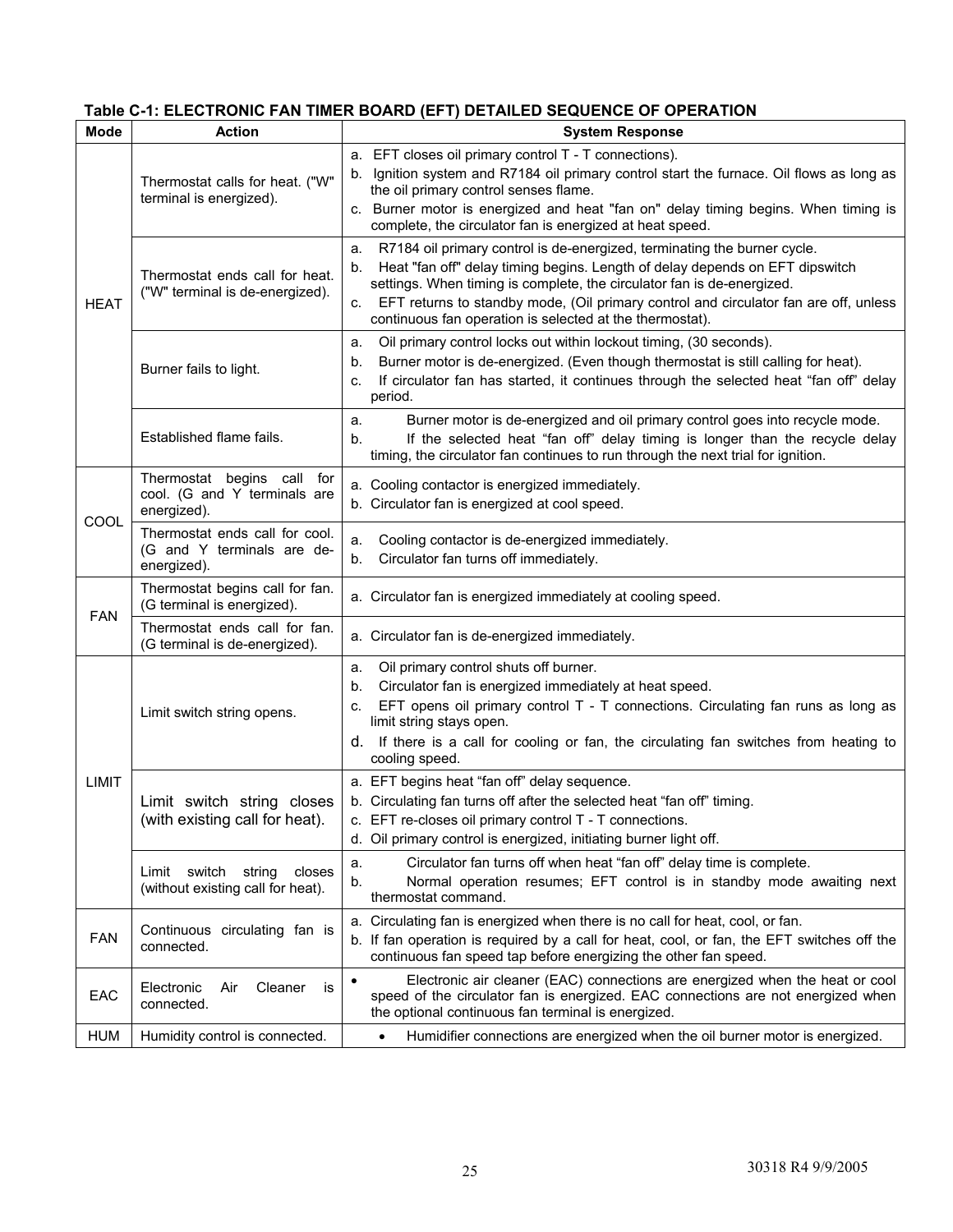#### **R7184 LED DIAGNOSTIC LIGHT**

The LED diagnostic light has several functions. It indicates the state or mode in which the oil burner is operating. It will also indicate fault conditions, and help determine cad cell resistance while the burner is operating.

#### **NORMAL CONDITIONS**:

The LED diagnostic light will turn on when the burner enters the carryover state; the point at which ignition spark is on, and will remain on through the run state, where the ignition spark is terminated but the burner continues to fire.

The LED diagnostic light will turn off at the end of the burner cycle as the R7184 enters the idle state, and will remain off until the next heating cycle.

#### **FAULT CONDITIONS:**

If the LED diagnostic light is flashing quickly; 1 Hz (½ second on / ½ second off), the R7184 is in the lockout state or in restricted mode. To exit the lockout state, press the reset button.

If the LED diagnostic light is flashing slowly; ¼ Hz (2 seconds on / 2 seconds off), the R7184 is in the recycle state. This indicates that flame sensing was lost after the lockout timer expired during the ignition carryover state. The R7184 will return to the idle state within 60 seconds.

#### **CAD CELL CONDITION**:

If the LED diagnostic light is off, the cad cell is not sensing flame.

If the LED diagnostic light is on, the cad cell is sensing flame, or viewing ambient light.

The resistance of the cad cell may be checked while the R7184 is in the run state by pressing the reset button. The LED diagnostic light will flash the following code:

#### **TABLE C-2: CAD CELL RESISTANCE**

| <b>Flashes</b> | Resistance in Ohms |  |
|----------------|--------------------|--|
|                | Less than 400      |  |
| 2              | Between 400 - 800  |  |
| 3              | Between 800 - 1600 |  |
|                | Between 1600- 5000 |  |

#### **TROUBLESHOOTING**

IMPORTANT: Due to the potential hazard of line voltage, only a trained, experienced service technician should perform the troubleshooting procedure.

#### **PRELIMINARY STEPS:**

Check the diagnostic light for indications of burner condition. Refer to R7184 LED DIAGNOSTIC LIGHT section for details.

# ${\bf \Delta}$  CAUTION

**WHEN SIMULATING A CALL FOR HEAT AT THE R7184, DISCONNECT AT LEAST ONE THERMOSTAT LEAD WIRE FROM THE T1 - T2 TERMINALS TO PREVENT DAMAGE TO THE THERMOSTAT. NEGLECTING THIS PROCEDURE MAY BURN OUT THE HEAT ANTICIPATOR OF A STANDARD 24 VAC THERMOSTAT, OR CAUSE HARM TO COMPONENTS WITHIN A MICRO-ELECTRONIC THERMOSTAT.** 

Before checking the oil primary control, perform these preliminary checks, (repair or replace controls as necessary):

Check the power supply; fuse box or breaker, any service switches, all wiring connections, and burner motor reset button (if equipped).

Check the limit switches to ensure that the switch contacts are closed.

Check the electrode gap and position.

• Check the contacts between the oil primary control and the electrodes.

• Check oil supply (tank gauge).

Check the oil nozzle, oil filter, and oil valves.

Check the piping or tubing to the oil tank.

Check the oil pump pressure.

#### **CHECK OIL PRIMARY CONTROL AND IGNITER**

If the trouble does not appear to be in the burner or ignition hardware, check the oil primary control and the igniter by using the following equipment:

Screwdriver.

Voltmeter (0 - 150 VAC)

Insulated jumper wires with both ends stripped.

# **AWARNING**

#### **Electrical Shock Hazard**.

Troubleshooting is done with the system powered. Be careful to observe all necessary precautions to prevent electrical shock or equipment damage.

#### **PRELIMINARY CHECKS**:

Make sure that limit switches are closed and those contacts are clean.

Check for line voltage power on the oil primary control black and white lead wires.

Refer to Table C-4 or C-5 for further troubleshooting information.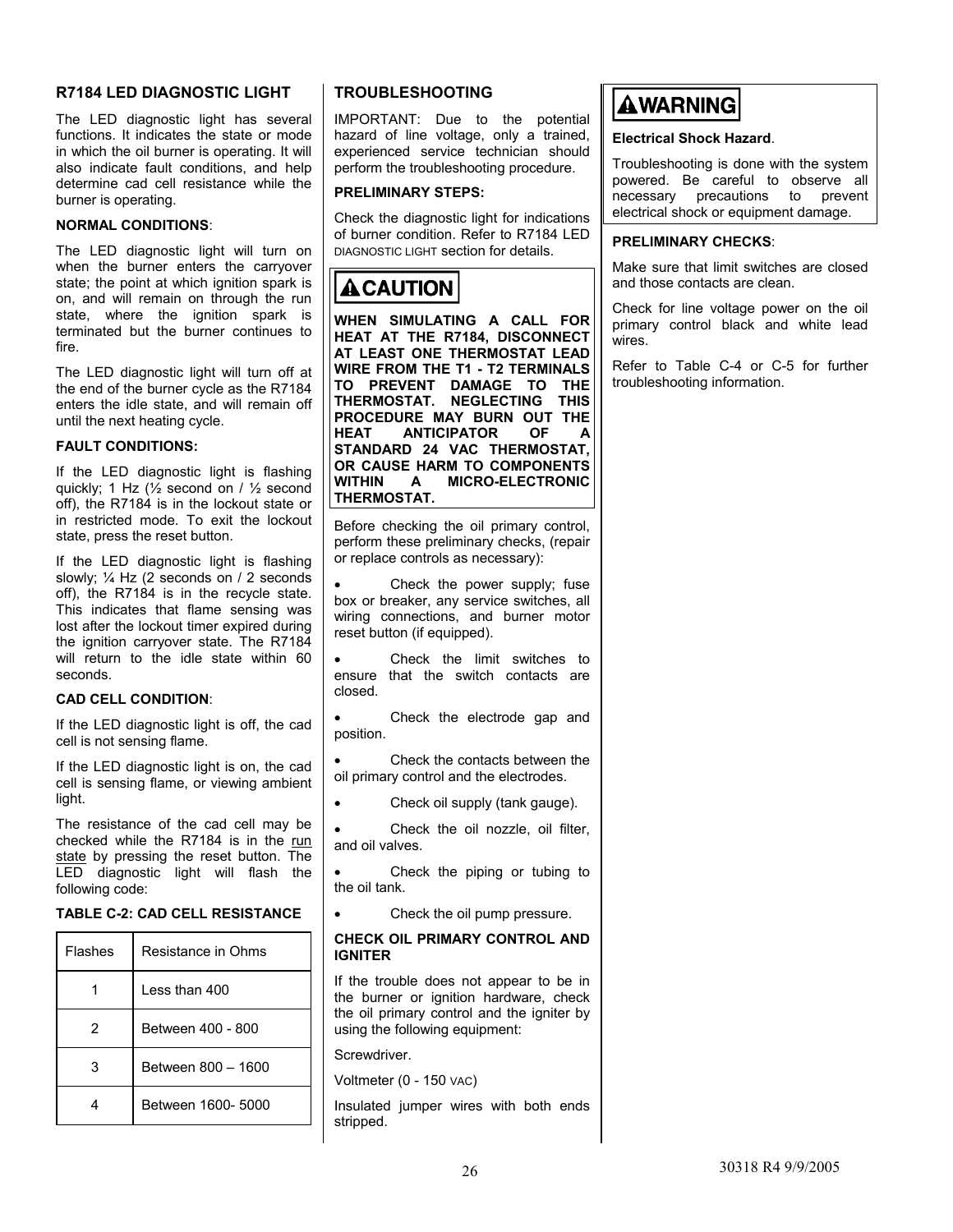|                | Table C-3: R7184 TROUBLESHOOTING<br>Condition: Burner motor does not start when there is a call for heat.                                                                                |                            |                                                                                                                                                                                                                                                                                                                                           |  |  |
|----------------|------------------------------------------------------------------------------------------------------------------------------------------------------------------------------------------|----------------------------|-------------------------------------------------------------------------------------------------------------------------------------------------------------------------------------------------------------------------------------------------------------------------------------------------------------------------------------------|--|--|
|                | <b>Procedure</b>                                                                                                                                                                         | <b>Status</b>              | <b>Corrective Action</b>                                                                                                                                                                                                                                                                                                                  |  |  |
| $\mathbf{1}$ . | Check that limit switches are<br>closed and contacts are clean.                                                                                                                          | N/A                        | N/A                                                                                                                                                                                                                                                                                                                                       |  |  |
| 2.             | Check for line voltage power at<br>the oil primary control. Voltage<br>should be 120 Vac between the<br>black and white lead wires on<br>the oil primary control.                        | N/A                        | N/A                                                                                                                                                                                                                                                                                                                                       |  |  |
| 3.             | Check indicator light with burner<br>off, no call for heat (no flame).                                                                                                                   | Indicator light is on.     | Cad cell is defective, sees external light, or connections have<br>shorted. Go to step 4.                                                                                                                                                                                                                                                 |  |  |
|                |                                                                                                                                                                                          | Indicator light turns off. | Eliminate external light source or permanently shield cad cell.                                                                                                                                                                                                                                                                           |  |  |
| 4.             | Shield cad cell from external<br>light.                                                                                                                                                  | Indicator light stays on.  | Replace cad cell with new cad cell and recheck.<br>$\bullet$<br>If indicator light does not turn off, remove yellow lead wires<br>$\bullet$<br>from R7184 and recheck.<br>If indicator light is still on, replace the R7184 control.<br>$\bullet$<br>If the indicator light turns off, replace cad cell bracket<br>$\bullet$<br>assembly. |  |  |
| 5.             | Verify that the oil valve is closed<br>during the "valve on delay"<br>period by opening view port and<br>verifying that no flame is present<br>during the 15-second "valve on<br>delay". | Indicator light is on.     | If flame is present, replace the oil valve.                                                                                                                                                                                                                                                                                               |  |  |
| 6.             | Jumper thermostat (T-T)<br>terminals on R7184                                                                                                                                            | Burner starts.             | Trouble is in thermostat circuit. Check thermostat-wiring<br>connections.<br>If connections are clean and tight, check thermostat wires for<br>continuity.                                                                                                                                                                                |  |  |
| wire.          | <b>IMPORTANT</b><br>First remove one thermostat lead                                                                                                                                     | Burner does not start.     | Disconnect line voltage power and open line switch.<br>$\bullet$<br>Check all wiring connections.<br>$\bullet$<br>Tighten any loose connections and recheck.<br>$\bullet$<br>If burner still doesn't start, replace R7184.<br>If burner still doesn't start, check the oil burner motor. It may be<br>seized or burned out.               |  |  |

| Condition: Burner starts then locks out on safety with indicator light flashing at 1/2 second on, 1/2 second off. |                                                                                 |                                                                                                                                   |  |  |  |
|-------------------------------------------------------------------------------------------------------------------|---------------------------------------------------------------------------------|-----------------------------------------------------------------------------------------------------------------------------------|--|--|--|
| <b>Procedure</b>                                                                                                  | <b>Status</b>                                                                   | <b>Corrective Action</b>                                                                                                          |  |  |  |
| Reset oil primary control by                                                                                      | Indicator light stops flashing.                                                 | Go to Step 8.                                                                                                                     |  |  |  |
| pushing in and releasing red<br>reset button.                                                                     | Indicator light continues to flash<br>at 1/2 second on, 1/2 second off<br>rate. | Verify that the control is not in restricted mode. (See notes at end of<br>this table.). If not in restricted mode, replace R7184 |  |  |  |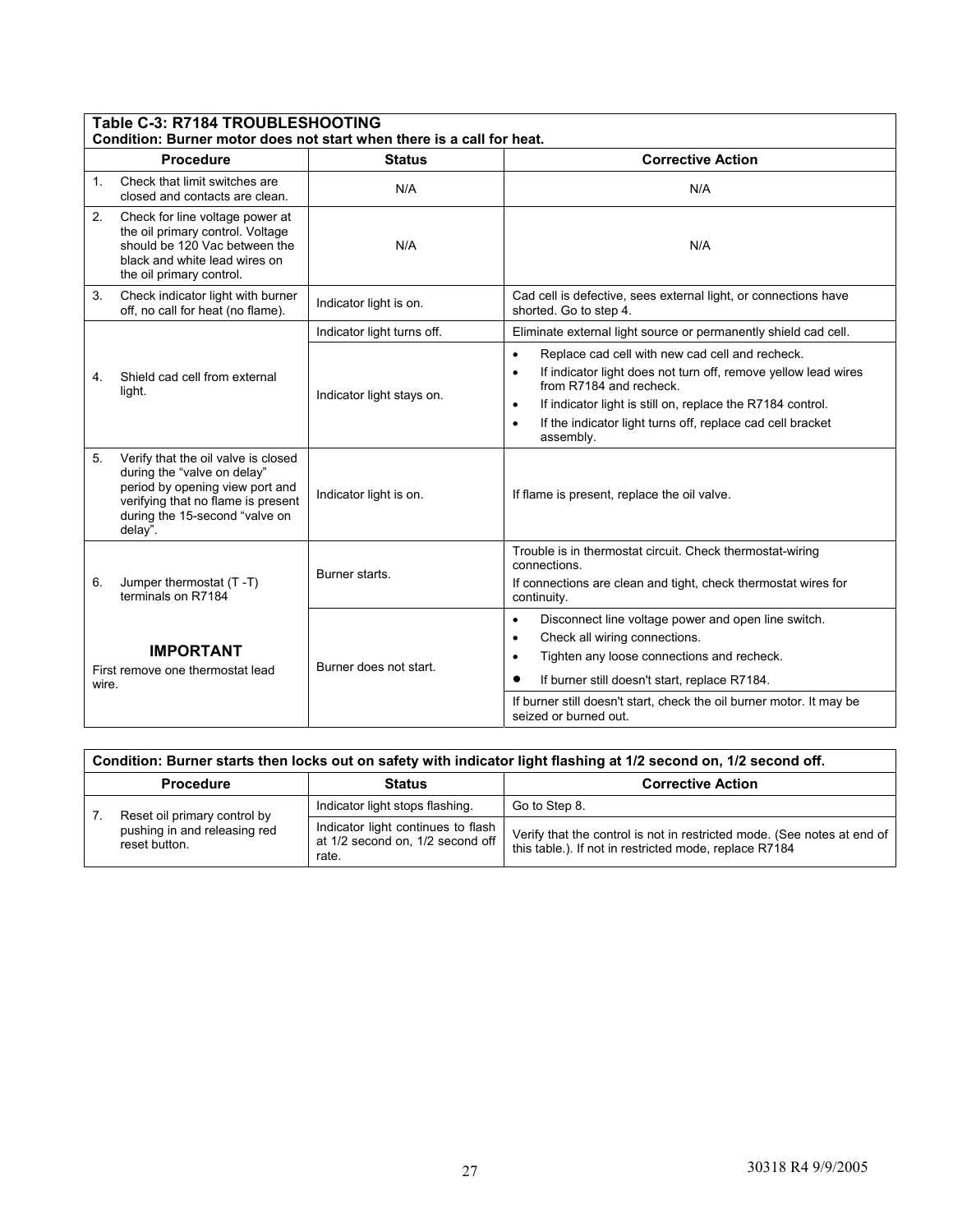|    | Condition: Burner starts then locks out on safety with indicator light flashing at 1/2 second on, 1/2 second off. (Cont.)                                                                                                                                                                                                                                                                                                     |                                                                                             |                                                                                                                                                       |  |  |
|----|-------------------------------------------------------------------------------------------------------------------------------------------------------------------------------------------------------------------------------------------------------------------------------------------------------------------------------------------------------------------------------------------------------------------------------|---------------------------------------------------------------------------------------------|-------------------------------------------------------------------------------------------------------------------------------------------------------|--|--|
|    | <b>Procedure</b>                                                                                                                                                                                                                                                                                                                                                                                                              | <b>Status</b>                                                                               | <b>Corrective Action</b>                                                                                                                              |  |  |
|    |                                                                                                                                                                                                                                                                                                                                                                                                                               | Ignition is off                                                                             | Spark igniter could be defective. Check for line voltage at igniter<br>terminals. If line voltage is present, replace R7484.                          |  |  |
| 8. | Listen for spark after burner                                                                                                                                                                                                                                                                                                                                                                                                 | Ignition is on.                                                                             | Go to Step 9.                                                                                                                                         |  |  |
|    | turns on (after 2 second delay).                                                                                                                                                                                                                                                                                                                                                                                              | Ignition is on but no oil is being<br>sprayed into the combustion<br>chamber.               | Wait for "Valve ON" delay to complete. Check oil supply, and oil line<br>valve. Check for filter blockage or seized oil pump.                         |  |  |
| 9. | Check indicator light after flame<br>is established, but before oil<br>primary control locks out.                                                                                                                                                                                                                                                                                                                             | Indicator light is on until the<br>control locks out and starts<br>flashing during lockout. | Replace R7184                                                                                                                                         |  |  |
|    |                                                                                                                                                                                                                                                                                                                                                                                                                               | Indicator light stays off.                                                                  | Go to step 10.                                                                                                                                        |  |  |
|    | 10. Check cad cell sighting for view<br>of flame.                                                                                                                                                                                                                                                                                                                                                                             |                                                                                             |                                                                                                                                                       |  |  |
| а. | Disconnect line voltage power<br>and open line switch.                                                                                                                                                                                                                                                                                                                                                                        | Burner locks out.                                                                           | Go to step 11.                                                                                                                                        |  |  |
| b. | Unplug cad cell and clean cad<br>cell face with soft clothe.                                                                                                                                                                                                                                                                                                                                                                  |                                                                                             |                                                                                                                                                       |  |  |
|    | Check sighting for clear view<br>of flame. Replace cad cell in<br>socket.                                                                                                                                                                                                                                                                                                                                                     |                                                                                             | System is OK.                                                                                                                                         |  |  |
| C. | Reconnect line voltage power<br>and close line switch.                                                                                                                                                                                                                                                                                                                                                                        | Burner keeps running.                                                                       |                                                                                                                                                       |  |  |
| d. | Start burner.                                                                                                                                                                                                                                                                                                                                                                                                                 |                                                                                             |                                                                                                                                                       |  |  |
|    | 11. Check cad cell.                                                                                                                                                                                                                                                                                                                                                                                                           |                                                                                             |                                                                                                                                                       |  |  |
| а. | Disconnect line voltage power<br>and open line switch.                                                                                                                                                                                                                                                                                                                                                                        | Indicator light is on.                                                                      | Remount control onto burner housing. Go to step 6.                                                                                                    |  |  |
| b. | Remove existing cad cell and<br>replace with new cad cell.                                                                                                                                                                                                                                                                                                                                                                    |                                                                                             |                                                                                                                                                       |  |  |
| С. | Disconnect all wires from<br>thermostat<br>terminals<br>to<br>ensure that there is no call for<br>heat.                                                                                                                                                                                                                                                                                                                       |                                                                                             |                                                                                                                                                       |  |  |
| d. | Reconnect line voltage power<br>and close line switch.                                                                                                                                                                                                                                                                                                                                                                        | Indicator light is off.                                                                     | Go to step 12.                                                                                                                                        |  |  |
| е. | Expose new cad cell to bright<br>light such as a flashlight.                                                                                                                                                                                                                                                                                                                                                                  |                                                                                             |                                                                                                                                                       |  |  |
|    | 12. Check cad cell bracket<br>assembly.                                                                                                                                                                                                                                                                                                                                                                                       |                                                                                             |                                                                                                                                                       |  |  |
| а. | Disconnect line voltage power<br>and open line switch.                                                                                                                                                                                                                                                                                                                                                                        | Indicator light is on.                                                                      | Replace cad cell bracket assembly.                                                                                                                    |  |  |
|    | Remove cad cell wires from<br>quick connect connectors on<br>the R7184 and leave control<br>lead wires open.                                                                                                                                                                                                                                                                                                                  |                                                                                             |                                                                                                                                                       |  |  |
| С. | Apply power to device.                                                                                                                                                                                                                                                                                                                                                                                                        |                                                                                             |                                                                                                                                                       |  |  |
| d. | Place jumper across cad cell<br>terminals after burner motor<br>turns on.                                                                                                                                                                                                                                                                                                                                                     | Indicator light is off.                                                                     | Replace R7184.                                                                                                                                        |  |  |
|    | NOTE: Restricted Mode - (Limited Reset): In order to limit the accumulation of unburned oil in the combustion chamber, the control can be reset<br>only 3 times, after which, the control locks out. The reset count returns to zero each time a call for heat is successfully completed.<br>To reset from RESTRICTED MODE: press and hold the reset button for 30 seconds. When the LED flashes twice, the device has reset. |                                                                                             |                                                                                                                                                       |  |  |
|    | beginning of the normal heat cycle on SAFETY CHECK.                                                                                                                                                                                                                                                                                                                                                                           |                                                                                             | NOTE: Disable function: Pressing and holding the reset button will disable all functions until the button is released. The burner will restart at the |  |  |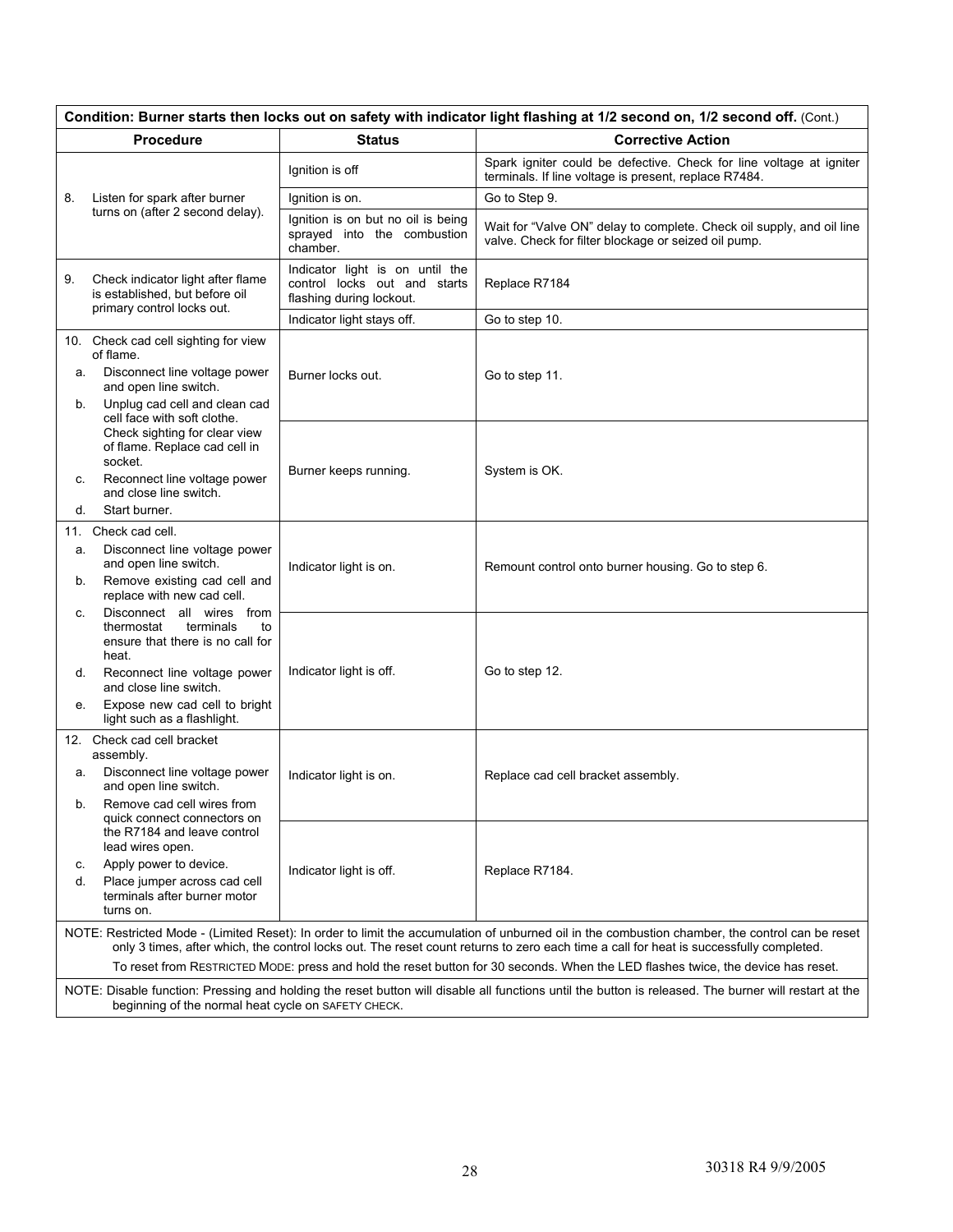#### **TABLE C4: SYSTEM AND GENERAL TROUBLESHOOTING**

| Problem                                                                                         | <b>Possible Cause</b>                                                                                | Remedy                                                                                                                                                                                                                                                                                                                                                                       |
|-------------------------------------------------------------------------------------------------|------------------------------------------------------------------------------------------------------|------------------------------------------------------------------------------------------------------------------------------------------------------------------------------------------------------------------------------------------------------------------------------------------------------------------------------------------------------------------------------|
|                                                                                                 | Thermostat not calling for heat.                                                                     | Check thermostat and adjust. Also, check thermostat for accuracy; if it is<br>a mercury switch type, it might be off level.                                                                                                                                                                                                                                                  |
|                                                                                                 | No power to furnace.                                                                                 | Check furnace switch, main electrical panel furnace fuse or circuit<br>breaker. Also look for any other hand operated switch, such as an old<br>poorly located furnace switch, which was not removed during furnace<br>replacement.                                                                                                                                          |
| Furnace will not start.                                                                         | Thermostat faulty.                                                                                   | Remove thermostat wires from oil primary control terminals T-T. Place a<br>jumper across T-T. If furnace starts, replace thermostat, thermostat sub-<br>base (if equipped), or both.                                                                                                                                                                                         |
|                                                                                                 | Oil primary control faulty.                                                                          | Check reset button on oil primary control. Remove thermostat wires<br>from oil primary control terminals T1 - T2. Check for 24v across T -T. If<br>no voltage is present, check for 115v to oil primary control. If 115v is<br>present, go to Table C-3.                                                                                                                     |
| Furnace will not start.                                                                         | Photo Cell wiring shorted or room<br>light leaking<br>into photo<br>cell<br>compartment              | Check photo cell (cad cell) wiring for short circuits. Also, check for room<br>light leaking into cad cell compartment. Repair light leak if necessary.<br>See Table C-3.                                                                                                                                                                                                    |
|                                                                                                 | Open safety switch.                                                                                  | Check for open limit or auxiliary limit. Also, check internal wiring<br>connections; loose connectors, etc.                                                                                                                                                                                                                                                                  |
|                                                                                                 | No fuel oil.                                                                                         | Check fuel oil supply. Check that all hand operated fuel oil valves are in<br>the open position. Fill oil storage tank if necessary.                                                                                                                                                                                                                                         |
|                                                                                                 | Clogged nozzle.                                                                                      | Replace nozzle with high quality replacement. Use rating plate or Tables<br>in Appendix A as a guide.                                                                                                                                                                                                                                                                        |
| Furnace will not start without                                                                  | Clogged oil filter.                                                                                  | Replace oil tank filter or in-line filter if used.                                                                                                                                                                                                                                                                                                                           |
| first pushing oil primary<br>control reset button.<br>(Happens on frequent basis)               | Low oil pump pressure.                                                                               | Connect pressure gauge to oil pump. Adjust pump pressure, or replace<br>oil pump if necessary. Ensure that erratic pressure readings are not<br>caused by defective fuel oil line.                                                                                                                                                                                           |
|                                                                                                 | Air getting into fuel oil lines, or fuel<br>oil line dirty, clogged, or in some<br>manner defective. | Check fuel oil lines. Replace any compression fittings found with high<br>quality flared fittings. Check for any signs of oil leaks. Any oil leak is a<br>potential source of air or contaminants.                                                                                                                                                                           |
|                                                                                                 | Defective burner motor.                                                                              | Check burner motor. If burner motor is cutting out on over-load,<br>determine why. Replace if necessary.                                                                                                                                                                                                                                                                     |
| Furnace starts, but cuts out<br>requiring manually resetting<br>the oil protector reset button. | Photo Cell (Cad Cell) defective.                                                                     | If cad cell is dirty, clean it. (Determine why cad cell is getting dirty). If<br>cad cell is poorly aimed, realign it. NOTE: The photocell should have a<br>resistance of 100K $\Omega$ in absence of light; a maximum of 1500 $\Omega$ in the<br>presence of light. Ensure that room light is not leaking into the cad cell<br>compartment. (See diagnostic light section). |
|                                                                                                 | No fuel oil.                                                                                         | Check fuel oil supply. Check that all hand operated fuel oil valves are in<br>the open position. Fill oil storage tank if necessary.                                                                                                                                                                                                                                         |
|                                                                                                 | Clogged nozzle.                                                                                      | Replace nozzle with high quality replacement. Use rating plate or Tables<br>in Appendix A as a guide.                                                                                                                                                                                                                                                                        |
|                                                                                                 | Clogged oil filter.                                                                                  | Replace oil tank filter or in-line filter if used.                                                                                                                                                                                                                                                                                                                           |
| Furnace starts, but cuts out                                                                    | Low oil pump pressure.                                                                               | Connect pressure gauge to oil pump. Adjust pump pressure, or replace<br>oil pump if necessary. Ensure that erratic pressure readings are not<br>caused by defective fuel oil line.                                                                                                                                                                                           |
| requiring manually resetting<br>the oil protector reset button.                                 | Air getting into fuel oil lines, or fuel<br>oil line dirty, clogged, or in some<br>manner defective. | Check fuel oil lines. Replace any compression fittings found with high<br>quality flared fittings. Check for any signs of oil leaks. Any oil leak is a<br>potential source of air or contaminants.                                                                                                                                                                           |
|                                                                                                 | Defective burner motor.                                                                              | Check burner motor. If burner motor is cutting out on over-load,<br>determine why. Replace if necessary.                                                                                                                                                                                                                                                                     |
|                                                                                                 | Water or contaminants in oil.                                                                        | Drain fuel oil storage tank, replace fuel oil. (Consult with fuel oil<br>supplier).                                                                                                                                                                                                                                                                                          |
|                                                                                                 | Frozen oil line.                                                                                     | Gently warm oil line. Insulate oil line. (Outdoor piping size may require<br>increased diameter).                                                                                                                                                                                                                                                                            |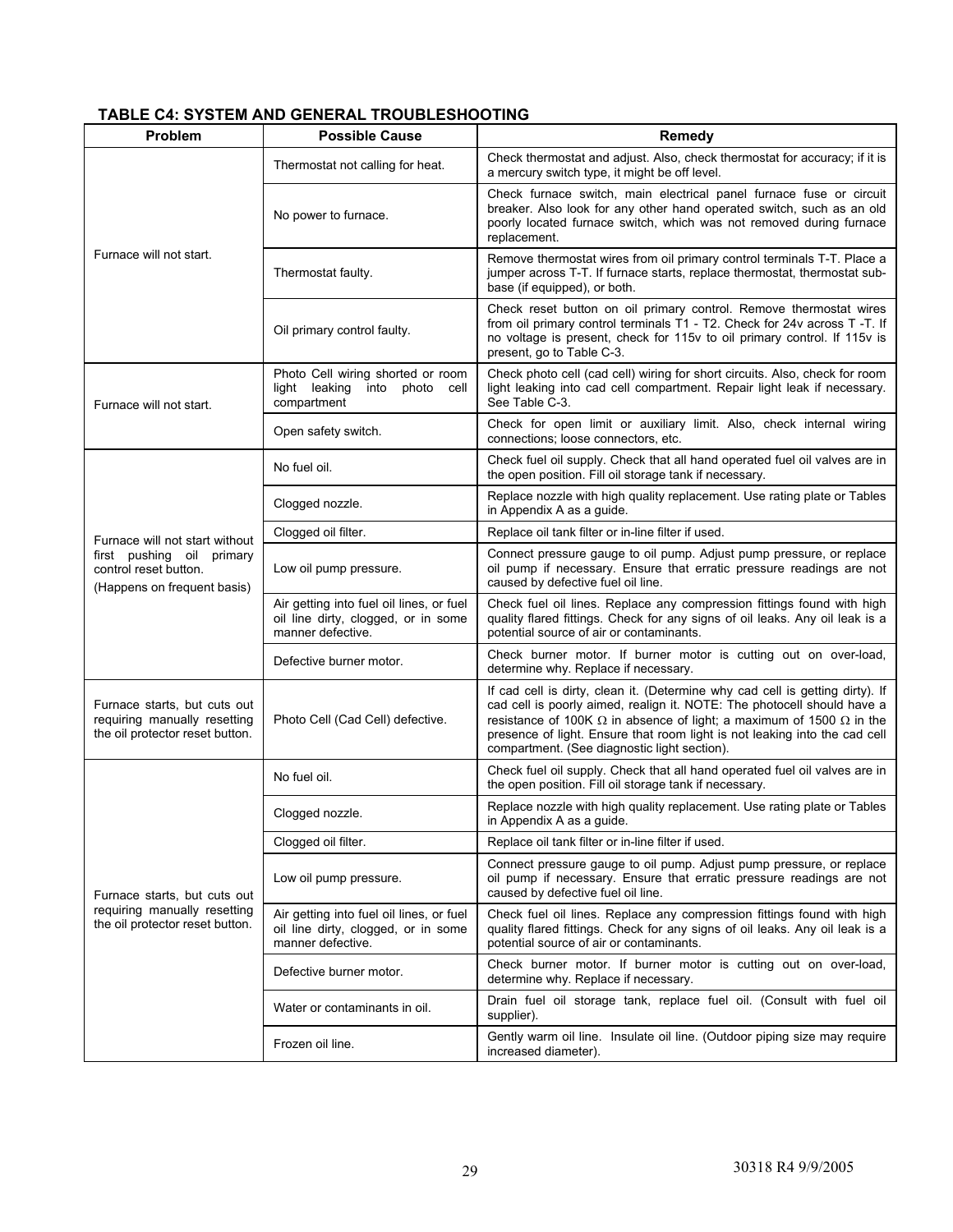| TABLE C-4: SYSTEM AND GENERAL TROUBLESHOOTING continued |                                                                                                  |                                                                                                                                                                                                                                                                                                                             |  |  |
|---------------------------------------------------------|--------------------------------------------------------------------------------------------------|-----------------------------------------------------------------------------------------------------------------------------------------------------------------------------------------------------------------------------------------------------------------------------------------------------------------------------|--|--|
| <b>Problem</b>                                          | <b>Possible Cause</b>                                                                            | Remedy                                                                                                                                                                                                                                                                                                                      |  |  |
|                                                         | Electrodes out of adjustment or<br>defective.                                                    | Check electrode settings. Check electrodes for dirt build-up or cracks in<br>porcelain.                                                                                                                                                                                                                                     |  |  |
| Oil burner sputtering<br>at                             | Poor transformer high voltage<br>defective<br>connections<br>or<br>transformer.                  | Check contacts between the igniter and electrodes. If OK, replace the<br>igniter                                                                                                                                                                                                                                            |  |  |
| nozzle                                                  | Fuel oil filter clogged.                                                                         | Replace fuel oil storage tank filter and / or fuel oil in-line filter.                                                                                                                                                                                                                                                      |  |  |
|                                                         | Defective oil pump.                                                                              | Check burner motor / fuel oil pump coupling. Check oil pump pressure.<br>Replace fuel oil pump if necessary.                                                                                                                                                                                                                |  |  |
|                                                         | Fuel oil line partially clogged or<br>contains air.                                              | Bleed air from oil line. If problem persists, replace oil line.                                                                                                                                                                                                                                                             |  |  |
|                                                         | System temperature rise too high.                                                                | System temperature rise ideally should not exceed 85°F. Check for<br>clogged air filters. Check blower fan for excess dirt build-up or debris.<br>Speed up blower fan if necessary.                                                                                                                                         |  |  |
| Excessive<br>fuel<br>oil                                | "fan<br>off"<br>Poor<br>delay<br>timing<br>selection, (fan stops too soon).                      | Check "fan off" delay timing setting. Use a duct thermometer in the<br>supply air plenum take-off or first few inches of the supply air trunk duct.<br>Ideally, the fan will shut off at a temperature of 90° - 100°F. Manipulate<br>the dip switch settings to come as close as possible to this "fan off"<br>temperature. |  |  |
| consumption.                                            | Fuel oil leak.                                                                                   | Check fuel oil line for leaks. Repair or replace if necessary.                                                                                                                                                                                                                                                              |  |  |
|                                                         | Stack temperature too high.                                                                      | Check stack temperature. Stack temperatures will normally range from<br>350° to 450°F. Check draft regulator. Draft should be set to 0.02 in. w.c.                                                                                                                                                                          |  |  |
|                                                         | Thermostat improperly adjusted or<br>in poor location.                                           | Check thermostat heat anticipator setting against measured amperage<br>draw. Increase heat anticipator setting if necessary. If the thermostat is<br>being influenced by drafts, sunlight, duct work, etc., relocate to more<br>suitable location.                                                                          |  |  |
| Too much smoke.                                         | Insufficient<br>combustion<br>air<br>adjustment at oil burner,<br>or<br>improper draft pressure. | Adjust the oil burner combustion air band and draft regulator to gain the<br>highest practical $CO2$ or lowest practical $O2$ content in the flue gases.<br>See Burner Set Up.                                                                                                                                              |  |  |
|                                                         | Heat exchanger partially clogged.                                                                | Check for soot build-up in heat exchanger flue passages, especially in<br>the outer radiator.                                                                                                                                                                                                                               |  |  |
| Soot building up on blast                               | Poor alignment between oil burner<br>blast tube and fire pot.                                    | Check alignment. Blast tube should be centered with fire pot burner<br>opening. Oil burner head should be 1/4 inch back from the inside surface<br>of the fire pot.                                                                                                                                                         |  |  |
| tube (end coning).                                      | Flame impingement caused by<br>Incorrect nozzle angle.                                           | Check nozzle size and angle. (See Appendix A). Check distance from<br>head to inside surface of the fire pot.                                                                                                                                                                                                               |  |  |
|                                                         | Defective fire-pot                                                                               | Check fire-pot. Repair or replace.                                                                                                                                                                                                                                                                                          |  |  |
|                                                         | Airflow blocked or dirty air filter.                                                             | Clean or replace air filter.                                                                                                                                                                                                                                                                                                |  |  |
|                                                         | Thermostat<br>adjustments<br>or<br>location.                                                     | Check thermostat heat anticipator setting against measured amperage<br>draw. Increase heat anticipator setting if necessary. If the thermostat is<br>being influenced by drafts, sunlight, duct work, etc., relocate to more<br>suitable location.                                                                          |  |  |
|                                                         | Insufficient airflow.                                                                            | Check all dampers. Open closed dampers including registers in unused<br>rooms. Check system temperature rise. If temperature rise is too high,<br>speed up blower fan.                                                                                                                                                      |  |  |
| Furnace will not warm home<br>to desired temperature.   | Defective high limit control.                                                                    | Test high limit function of all limit switches. Use a duct thermometer to<br>assess accuracy of limit control. Check for obstructions to airflow around<br>limit switch bi-metal elements. Replace control if necessary.                                                                                                    |  |  |
|                                                         | Under-sized nozzle.                                                                              | Check nozzle. If problem is not caused by air flow problems, use larger<br>nozzle, if permitted by rating plate.                                                                                                                                                                                                            |  |  |
|                                                         | <b>Blower</b><br>fan<br>motor<br>stopping<br>intermittently on overload.                         | Check blower fan motor amperage draw. Check motor ventilation ports,<br>clean if necessary. Replace motor if necessary.                                                                                                                                                                                                     |  |  |
|                                                         | Burner<br>motor<br>stopping<br>intermittently on overload.                                       | Check burner motor. Replace if necessary.                                                                                                                                                                                                                                                                                   |  |  |
| Home does not heat evenly                               | Improper distribution of heat.                                                                   | This is not likely to be a furnace problem. Balance duct system.                                                                                                                                                                                                                                                            |  |  |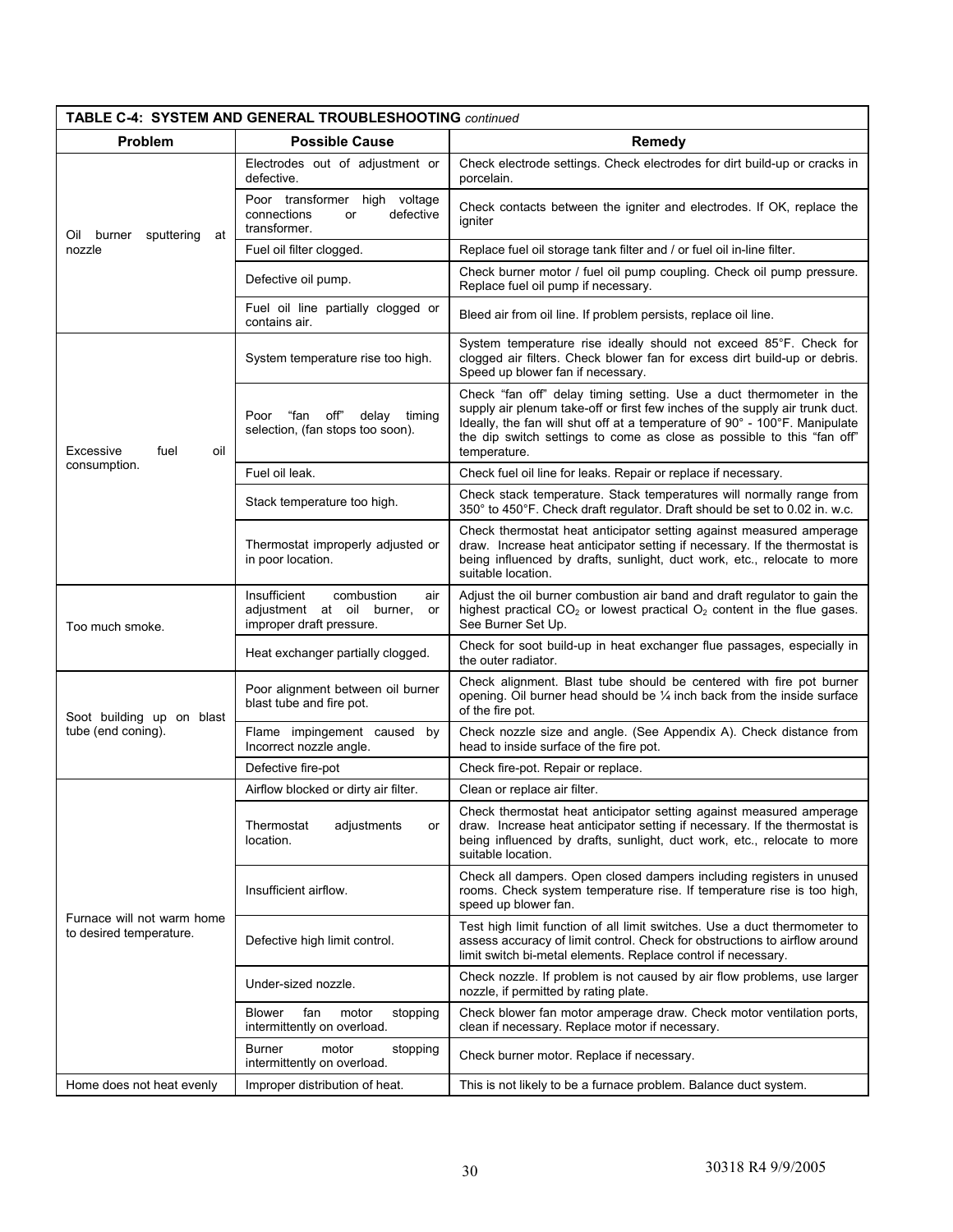| Problem                                                    | <b>Possible Cause</b>                    | Remedy                                                                                                                                                                 |
|------------------------------------------------------------|------------------------------------------|------------------------------------------------------------------------------------------------------------------------------------------------------------------------|
|                                                            | Airflow blocked or dirty air filter.     | Clean or replace air filter.                                                                                                                                           |
| Supply air temperature too<br>hot.                         | Insufficient airflow.                    | Check all dampers. Open closed dampers including registers in unused<br>rooms. Check system temperature rise. If temperature rise is too high,<br>speed up blower fan. |
| Supply air temperature too                                 | Excess airflow.                          | Check system temperature rise. Slow down blower fan if necessary.                                                                                                      |
| cool.                                                      | Excessive duct losses.                   | Check supply air ductwork. Seal leaky joints and seams. Insulate<br>ductwork if necessary.                                                                             |
| Supply air temperature too<br>cool during first moments of | Fan control "fan on" setting too<br>low. | Increase "fan on" dipswitch settings on EFT if control has this option.).<br>Register air deflectors may help.                                                         |
| furnace cycle.                                             | Excessive duct losses.                   | Check supply air ductwork. Seal leaky joints and seams. Insulate<br>ductwork if necessary.                                                                             |

#### **FINAL CHECK OUT**

**ENSURE THAT ALL SAFETY ELECTRICAL COMPONENTS HAVE BEEN SET FOR NORMAL OPERATION. ENSURE THAT ALL ELECTRICAL CONNECTIONS ARE TIGHT AND THAT THE WIRING IS SECURE.**

 **IMPORTANT:** 

Please ensure that the homeowner is informed and understands:

Where the circuit breaker or fuse is located in the main electrical panel.

Where the furnace switch is located, and the switch "on" and "off" positions if not obvious.

Where the oil shut-off valve from the oil storage tank is located.

How to operate the thermostat, and other related accessories.

How to operate the manual reset button on the primary control, and especially when not to push the reset button.

How and where to visually inspect the venting system for leaks or other problems.

How to inspect, clean and replace the air filter, and other homeowner maintenance procedures.

Who to call for emergency service and routine annual service.

The terms and conditions of the manufacturer's warranty and the contractor's warranty.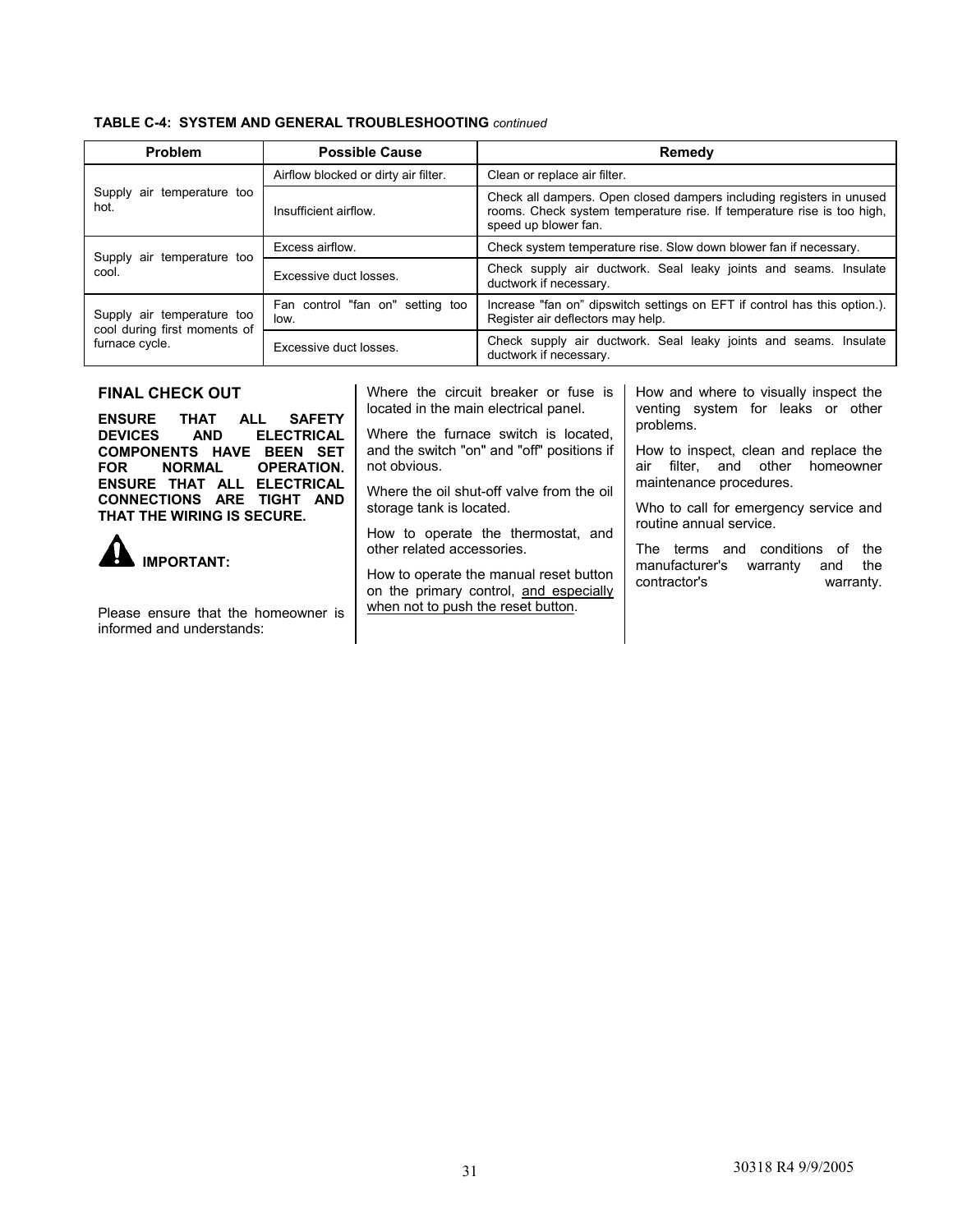#### **PARTS LISTING: COUNTERFLOW HORIZONTAL MODEL: WML C**

| Right and Left Side Panel<br>30072L<br>1<br>2<br>27918<br><b>Rear Panel Baffle</b><br>3<br><b>Rear Panel</b><br>30272L<br>4<br>30311<br><b>Blower Division Panel Assembly</b><br>5<br>29007<br><b>Base Panel Assembly</b><br>6<br><b>Front Panel</b><br>30073L<br>7<br><b>Blower Access Door</b><br>30074L<br>Door Handle - P2-41<br>28673<br>Logo Bezel<br>28479<br>28563<br>Logo Label<br><b>End Panel</b><br>29013L<br>8<br>9<br><b>Heat Exchanger Assembly</b><br>27876<br>10<br>27068<br>Firepot Retainer Bracket<br>11<br>Replacement Combustion Chamber<br>2700WP<br>12<br>Oil Burner Mounting Plate Assembly<br>29873<br>13<br>Flue Pipe Connecting Flange<br>29005<br>14<br>Junction Box Cover<br>28722<br>15<br>Pouch Gasket<br>2080175<br>16<br>Flue Pipe Gasket (2 per Unit)<br>21994<br>17<br>Radiator Cleanout Cover Assembly<br>1061A<br><b>Cleanout Cover Gasket</b><br>2080176<br>18<br><b>Casing Clean-out Cover</b><br>3011325A<br>19<br><b>Filter Frame</b><br>21260<br>20<br>Filter Frame End Support<br>21306<br>21<br>2180032<br>Air Filter $-20 \times 20 \times 1$ (Permanent)<br>$\overline{22}$<br>28723<br><b>Junction Box</b><br>23<br><b>Channel Wire Retainer</b><br>30239<br>24<br>Limit Control 60T11BOF L180° F<br>28654<br>25<br>30268<br><b>Wire Harness Control</b><br>$\overline{26}$<br>Wire Harness Blower Direct drive<br>30265<br>27<br>Fan Timer Control: Honeywell ST9103A or UTC 1158-150<br>29388<br>28<br>27494<br>Draft Regulator 5"<br>29<br>Beckett oil Burner AF76BNHS<br>30288<br>Burner Motor 1/7 HP 3450 RPM PSC<br>29689<br>29688<br>Beckett Clean-cut Oil Pump<br>29522<br>Solid State Igniter<br>Primary Combustion Control R7184A<br>29664<br><b>Flame Retention Head</b><br>11961 (F3)<br>Nozzle 0.65 / 80° A<br>210086<br>30<br>Blower Assembly, Complete, Direct Drive, 1/2 hp, 4-Speed<br>30313<br>Blower Housing and Wheel, GT10 DD<br>28142<br>Blower Wheel, GT10 DD<br>26430<br>Blower Motor, 1/2 hp, 4-Speed<br>26088<br>Motor Mounting Band - TR6884B<br>17811<br>Motor Mount Arms - 10-10 DD Blower (3 per unit)<br>26251<br>Motor Run Capacitor, 10 mfd @ 370 vac<br>27743<br>27760<br>Capacitor Strap<br>Low Fire Kit<br>29880<br>Low Firing Rate Baffle<br>25521101<br>Nozzle, .50/80° A<br>29389 | Ref. No. | <b>Description</b> | <b>PART NO.</b> |
|--------------------------------------------------------------------------------------------------------------------------------------------------------------------------------------------------------------------------------------------------------------------------------------------------------------------------------------------------------------------------------------------------------------------------------------------------------------------------------------------------------------------------------------------------------------------------------------------------------------------------------------------------------------------------------------------------------------------------------------------------------------------------------------------------------------------------------------------------------------------------------------------------------------------------------------------------------------------------------------------------------------------------------------------------------------------------------------------------------------------------------------------------------------------------------------------------------------------------------------------------------------------------------------------------------------------------------------------------------------------------------------------------------------------------------------------------------------------------------------------------------------------------------------------------------------------------------------------------------------------------------------------------------------------------------------------------------------------------------------------------------------------------------------------------------------------------------------------------------------------------------------------------------------------------------------------------------------------------------------------------------------------------------------------------------------------------------------------------------------------------------------------------------------------------------------------------------------------------------------------------------------------------|----------|--------------------|-----------------|
|                                                                                                                                                                                                                                                                                                                                                                                                                                                                                                                                                                                                                                                                                                                                                                                                                                                                                                                                                                                                                                                                                                                                                                                                                                                                                                                                                                                                                                                                                                                                                                                                                                                                                                                                                                                                                                                                                                                                                                                                                                                                                                                                                                                                                                                                          |          |                    |                 |
|                                                                                                                                                                                                                                                                                                                                                                                                                                                                                                                                                                                                                                                                                                                                                                                                                                                                                                                                                                                                                                                                                                                                                                                                                                                                                                                                                                                                                                                                                                                                                                                                                                                                                                                                                                                                                                                                                                                                                                                                                                                                                                                                                                                                                                                                          |          |                    |                 |
|                                                                                                                                                                                                                                                                                                                                                                                                                                                                                                                                                                                                                                                                                                                                                                                                                                                                                                                                                                                                                                                                                                                                                                                                                                                                                                                                                                                                                                                                                                                                                                                                                                                                                                                                                                                                                                                                                                                                                                                                                                                                                                                                                                                                                                                                          |          |                    |                 |
|                                                                                                                                                                                                                                                                                                                                                                                                                                                                                                                                                                                                                                                                                                                                                                                                                                                                                                                                                                                                                                                                                                                                                                                                                                                                                                                                                                                                                                                                                                                                                                                                                                                                                                                                                                                                                                                                                                                                                                                                                                                                                                                                                                                                                                                                          |          |                    |                 |
|                                                                                                                                                                                                                                                                                                                                                                                                                                                                                                                                                                                                                                                                                                                                                                                                                                                                                                                                                                                                                                                                                                                                                                                                                                                                                                                                                                                                                                                                                                                                                                                                                                                                                                                                                                                                                                                                                                                                                                                                                                                                                                                                                                                                                                                                          |          |                    |                 |
|                                                                                                                                                                                                                                                                                                                                                                                                                                                                                                                                                                                                                                                                                                                                                                                                                                                                                                                                                                                                                                                                                                                                                                                                                                                                                                                                                                                                                                                                                                                                                                                                                                                                                                                                                                                                                                                                                                                                                                                                                                                                                                                                                                                                                                                                          |          |                    |                 |
|                                                                                                                                                                                                                                                                                                                                                                                                                                                                                                                                                                                                                                                                                                                                                                                                                                                                                                                                                                                                                                                                                                                                                                                                                                                                                                                                                                                                                                                                                                                                                                                                                                                                                                                                                                                                                                                                                                                                                                                                                                                                                                                                                                                                                                                                          |          |                    |                 |
|                                                                                                                                                                                                                                                                                                                                                                                                                                                                                                                                                                                                                                                                                                                                                                                                                                                                                                                                                                                                                                                                                                                                                                                                                                                                                                                                                                                                                                                                                                                                                                                                                                                                                                                                                                                                                                                                                                                                                                                                                                                                                                                                                                                                                                                                          |          |                    |                 |
|                                                                                                                                                                                                                                                                                                                                                                                                                                                                                                                                                                                                                                                                                                                                                                                                                                                                                                                                                                                                                                                                                                                                                                                                                                                                                                                                                                                                                                                                                                                                                                                                                                                                                                                                                                                                                                                                                                                                                                                                                                                                                                                                                                                                                                                                          |          |                    |                 |
|                                                                                                                                                                                                                                                                                                                                                                                                                                                                                                                                                                                                                                                                                                                                                                                                                                                                                                                                                                                                                                                                                                                                                                                                                                                                                                                                                                                                                                                                                                                                                                                                                                                                                                                                                                                                                                                                                                                                                                                                                                                                                                                                                                                                                                                                          |          |                    |                 |
|                                                                                                                                                                                                                                                                                                                                                                                                                                                                                                                                                                                                                                                                                                                                                                                                                                                                                                                                                                                                                                                                                                                                                                                                                                                                                                                                                                                                                                                                                                                                                                                                                                                                                                                                                                                                                                                                                                                                                                                                                                                                                                                                                                                                                                                                          |          |                    |                 |
|                                                                                                                                                                                                                                                                                                                                                                                                                                                                                                                                                                                                                                                                                                                                                                                                                                                                                                                                                                                                                                                                                                                                                                                                                                                                                                                                                                                                                                                                                                                                                                                                                                                                                                                                                                                                                                                                                                                                                                                                                                                                                                                                                                                                                                                                          |          |                    |                 |
|                                                                                                                                                                                                                                                                                                                                                                                                                                                                                                                                                                                                                                                                                                                                                                                                                                                                                                                                                                                                                                                                                                                                                                                                                                                                                                                                                                                                                                                                                                                                                                                                                                                                                                                                                                                                                                                                                                                                                                                                                                                                                                                                                                                                                                                                          |          |                    |                 |
|                                                                                                                                                                                                                                                                                                                                                                                                                                                                                                                                                                                                                                                                                                                                                                                                                                                                                                                                                                                                                                                                                                                                                                                                                                                                                                                                                                                                                                                                                                                                                                                                                                                                                                                                                                                                                                                                                                                                                                                                                                                                                                                                                                                                                                                                          |          |                    |                 |
|                                                                                                                                                                                                                                                                                                                                                                                                                                                                                                                                                                                                                                                                                                                                                                                                                                                                                                                                                                                                                                                                                                                                                                                                                                                                                                                                                                                                                                                                                                                                                                                                                                                                                                                                                                                                                                                                                                                                                                                                                                                                                                                                                                                                                                                                          |          |                    |                 |
|                                                                                                                                                                                                                                                                                                                                                                                                                                                                                                                                                                                                                                                                                                                                                                                                                                                                                                                                                                                                                                                                                                                                                                                                                                                                                                                                                                                                                                                                                                                                                                                                                                                                                                                                                                                                                                                                                                                                                                                                                                                                                                                                                                                                                                                                          |          |                    |                 |
|                                                                                                                                                                                                                                                                                                                                                                                                                                                                                                                                                                                                                                                                                                                                                                                                                                                                                                                                                                                                                                                                                                                                                                                                                                                                                                                                                                                                                                                                                                                                                                                                                                                                                                                                                                                                                                                                                                                                                                                                                                                                                                                                                                                                                                                                          |          |                    |                 |
|                                                                                                                                                                                                                                                                                                                                                                                                                                                                                                                                                                                                                                                                                                                                                                                                                                                                                                                                                                                                                                                                                                                                                                                                                                                                                                                                                                                                                                                                                                                                                                                                                                                                                                                                                                                                                                                                                                                                                                                                                                                                                                                                                                                                                                                                          |          |                    |                 |
|                                                                                                                                                                                                                                                                                                                                                                                                                                                                                                                                                                                                                                                                                                                                                                                                                                                                                                                                                                                                                                                                                                                                                                                                                                                                                                                                                                                                                                                                                                                                                                                                                                                                                                                                                                                                                                                                                                                                                                                                                                                                                                                                                                                                                                                                          |          |                    |                 |
|                                                                                                                                                                                                                                                                                                                                                                                                                                                                                                                                                                                                                                                                                                                                                                                                                                                                                                                                                                                                                                                                                                                                                                                                                                                                                                                                                                                                                                                                                                                                                                                                                                                                                                                                                                                                                                                                                                                                                                                                                                                                                                                                                                                                                                                                          |          |                    |                 |
|                                                                                                                                                                                                                                                                                                                                                                                                                                                                                                                                                                                                                                                                                                                                                                                                                                                                                                                                                                                                                                                                                                                                                                                                                                                                                                                                                                                                                                                                                                                                                                                                                                                                                                                                                                                                                                                                                                                                                                                                                                                                                                                                                                                                                                                                          |          |                    |                 |
|                                                                                                                                                                                                                                                                                                                                                                                                                                                                                                                                                                                                                                                                                                                                                                                                                                                                                                                                                                                                                                                                                                                                                                                                                                                                                                                                                                                                                                                                                                                                                                                                                                                                                                                                                                                                                                                                                                                                                                                                                                                                                                                                                                                                                                                                          |          |                    |                 |
|                                                                                                                                                                                                                                                                                                                                                                                                                                                                                                                                                                                                                                                                                                                                                                                                                                                                                                                                                                                                                                                                                                                                                                                                                                                                                                                                                                                                                                                                                                                                                                                                                                                                                                                                                                                                                                                                                                                                                                                                                                                                                                                                                                                                                                                                          |          |                    |                 |
|                                                                                                                                                                                                                                                                                                                                                                                                                                                                                                                                                                                                                                                                                                                                                                                                                                                                                                                                                                                                                                                                                                                                                                                                                                                                                                                                                                                                                                                                                                                                                                                                                                                                                                                                                                                                                                                                                                                                                                                                                                                                                                                                                                                                                                                                          |          |                    |                 |
|                                                                                                                                                                                                                                                                                                                                                                                                                                                                                                                                                                                                                                                                                                                                                                                                                                                                                                                                                                                                                                                                                                                                                                                                                                                                                                                                                                                                                                                                                                                                                                                                                                                                                                                                                                                                                                                                                                                                                                                                                                                                                                                                                                                                                                                                          |          |                    |                 |
|                                                                                                                                                                                                                                                                                                                                                                                                                                                                                                                                                                                                                                                                                                                                                                                                                                                                                                                                                                                                                                                                                                                                                                                                                                                                                                                                                                                                                                                                                                                                                                                                                                                                                                                                                                                                                                                                                                                                                                                                                                                                                                                                                                                                                                                                          |          |                    |                 |
|                                                                                                                                                                                                                                                                                                                                                                                                                                                                                                                                                                                                                                                                                                                                                                                                                                                                                                                                                                                                                                                                                                                                                                                                                                                                                                                                                                                                                                                                                                                                                                                                                                                                                                                                                                                                                                                                                                                                                                                                                                                                                                                                                                                                                                                                          |          |                    |                 |
|                                                                                                                                                                                                                                                                                                                                                                                                                                                                                                                                                                                                                                                                                                                                                                                                                                                                                                                                                                                                                                                                                                                                                                                                                                                                                                                                                                                                                                                                                                                                                                                                                                                                                                                                                                                                                                                                                                                                                                                                                                                                                                                                                                                                                                                                          |          |                    |                 |
|                                                                                                                                                                                                                                                                                                                                                                                                                                                                                                                                                                                                                                                                                                                                                                                                                                                                                                                                                                                                                                                                                                                                                                                                                                                                                                                                                                                                                                                                                                                                                                                                                                                                                                                                                                                                                                                                                                                                                                                                                                                                                                                                                                                                                                                                          |          |                    |                 |
|                                                                                                                                                                                                                                                                                                                                                                                                                                                                                                                                                                                                                                                                                                                                                                                                                                                                                                                                                                                                                                                                                                                                                                                                                                                                                                                                                                                                                                                                                                                                                                                                                                                                                                                                                                                                                                                                                                                                                                                                                                                                                                                                                                                                                                                                          |          |                    |                 |
|                                                                                                                                                                                                                                                                                                                                                                                                                                                                                                                                                                                                                                                                                                                                                                                                                                                                                                                                                                                                                                                                                                                                                                                                                                                                                                                                                                                                                                                                                                                                                                                                                                                                                                                                                                                                                                                                                                                                                                                                                                                                                                                                                                                                                                                                          |          |                    |                 |
|                                                                                                                                                                                                                                                                                                                                                                                                                                                                                                                                                                                                                                                                                                                                                                                                                                                                                                                                                                                                                                                                                                                                                                                                                                                                                                                                                                                                                                                                                                                                                                                                                                                                                                                                                                                                                                                                                                                                                                                                                                                                                                                                                                                                                                                                          |          |                    |                 |
|                                                                                                                                                                                                                                                                                                                                                                                                                                                                                                                                                                                                                                                                                                                                                                                                                                                                                                                                                                                                                                                                                                                                                                                                                                                                                                                                                                                                                                                                                                                                                                                                                                                                                                                                                                                                                                                                                                                                                                                                                                                                                                                                                                                                                                                                          |          |                    |                 |
|                                                                                                                                                                                                                                                                                                                                                                                                                                                                                                                                                                                                                                                                                                                                                                                                                                                                                                                                                                                                                                                                                                                                                                                                                                                                                                                                                                                                                                                                                                                                                                                                                                                                                                                                                                                                                                                                                                                                                                                                                                                                                                                                                                                                                                                                          |          |                    |                 |
|                                                                                                                                                                                                                                                                                                                                                                                                                                                                                                                                                                                                                                                                                                                                                                                                                                                                                                                                                                                                                                                                                                                                                                                                                                                                                                                                                                                                                                                                                                                                                                                                                                                                                                                                                                                                                                                                                                                                                                                                                                                                                                                                                                                                                                                                          |          |                    |                 |
|                                                                                                                                                                                                                                                                                                                                                                                                                                                                                                                                                                                                                                                                                                                                                                                                                                                                                                                                                                                                                                                                                                                                                                                                                                                                                                                                                                                                                                                                                                                                                                                                                                                                                                                                                                                                                                                                                                                                                                                                                                                                                                                                                                                                                                                                          |          |                    |                 |
|                                                                                                                                                                                                                                                                                                                                                                                                                                                                                                                                                                                                                                                                                                                                                                                                                                                                                                                                                                                                                                                                                                                                                                                                                                                                                                                                                                                                                                                                                                                                                                                                                                                                                                                                                                                                                                                                                                                                                                                                                                                                                                                                                                                                                                                                          |          |                    |                 |
|                                                                                                                                                                                                                                                                                                                                                                                                                                                                                                                                                                                                                                                                                                                                                                                                                                                                                                                                                                                                                                                                                                                                                                                                                                                                                                                                                                                                                                                                                                                                                                                                                                                                                                                                                                                                                                                                                                                                                                                                                                                                                                                                                                                                                                                                          |          |                    |                 |
|                                                                                                                                                                                                                                                                                                                                                                                                                                                                                                                                                                                                                                                                                                                                                                                                                                                                                                                                                                                                                                                                                                                                                                                                                                                                                                                                                                                                                                                                                                                                                                                                                                                                                                                                                                                                                                                                                                                                                                                                                                                                                                                                                                                                                                                                          |          |                    |                 |
|                                                                                                                                                                                                                                                                                                                                                                                                                                                                                                                                                                                                                                                                                                                                                                                                                                                                                                                                                                                                                                                                                                                                                                                                                                                                                                                                                                                                                                                                                                                                                                                                                                                                                                                                                                                                                                                                                                                                                                                                                                                                                                                                                                                                                                                                          |          |                    |                 |
|                                                                                                                                                                                                                                                                                                                                                                                                                                                                                                                                                                                                                                                                                                                                                                                                                                                                                                                                                                                                                                                                                                                                                                                                                                                                                                                                                                                                                                                                                                                                                                                                                                                                                                                                                                                                                                                                                                                                                                                                                                                                                                                                                                                                                                                                          |          |                    |                 |
|                                                                                                                                                                                                                                                                                                                                                                                                                                                                                                                                                                                                                                                                                                                                                                                                                                                                                                                                                                                                                                                                                                                                                                                                                                                                                                                                                                                                                                                                                                                                                                                                                                                                                                                                                                                                                                                                                                                                                                                                                                                                                                                                                                                                                                                                          |          |                    |                 |
|                                                                                                                                                                                                                                                                                                                                                                                                                                                                                                                                                                                                                                                                                                                                                                                                                                                                                                                                                                                                                                                                                                                                                                                                                                                                                                                                                                                                                                                                                                                                                                                                                                                                                                                                                                                                                                                                                                                                                                                                                                                                                                                                                                                                                                                                          |          |                    |                 |
|                                                                                                                                                                                                                                                                                                                                                                                                                                                                                                                                                                                                                                                                                                                                                                                                                                                                                                                                                                                                                                                                                                                                                                                                                                                                                                                                                                                                                                                                                                                                                                                                                                                                                                                                                                                                                                                                                                                                                                                                                                                                                                                                                                                                                                                                          |          |                    |                 |
|                                                                                                                                                                                                                                                                                                                                                                                                                                                                                                                                                                                                                                                                                                                                                                                                                                                                                                                                                                                                                                                                                                                                                                                                                                                                                                                                                                                                                                                                                                                                                                                                                                                                                                                                                                                                                                                                                                                                                                                                                                                                                                                                                                                                                                                                          |          |                    |                 |
|                                                                                                                                                                                                                                                                                                                                                                                                                                                                                                                                                                                                                                                                                                                                                                                                                                                                                                                                                                                                                                                                                                                                                                                                                                                                                                                                                                                                                                                                                                                                                                                                                                                                                                                                                                                                                                                                                                                                                                                                                                                                                                                                                                                                                                                                          |          |                    |                 |
|                                                                                                                                                                                                                                                                                                                                                                                                                                                                                                                                                                                                                                                                                                                                                                                                                                                                                                                                                                                                                                                                                                                                                                                                                                                                                                                                                                                                                                                                                                                                                                                                                                                                                                                                                                                                                                                                                                                                                                                                                                                                                                                                                                                                                                                                          |          |                    |                 |
|                                                                                                                                                                                                                                                                                                                                                                                                                                                                                                                                                                                                                                                                                                                                                                                                                                                                                                                                                                                                                                                                                                                                                                                                                                                                                                                                                                                                                                                                                                                                                                                                                                                                                                                                                                                                                                                                                                                                                                                                                                                                                                                                                                                                                                                                          |          |                    |                 |
|                                                                                                                                                                                                                                                                                                                                                                                                                                                                                                                                                                                                                                                                                                                                                                                                                                                                                                                                                                                                                                                                                                                                                                                                                                                                                                                                                                                                                                                                                                                                                                                                                                                                                                                                                                                                                                                                                                                                                                                                                                                                                                                                                                                                                                                                          |          |                    |                 |
|                                                                                                                                                                                                                                                                                                                                                                                                                                                                                                                                                                                                                                                                                                                                                                                                                                                                                                                                                                                                                                                                                                                                                                                                                                                                                                                                                                                                                                                                                                                                                                                                                                                                                                                                                                                                                                                                                                                                                                                                                                                                                                                                                                                                                                                                          |          |                    |                 |
|                                                                                                                                                                                                                                                                                                                                                                                                                                                                                                                                                                                                                                                                                                                                                                                                                                                                                                                                                                                                                                                                                                                                                                                                                                                                                                                                                                                                                                                                                                                                                                                                                                                                                                                                                                                                                                                                                                                                                                                                                                                                                                                                                                                                                                                                          |          |                    |                 |
|                                                                                                                                                                                                                                                                                                                                                                                                                                                                                                                                                                                                                                                                                                                                                                                                                                                                                                                                                                                                                                                                                                                                                                                                                                                                                                                                                                                                                                                                                                                                                                                                                                                                                                                                                                                                                                                                                                                                                                                                                                                                                                                                                                                                                                                                          |          |                    |                 |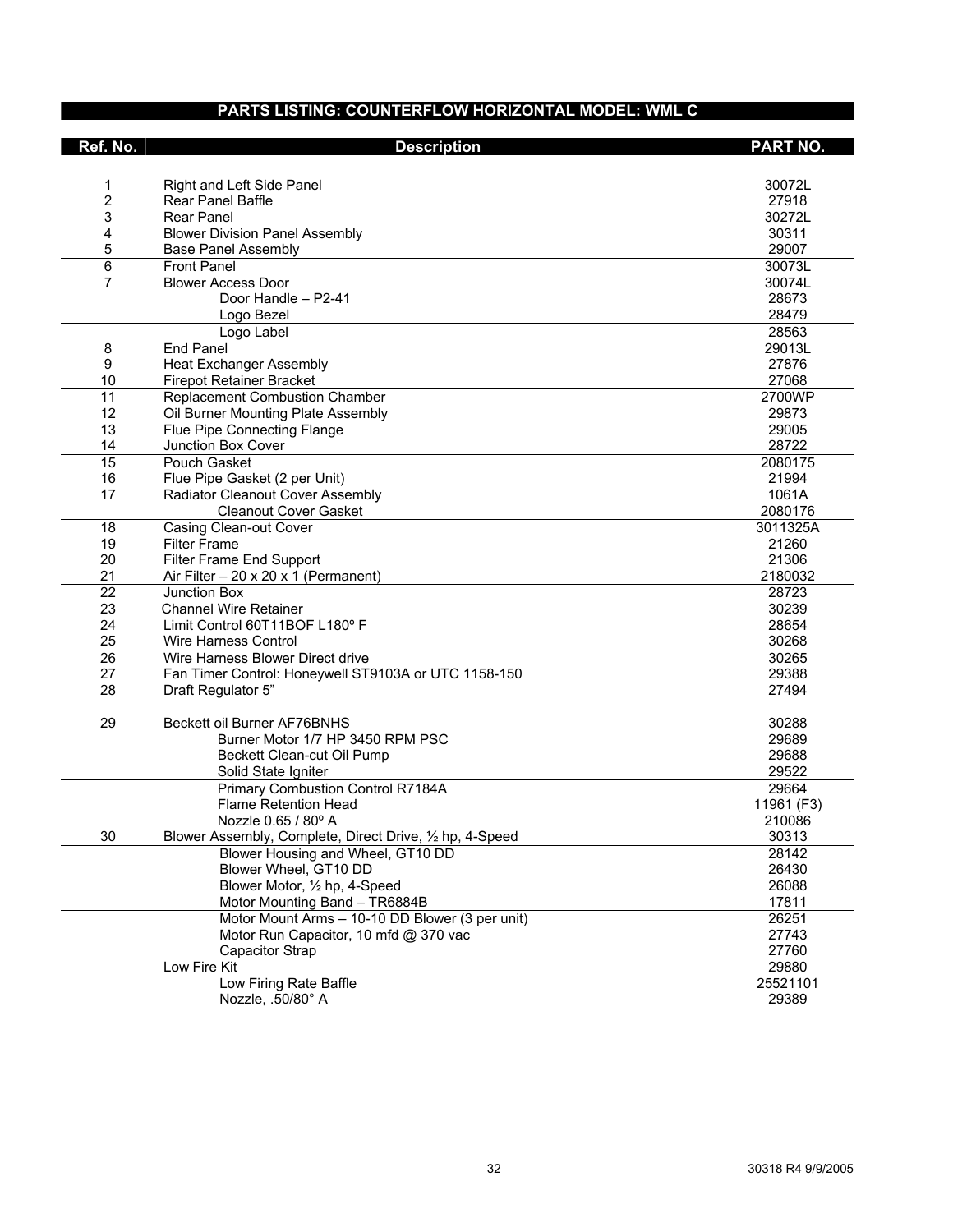#### **PARTS LISTING: COUNTERFLOW HORIZONTAL MODEL: WML C**

| Ref. No. | <b>Description</b>                    | <b>PART NO.</b> |
|----------|---------------------------------------|-----------------|
| 31       | Auxiliary Limit 60T11BOF L140° F      | 29198           |
| 32       | <b>Transformer</b>                    | 27738           |
| 33       | <b>Control Panel</b>                  | 30190           |
| 34       | Wire Harness, Junction Box to Control | 30264           |
| 35       | Wire Harness, Supply                  | 29366           |
| 36       | Limit Cover, Left                     | 30240           |
| 37       | Limit Cover, Right                    | 30195           |

#### **PARTS LISTING: COUNTERFLOW HORIZONTAL DIRECT VENT MODEL: WML CB2U**

| Ref. No.          | <b>Description</b>                                                                               | PART NO. |
|-------------------|--------------------------------------------------------------------------------------------------|----------|
|                   |                                                                                                  |          |
|                   | All parts are the same as listed on the previous pages for Model WML-C except where noted below. |          |
| $12 \overline{ }$ | Oil Burner Mounting Plate Assembly                                                               | 29872    |
|                   | Oil Burner Mounting Plate                                                                        | 29867    |
|                   | Sight Glass Cover Plate                                                                          | 29850    |
|                   | Sight Glass Gasket (2 per unit)                                                                  | 29870    |
|                   | <b>Sight Glass</b>                                                                               | 29876    |
| 13                | Flue Connector Assembly 6" to 4" 90° Elbow                                                       | 28952    |
| 14                | Pouch Gasket (Second gasket required for Direct Vent)                                            | 2080175  |
| 15                | Flue Collar Gasket (Second gasket required for Direct Vent)                                      | 21994    |
| 34                | Beckett Oil Burner AFII 85                                                                       | 30069    |
|                   | Burner Motor 1/7 HP 3450 RPM PSC                                                                 | 28907    |
|                   | Beckett Clean-cut Oil Pump A2EA6520                                                              | 29688    |
|                   | Solid State Ignitor 10SAY-01                                                                     | 28558    |
|                   | Primary Combustion Control R7184P                                                                | 29649    |
|                   | Air Tube Combination FBX80HGXS                                                                   | 28561    |
|                   | Flame Retention Head (FB3)                                                                       | 28533    |
|                   | Nozzle, .60/60°A (WML-80CB2U only)                                                               | 28017    |
|                   | <b>PARTS LISTING: VESTIBULE KIT: WML C</b>                                                       |          |

| Ref. No.                | <b>Description</b> | PART NO. |
|-------------------------|--------------------|----------|
| Vestibule Kit           |                    | 30554    |
| Door Handle             |                    | 28673    |
| <b>Base Panel</b>       |                    | 29019    |
| <b>Top Panel</b>        |                    | 21437L   |
| Door Panel              |                    | 29022L   |
| Left Side Panel         |                    | 30527L   |
| <b>Right Side Panel</b> |                    | 30528L   |

#### **PARTS LISTING: SUB BASE FOR COMBUSTIBLE FLOOR INSTALLATION: WML C**

| Ref. No. | <b>Description</b> | <b>PART NO.</b> |
|----------|--------------------|-----------------|
|          | Sub Base           | 06000075        |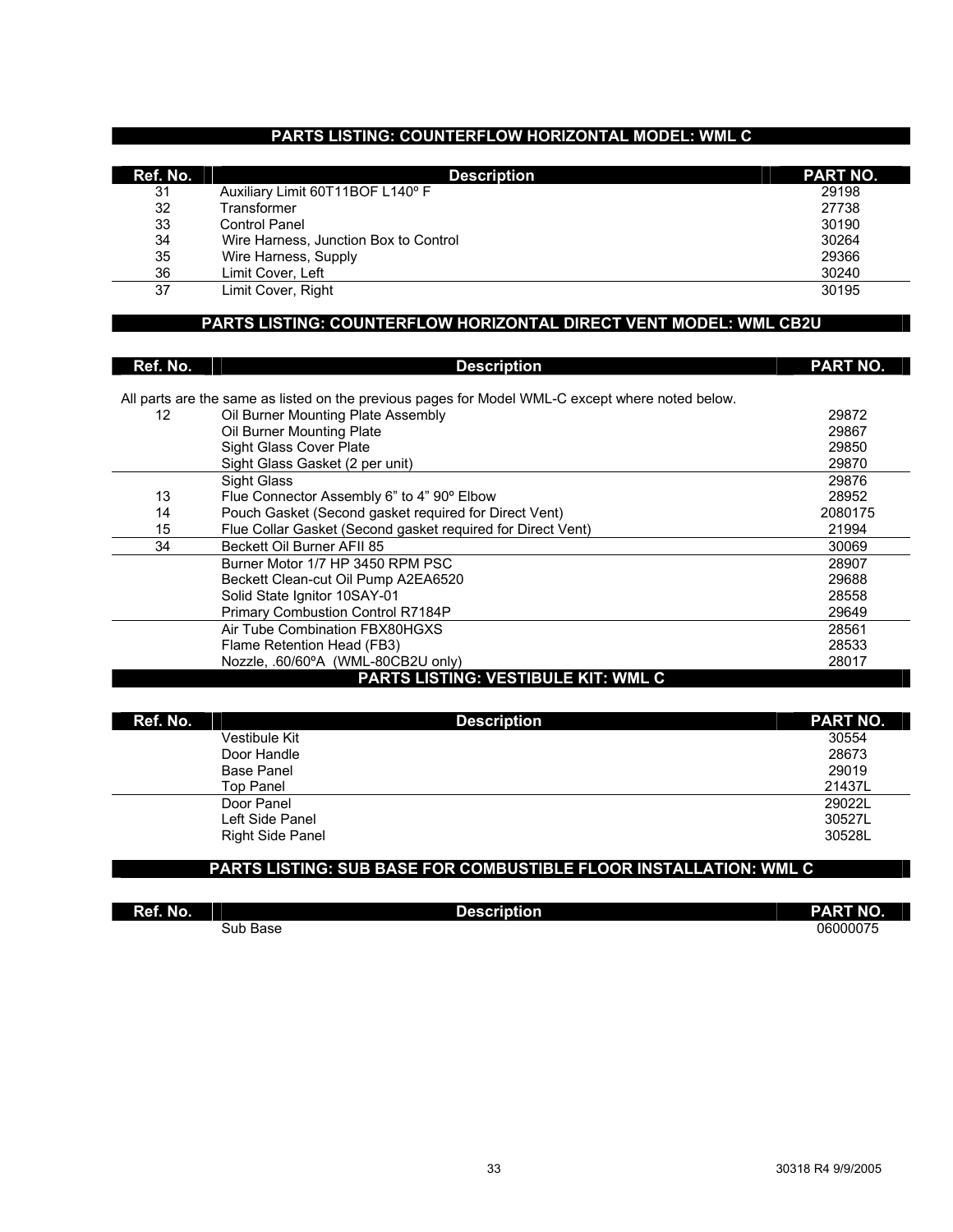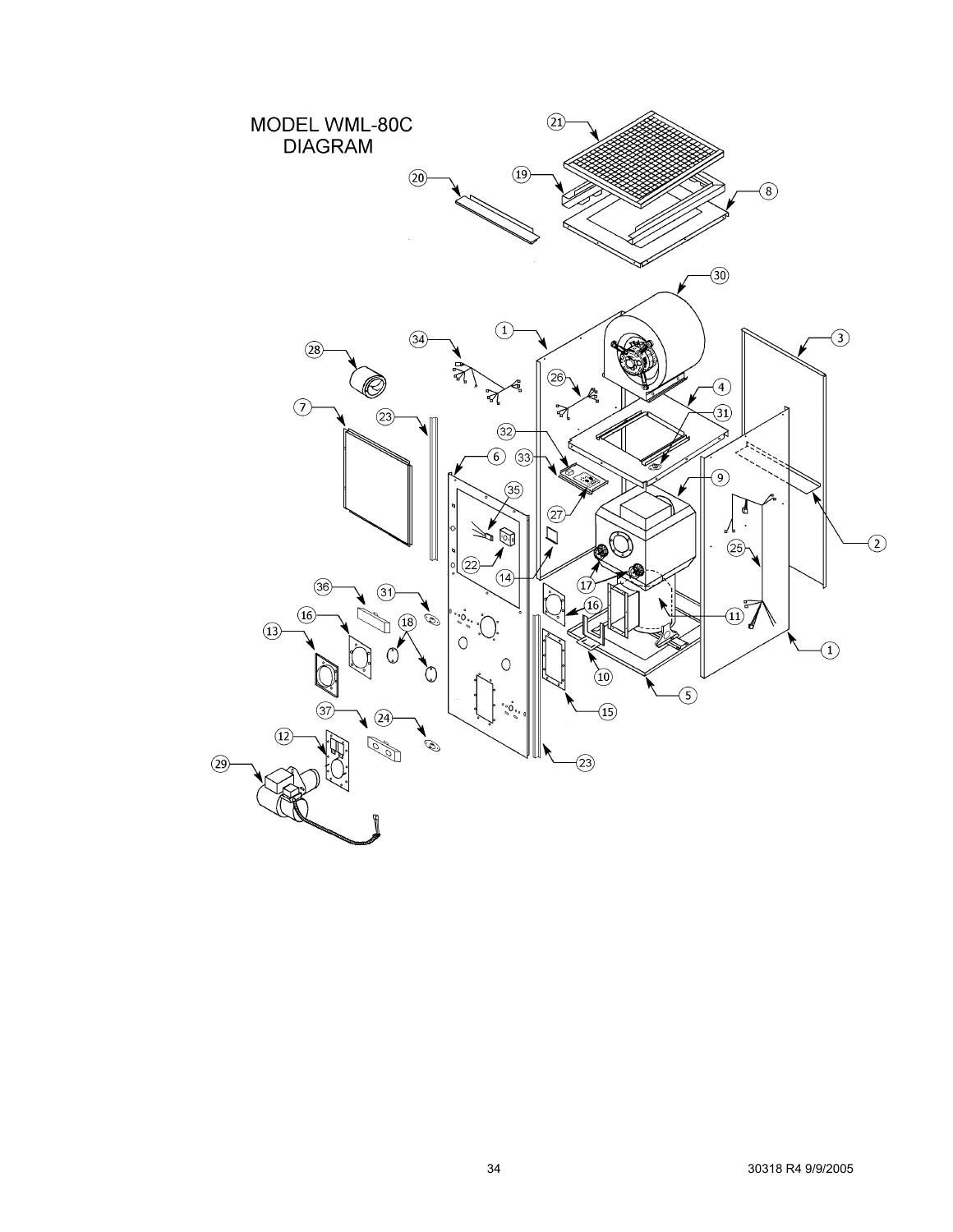#### **PARTS LISTING: COUNTERFLOW HORIZONTAL MODEL: MPL**

| Ref. No.              | <b>Description</b>                                             | <b>PART NO.</b>  |
|-----------------------|----------------------------------------------------------------|------------------|
| 1a                    | <b>Right Side Panel</b>                                        | 30360L           |
| 1 <sub>b</sub>        | Left Side Panel                                                | 30351L           |
| $\overline{2}$        | Side Panel Heat Exchanger Support (2 per unit)                 | 27038            |
| 3                     | Rear Panel                                                     | 30353L           |
| 4                     | <b>Blower Division Panel Assembly</b>                          | 30397            |
| 5                     | <b>Base Heat Exchanger Support</b>                             | 26975            |
| 6                     | <b>Front Panel</b>                                             | 30350L           |
| $\overline{7}$        | <b>Blower Access Door</b>                                      | 30363L           |
|                       | Door Handle - P2-41                                            | 28673            |
|                       | Logo Bezel                                                     | 28479            |
|                       | Logo Label                                                     | 28563            |
| 8                     | <b>End Panel</b>                                               | 30352            |
| 9                     | <b>Heat Exchanger Assembly</b>                                 | 30380            |
| 10                    | <b>Firepot Retainer Bracket</b>                                | 27068            |
| 11                    | <b>Replacement Combustion Chamber</b>                          | 27000WP          |
| 12                    | Oil Burner Mounting Plate Assembly                             | 29873            |
|                       | Inspection Door Gasket                                         | 29871            |
| 13                    | <b>Flue Connector</b>                                          | 28306            |
| 14                    | Pouch Gasket                                                   | 2080175          |
| 15                    | Flue Pipe Gasket                                               | 21994            |
| 16                    | Radiator Cleanout Cover Assembly                               | 1061A            |
|                       | <b>Cleanout Cover Gasket</b>                                   | 2080176          |
| 17                    | Casing Clean-out Cover                                         | 3011325A         |
| 18                    | <b>Filter Frame</b>                                            | 21260            |
| 19                    | Filter Frame End Support                                       | 21306            |
| $\overline{20}$<br>21 | Air Filter $-20 \times 20 \times 1$ (Permanent)                | 2180032<br>28723 |
| 22                    | <b>Junction Box</b>                                            |                  |
| 23                    | <b>Channel Wire Retainer</b><br>Limit Control 60T11BOF L150° F | 30239<br>29197   |
| $\overline{24}$       | Limit Control 60T11BOF L160° F                                 | 29662            |
| 25                    | Wire Harness Junction Box to Control                           | 30392            |
| 26                    | Wire Harness Blower Direct drive                               | 30391            |
| 27                    | Fan Timer Control: Honeywell ST9103A or UTC 1158-150           | 29388            |
| $\overline{28}$       | Air Baffle                                                     | 30364            |
| 29                    | Wire Harness, Supply                                           | 29366            |
| 30                    | Limit Cover, Left                                              | 30240            |
| 31                    | Limit Cover, Right                                             | 30195            |
| $\overline{32}$       | Draft Regulator 6"                                             | 12240            |
| 33                    | Transformer                                                    | 27738            |
| 34                    | <b>Control Panel</b>                                           | 30355            |
| 35                    | Wire Harness Burner to Timer Board                             | 30390            |
| $\overline{36}$       | Wire Harness Transformer to Timer Board                        | 30393            |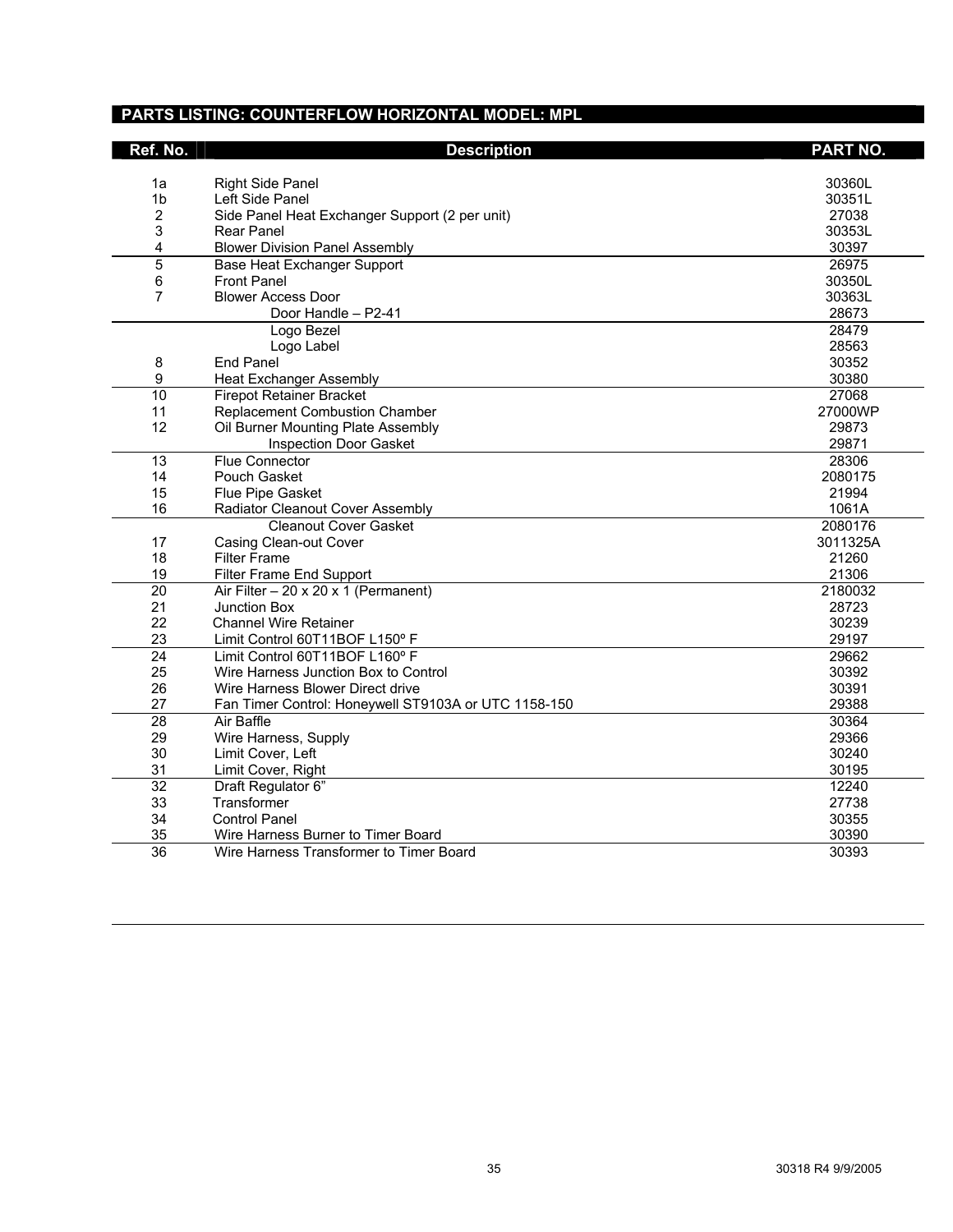#### **PARTS LISTING: COUNTERFLOW HORIZONTAL MODEL: MPL**

| Ref. No. | <b>Description</b>                                                | PART NO.   |
|----------|-------------------------------------------------------------------|------------|
| 37       | Beckett oil Burner AF76XN                                         | 30389      |
|          | Burner Motor 1/7 HP 3450 RPM PSC                                  | 29689      |
|          | Beckett Clean-cut Oil Pump A2EA6520                               | 29688      |
|          | Solid State Ignitor FRANCE 10SAY-04                               | 29522      |
|          | Primary Combustion Control R7184A                                 | 29664      |
|          | Air Tube Combination AF76XN                                       | 27610      |
|          | Flame Retention Head (MPL 80, to 120)                             | 11961 (F3) |
|          | Flame Retention Head (MPL 130)                                    | 12646 (F6) |
|          | Nozzle 1.00 / 60° A (MPL 120)                                     | 27104      |
|          | Nozzle 1.10 / 70° A (MPL 130)                                     | 2100101    |
| 38       | Blower Assembly, Complete, Direct Drive, 1/2 hp, 4-Speed          | 30387      |
|          | Blower Housing and Wheel, GT12-10 DD                              | 17559      |
|          | Blower Wheel, GT12-10 DD                                          | 29692      |
|          | Blower Motor, 3/4 hp, 4-Speed                                     | 27161      |
|          | Motor Mounting Band - TR6884B                                     | 17811      |
|          | Motor Mount Arms - 12-12 DD Blower (3 per unit)                   | 17812      |
|          | Motor Run Capacitor, 20 mfd @ 370 vac                             | 27745      |
|          | <b>Blower Slide Rail</b>                                          | 29026      |
| 39       | Auxillary Limit L130°F 60T11 BOF                                  | 30388      |
| 40       | Junction Box Cover                                                | 28722      |
|          | PARTS LISTING: COUNTERFLOW HORIZONTAL DIRECT VENT MODEL: MPL BB2U |            |

| Ref. No. | <b>Description</b>                                                                               | PART NO. |
|----------|--------------------------------------------------------------------------------------------------|----------|
|          | All parts are the same as listed on the previous pages for Model MPL-B except where noted below. |          |
| 12       | Oil Burner Mounting Plate Assembly                                                               | 29872    |
|          | Oil Burner Mounting Plate                                                                        | 29867    |
|          | <b>Sight Glass Cover Plate</b>                                                                   | 29850    |
|          | Sight Glass Gasket (2 per unit)                                                                  | 29870    |
|          | Sight Glass                                                                                      | 29876    |
| 13       | Flue Connector Assembly 6" to 4" 90° Elbow                                                       | 28952    |
| 14       | Pouch Gasket (Second gasket required for Direct Vent)                                            | 2080175  |
| 15       | Flue Collar Gasket (Second gasket required for Direct Vent)                                      | 21994    |
| 37       | Beckett Oil Burner AFII 150                                                                      | 30430    |
|          | Burner Motor 1/7 HP 3450 RPM PSC                                                                 | 28907    |
|          | Beckett Clean-cut Oil Pump A2EA6520                                                              | 29688    |
|          | Solid State Ignitor 10SAY-01                                                                     | 28558    |
|          | Primary Combustion Control R7184P                                                                | 29649    |
|          | Air Tube Combination FBX80HGXS                                                                   | 28561    |
|          | Flame Retention Head (FB3)                                                                       | 28533    |
|          | Nozzle, 0.85/70°A (MPL-120BB2U only)                                                             |          |

#### **PARTS LISTING: SUB BASE FOR COMBUSTIBLE FLOOR INSTALLATION: MPL B**

| Ref. No. | <b>Description</b> | <b>PART NO.</b> |
|----------|--------------------|-----------------|
|          | Sub Base           | 006000073       |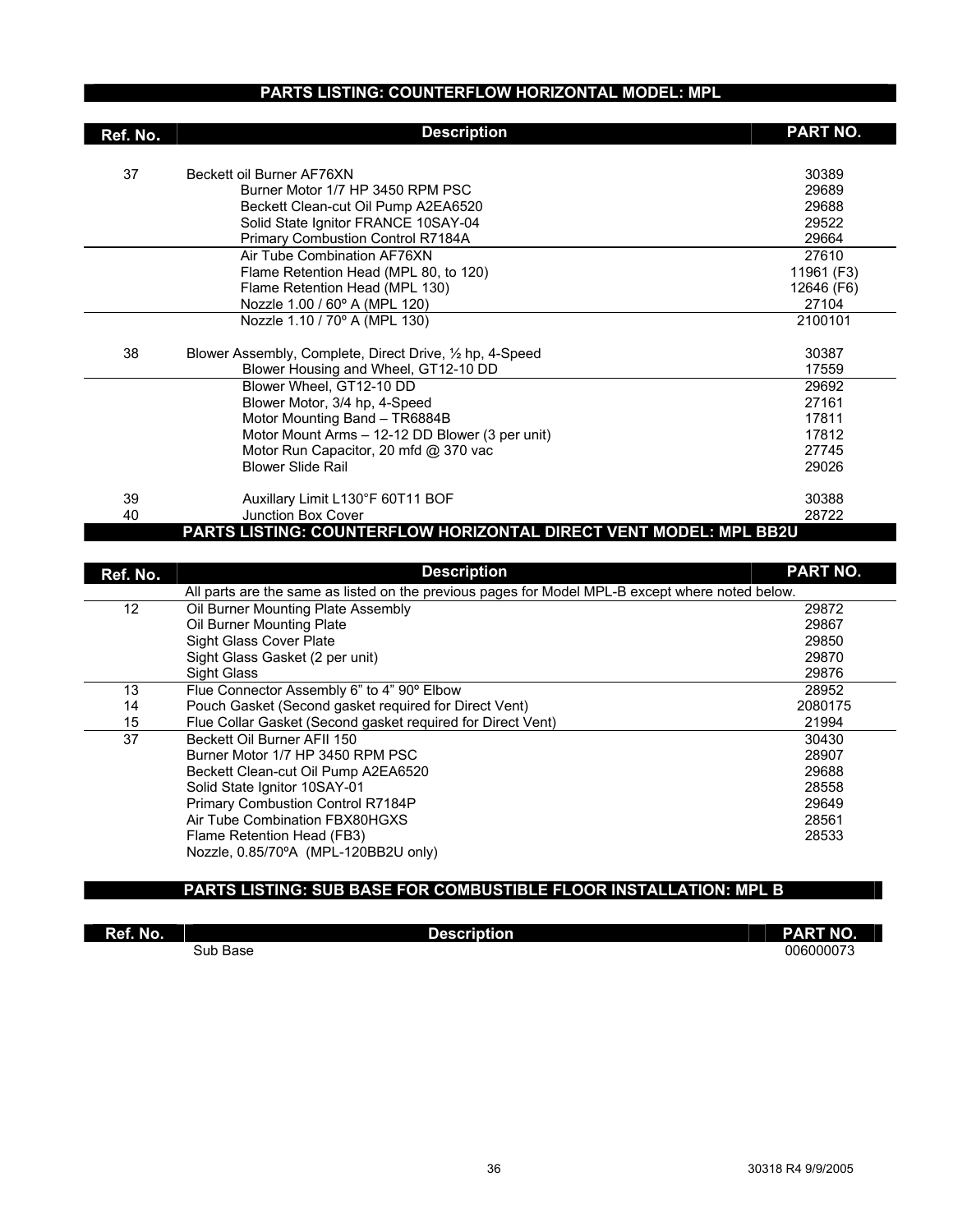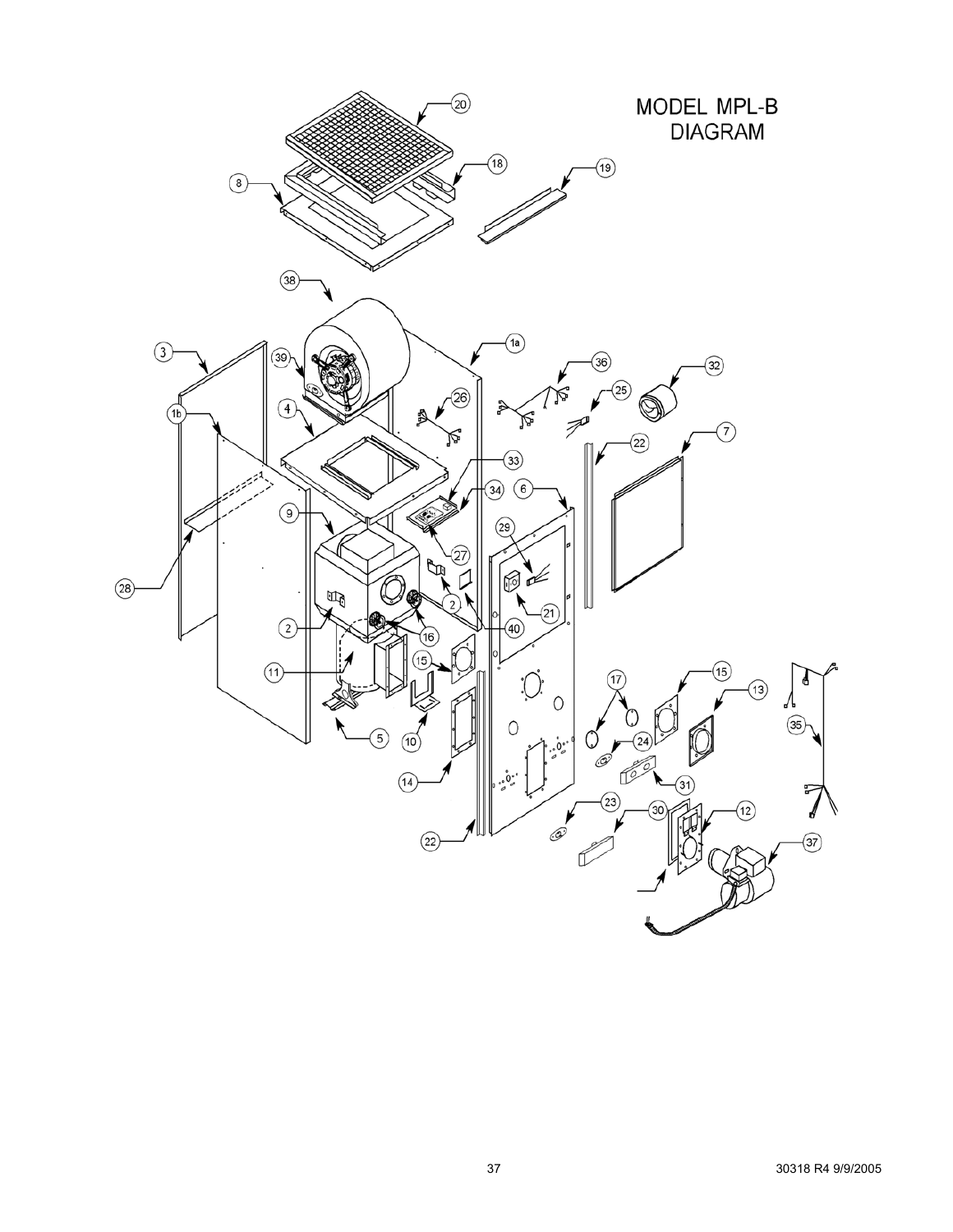#### **HOMEOWNER'S REFERENCE TABLE**

| Model No.       |  |
|-----------------|--|
| Serial No.      |  |
| Date Installed  |  |
| Contractor      |  |
| Contact         |  |
| Address         |  |
|                 |  |
|                 |  |
| Postal Code     |  |
| Telephone No.   |  |
| After Hours No. |  |

#### **FUEL SUPPLIER**

| Fuel Oil Supplier |  |
|-------------------|--|
| Contact           |  |
| Telephone No.     |  |
| After Hours No.   |  |

#### **IF DIFFERENT FROM INSTALLATION CONTRACTOR:**

| Service Tech.   |  |
|-----------------|--|
| Telephone No.   |  |
| After Hours No. |  |